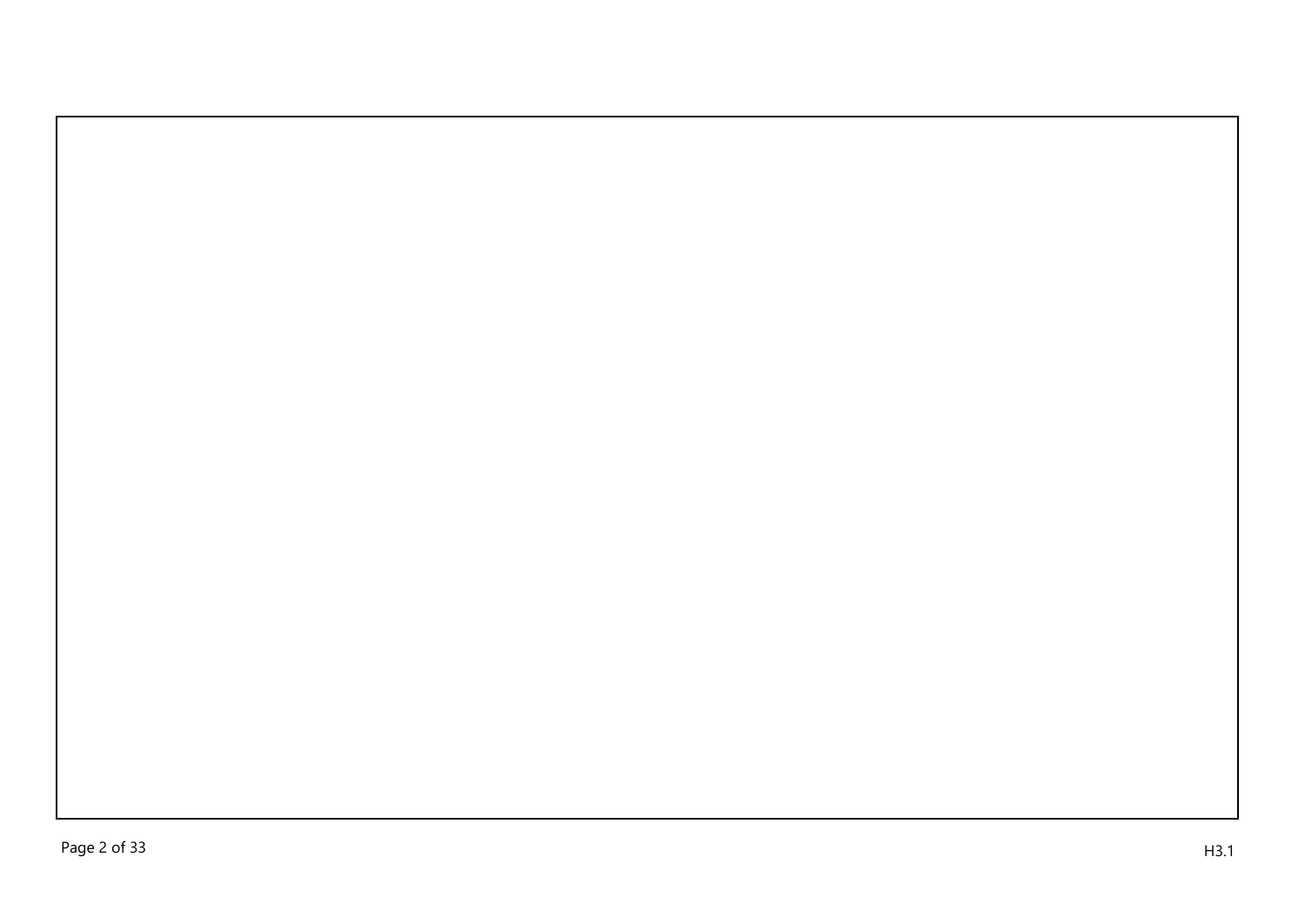| #              | Island       | House Name      | Name                   | Sex         | National ID | ېره پر شه                                | ىئرىتر                                              |
|----------------|--------------|-----------------|------------------------|-------------|-------------|------------------------------------------|-----------------------------------------------------|
| K. Dhiffushi   |              |                 |                        |             |             |                                          |                                                     |
| 1              | K. Dhiffushi | Acancer         | Hassan Mohamed Irushad | M           | A113999     | پری ه مه که بد                           | ر ر ما دره ر د او د و د<br>ر سکس و روونر از برنشونر |
| $\overline{2}$ | K. Dhiffushi | Alhivilage      | Hussain Yasir          | M           | A114151     | ر<br>د نوعوڅۍ                            | يز سكر مثل الكر سور محر                             |
| 3              | K. Dhiffushi | Alhivilage      | Adam Akram             | M           | A288949     | بر دیره در پر<br>مربر بر ژ               | پره روره<br>مترو منترو                              |
| $\vert 4$      | K. Dhiffushi | Alidhuffaru     | Saudhiyya Saud         | F           | A068978     | ړ پر <i>پر ور</i> پر                     | سەھەمەھە<br>ستەھرىمى                                |
| 5              | K. Dhiffushi | Alidhuffaru     | Zakhriyya Saud         | F           | A142081     | پر ووړ و                                 | ى ئىمرور ئەر ئە                                     |
| 6              | K. Dhiffushi | Always Happy    | Ali Jihad              | M           | A141989     | ە و» قرىر<br>مەخرىق سىرىم                | ړکو وگور                                            |
| $\vert$ 7      | K. Dhiffushi | Anbugasdhoshuge | Ismail Fauzee          | M           | A065440     | ر<br>پرسرچي سوترس                        | وستوفيو وديم                                        |
| 8              | K. Dhiffushi | Anbugasdhoshuge | Ahmed Fazleen          | M           | A142000     | ر سرچ ر ه پو د پ<br>پرسرچي سنگورس        | ره رو ده و په<br>مدحاتر کوچ محمد                    |
| 9              | K. Dhiffushi | Anbugasdhoshuge | Aminath Badhuriyya     | $\mathsf F$ | A142034     | ر سرچ ر ه پو د پ<br>پرسرچي سستوسري       | ת כיתם שנתגרת                                       |
| 10             | K. Dhiffushi | Anbugasdhoshuge | Aishath Fakhriyya      | F           | A142035     | ر سرچ ر صور و ۽<br>ترسي <i>ھ ي</i> سنگرس | مەر ئىق ئى ئىرمەش                                   |
| 11             | K. Dhiffushi | Anbugasdhoshuge | Khadheeja Ibrahim      | F           | A142078     | ر سرچ ر ه پو د پ<br>پرسرچي سستوسري       | كتبيعًا رە ئرىرد                                    |
| 12             | K. Dhiffushi | Anbugasdhoshuge | Mohamed Shaugee        | M           | A142193     | بر سرچر وړي.<br>پرسرچي سوترس             | ورەرو شەر                                           |
| $ 13\rangle$   | K. Dhiffushi | Anbugasdhoshuge | Hawwa Gamariyya        | F           | A289403     | ر سرچ ر ه پو د پ<br>پرسرچي سنگورس        | גם זי גם ה                                          |
| 14             | K. Dhiffushi | Anbugasdhoshuge | Adam Rifaz             | M           | A289407     | ر<br>پرسرچي ڪوتر پر د                    |                                                     |
| 15             | K. Dhiffushi | Arutha          | Ali Rasheed            | M           | A049194     | ەر جەر                                   | كەن كەندىق<br>مۇ                                    |
| 16             | K. Dhiffushi | Arutha          | Aminath Saara          | F           | A141971     | ەر جەر                                   | أأدمده<br>ئەنتىر                                    |
| 17             | K. Dhiffushi | Asaree Villa    | Aminath Reesha         | F           | A142042     | ە سەمبەء ق                               | أأدوسكم المتحمية                                    |
| 18             | K. Dhiffushi | Asaree Villa    | Shamsunnahar           | F           | A142043     | ە سەمرە ۋ                                | ر <i>و د و پر و د</i>                               |
| 19             | K. Dhiffushi | Asaree Villa    | Abdulla Rasheed        | M           | A142044     | ە سەمبەء ق                               | مَدْ هُ قَرْ اللّه تَمْ سَوْ قُرْ                   |
| 20             | K. Dhiffushi | Asaree Villa    | Aishath Haseeda        | F           | A142045     | ە سەمرە ۋ                                | ە ئەر شەھ كەسپەتگە                                  |
| 21             | K. Dhiffushi | Asaree Villa    | Ahmed Haseed           | M           | A153042     | پرسے پر عرقر                             | رەرو بەسىر                                          |
| 22             | K. Dhiffushi | Asaree Villa    | Ali Rishad             | M           | A302299     |                                          | ړکې امریکور                                         |
| 23             | K. Dhiffushi | Audit Villa     | Ahmed Nasheed          | M           | A073245     | ە بە ھ <sub>ى</sub> بۇ                   | رەرە سكىشىق                                         |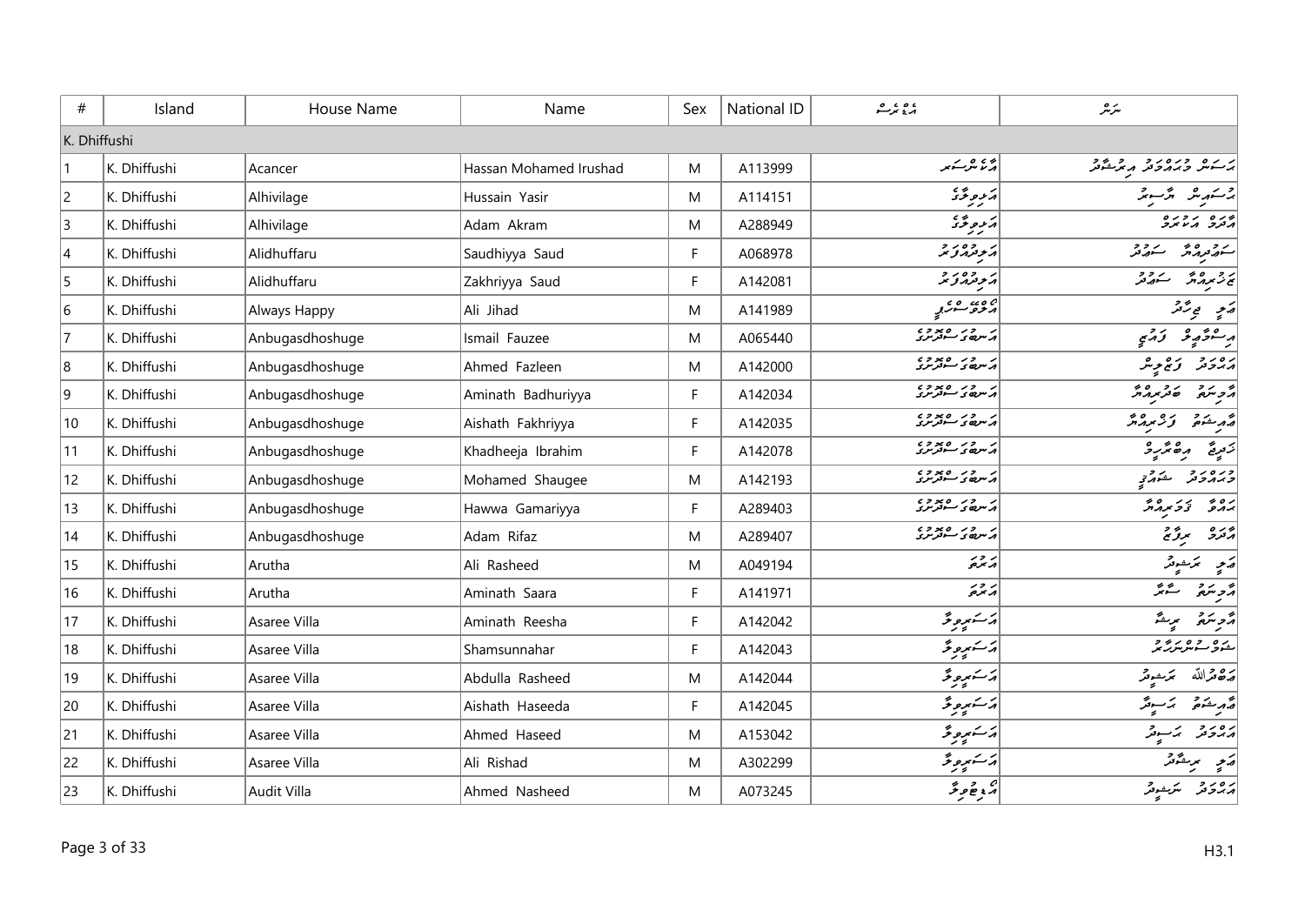| 24 | K. Dhiffushi | Audit Villa        | Razeena Solih          | F  | A106093 | لموجود                                          | بڈىرچ<br>ىمەسچە ئىگر                 |
|----|--------------|--------------------|------------------------|----|---------|-------------------------------------------------|--------------------------------------|
| 25 | K. Dhiffushi | Audit Villa        | Adam Saeed             | M  | A106094 | لموجوعه                                         | پەرە<br>مەنىرى<br>سکھریٹر            |
| 26 | K. Dhiffushi | <b>Audit Villa</b> | Hussain Nahid          | M  | A141988 | لموجور                                          | ىترىر تەر<br>برسەر بىر               |
| 27 | K. Dhiffushi | Audit Villa        | Fathimath Reena        | F  | A142015 | لموجود                                          | ىبەيتىر<br>و مر در<br>تر مر مر       |
| 28 | K. Dhiffushi | Audit Villa        | Aishath Ristha         | F  | A142018 | لموقوقه                                         | و<br>د کرمشوځو<br>برره پُر           |
| 29 | K. Dhiffushi | Audit Villa        | Ibrahim Asnad          | M  | A142177 | وموقوقه                                         | ە ھەترىر <sup>ى</sup><br>ىر ئەشرىر   |
| 30 | K. Dhiffushi | Audit Villa        | Mohamed Nihan          | M  | A289052 | م د عورمځه<br>م                                 | و ر ه ر و<br>و پر پر و تر<br>سرتزىتر |
| 31 | K. Dhiffushi | Baabu'salaam       | Ahmed Haneef           | M  | A140811 | پ <sup>ر و</sup> ه پر په ه                      | رەر بەر                              |
| 32 | K. Dhiffushi | Baabu'salaam       | Mohamed Kamal          | M  | A289551 | پ <sup>ر و</sup> ه بر په ه<br><i>ه ه</i> ر سنور | ورەرو ررە                            |
| 33 | K. Dhiffushi | Baabu'salaam       | Looth Ahmed Haneef     | M  | A289553 | ر ده در ده<br><i>ه ه</i> ر سوگر                 | دو ره رو رکسرو                       |
| 34 | K. Dhiffushi | Bileiymaage        | Amatullah Abdul Rahman | F. | A077138 | ړه د د ،<br>ح نومونو ت                          | ر دوالله مەم دە دە دە د              |
| 35 | K. Dhiffushi | Bileiymaage        | Azeeza Hussain         | F. | A081884 | ، ه ه ه ،<br>ح څه د د                           | مەي قىم قىسكىرىش                     |
| 36 | K. Dhiffushi | Bileiymaage        | Fathimath Guraisha     | F  | A113042 | ، ه ه ه ،<br>د عرو د د                          | و دو چرم گ                           |
| 37 | K. Dhiffushi | Bileiymaage        | Abdul Rahman Ali       | M  | A142087 | ، ه ه ه ،<br>د عرو د د                          | ره وه ره ده ه مر<br>مان ترم برگ مر   |
| 38 | K. Dhiffushi | Bileiymaage        | Hassan Numaan          | M  | A142088 | ړه د د ،<br>م <i>و</i> نون د                    | يُرَكَّسُ سَهْرَسُ                   |
| 39 | K. Dhiffushi | Bileiymaage        | Hussain Ishaaq         | M  | A302154 | چەھەر                                           | برسكريش ويستبقى                      |
| 40 | K. Dhiffushi | Bileiymaage        | Mariyam Ulfa           | F  | A302156 | ه ده و د ،<br>موخور د                           | נסנס בסבי<br><i>כאור</i> ב הבנ       |
| 41 | K. Dhiffushi | Binmaage           | Mohamed Haleem         | M  | A142099 | ه شر <del>د</del> و                             | ورەر دىرو                            |
| 42 | K. Dhiffushi | Binmaage           | Hussain Suhail         | M  | A142100 | ە ئەرىرى<br>ئ                                   | چە يەر ھەر يەر يۇ                    |
| 43 | K. Dhiffushi | Binmaage           | Fathimath Saleela      | F  | A142167 | ە ئىردى<br>ئ                                    | ۇرۇدۇ سەرۇ                           |
| 44 | K. Dhiffushi | Binmaage           | Shiyama Ibrahim        | F  | A142312 | ە ئەرىرى<br>ئ                                   | شورگر مح<br>مر<br>ەھ ئۈرۈ            |
| 45 | K. Dhiffushi | Binmaage           | Ali Visaal             | M  | A302177 | ە شەپرى<br>ھەسرچە ي                             | أة و وينقو                           |
| 46 | K. Dhiffushi | Binmaage           | Aminath Risala         | F  | A302181 | ە بەرە<br>ھەنگرى                                |                                      |
| 47 | K. Dhiffushi | Binmaage           | Hawwa Rijla            | F  | A302182 | ه ۶ <i>۶۶</i><br>م                              | $rac{20}{200}$<br>ىرقى تۇ            |
| 48 | K. Dhiffushi | Bonthi             | Abdul Latheef Ismail   | M  | A024970 | صرمو                                            | ره وه ر<br>مگافترونجو<br>بره څوړنځ   |
| 49 | K. Dhiffushi | Bonthi             | Fathmath Zaeema        | F  | A142057 | اقتصرمر                                         | وٌجِوَدَةٌ يَجْرِدُّ                 |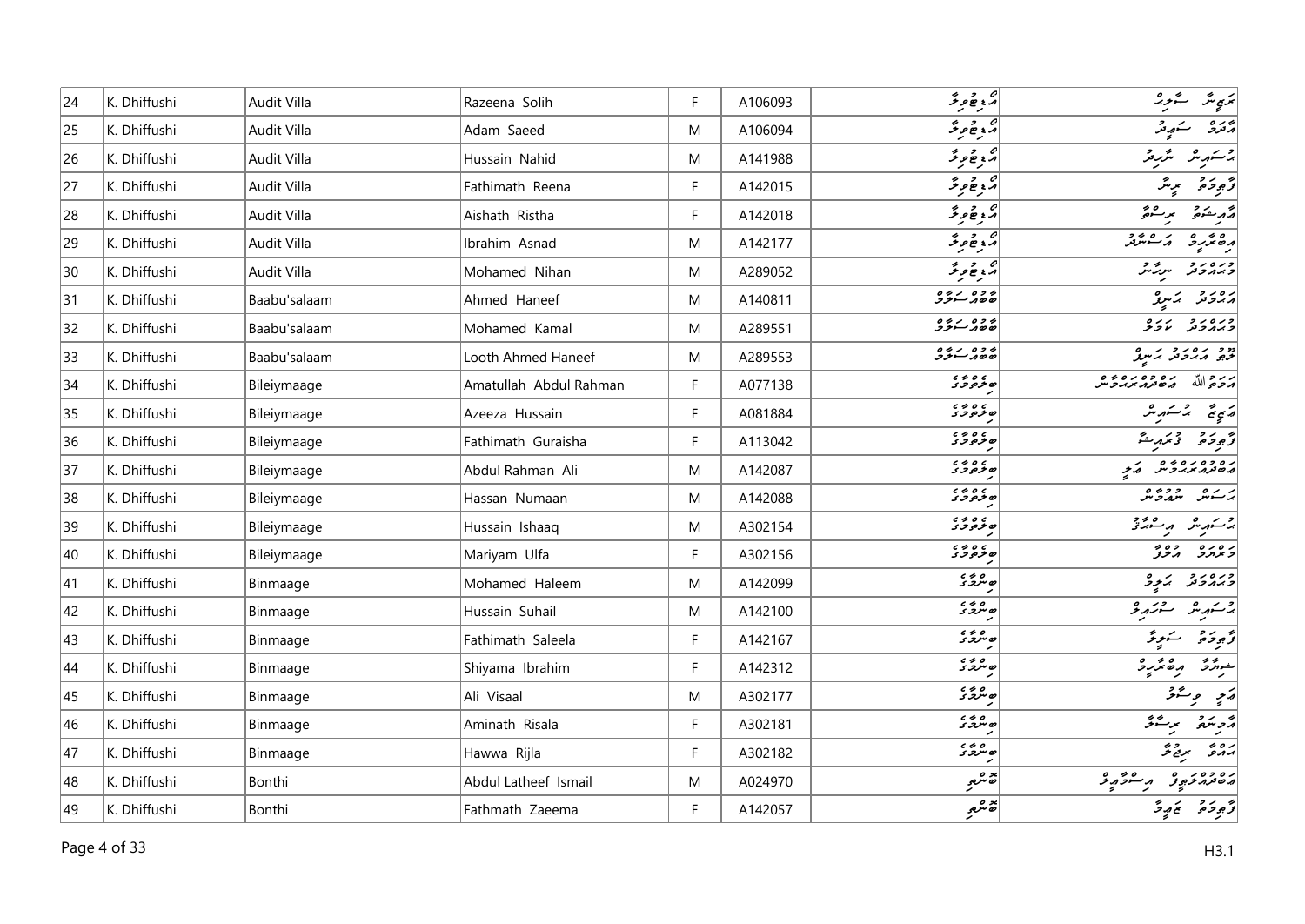| 50 | K. Dhiffushi | Bonthi             | Mariyam Nazeema         | F. | A289547 | قەشھ                                      | ر ه ر ه<br><del>و</del> بربرو<br>سَنعٍوتَر                 |
|----|--------------|--------------------|-------------------------|----|---------|-------------------------------------------|------------------------------------------------------------|
| 51 | K. Dhiffushi | Bonthi             | Aishath Dheena          | F. | A289548 | قەشىر                                     | پ <sup>و</sup> پر ڪر د                                     |
| 52 | K. Dhiffushi | Bonthi             | Aminath Ashira          | F. | A344956 | لقسمر                                     | ترشەتر<br>أأروسه                                           |
| 53 | K. Dhiffushi | <b>Bonus Villa</b> | Ahmed Naiz              | M  | A132198 | ە ئىر ش <sub>ەھ</sub> ئە                  | پره پر و<br>سَّرم                                          |
| 54 | K. Dhiffushi | <b>Bonus Villa</b> | Fathimath Rismee        | F  | A142125 | ە ئەرمىسى <i>مۇ</i> ئە                    | بىرىشىچە                                                   |
| 55 | K. Dhiffushi | Bulbulaage         | Khadheeja               | F  | A142104 | د ه د و و و<br>م <i>ه نو</i> نو د         | و دو<br>توجوده<br>زوده                                     |
| 56 | K. Dhiffushi | Bulooniyaage       | Ali Baseer              | M  | A063222 | و دو په په<br>ن <i>ه نو</i> سرد ک         | ەسبوبىر<br>ړنې<br>په پېړنې                                 |
| 57 | K. Dhiffushi | Bulooniyaage       | Aminath Nazeera         | F  | A142111 | כבד היה<br>סיבתות ב                       | أأدمني أأتنبط                                              |
| 58 | K. Dhiffushi | Bulooniyaage       | Badurunnisa             | F. | A142225 | دود سرچري<br>  جا تر سرچري                | ر و وه مرگ                                                 |
| 59 | K. Dhiffushi | Bulooniyaage       | Mohamed Rasheed         | M  | A150223 | و دو په په<br><i>ه نو</i> سرد ک           | وره رو گرشونر<br>د <i>بر برخ</i> ونر                       |
| 60 | K. Dhiffushi | Bulooniyaage       | Fathimath Saroona       | F  | A302486 | ە دەسرى                                   | ژوده سنرس                                                  |
| 61 | K. Dhiffushi | Bulooniyaage       | Aishath Vafaa           | F. | A302487 | د در پرې<br><i>ه</i> تر سرد ک             | أوار بنده وكر                                              |
| 62 | K. Dhiffushi | Busthaanuge        | Hassan Zareer           | M  | A054187 | ه ۵ په د پر<br>ت <i>ق سره مر</i> د        | ئەسكەنلەر ئىم ئەس <sub>ى</sub> رىگە                        |
| 63 | K. Dhiffushi | Busthaanuge        | Mohamed Ulhagu          | M  | A125849 | و ه پر و ،<br>حاسوم سرد                   | כנסנכ כסנכ<br><i>כג</i> מכ <mark>ט מ</mark> יכ <i>גי</i> צ |
| 64 | K. Dhiffushi | Busthaanuge        | Hussain Zareer          | M  | A142026 | ه ۵ په د پر<br>ت <i>ق سره مر</i> د        | رُ سَمرِ مَرَ نَجَ يَرِيرُ                                 |
| 65 | K. Dhiffushi | Busthaanuge        | Ibrahim Razeen          | M  | A142029 | و ه پو و ،<br>ت <i>ق</i> سیو منزل         | وهتر و ترتوش                                               |
| 66 | K. Dhiffushi | Busthaanuge        | Mariyam Haniyya         | F. | A142262 | و ه پر و ،<br>قاستوگر                     | ر ه ر ه<br><del>د</del> بربرو<br>ئەسەر بىر                 |
| 67 | K. Dhiffushi | Busthaanuge        | Naseeha                 | F  | A166680 | د ۱۵ و د<br>پېښموسر                       | ىئەسەرىجە<br>ئە                                            |
| 68 | K. Dhiffushi | Carnation          | Abdul Saththaru Ibrahim | Μ  | A048305 | رسمبر<br>بۇ ئىترىشىر                      | 10100101010101                                             |
| 69 | K. Dhiffushi | Carnation          | Haseena Ibrahim         | F  | A048383 | ەسىم ئەيدى<br>مەنتى <del>رىش</del> ومىتىر | برَ پیش میگریده                                            |
| 70 | K. Dhiffushi | Carnation          | Hawwa Shirumeena        | F. | A142106 | ە يى <sub>ش</sub> ىيە بىر                 |                                                            |
| 71 | K. Dhiffushi | Carnation          | Ahmed Husham            | M  | A142197 | پ <sup>ىرى</sup> شەھر                     | أرەر د دەۋ                                                 |
| 72 | K. Dhiffushi | Carnation          | Mariyam Rubeena         | F  | A142272 | پە ي <sub>ىش</sub> مەر ھ                  | ر ه بر ه<br><del>د</del> بربرگ<br>ىرتى ئىگە                |
| 73 | K. Dhiffushi | Carnation          | Fathimath Shakira       | F  | A142283 | ە يى <sub>ش</sub> ىيە بىر                 | ىشكە بىگە<br>ۇ بوخ تو                                      |
| 74 | K. Dhiffushi | Chaandhaneege      | Fathmath Shimaala       | F. | A289169 | كۇسىرىسىد                                 | و څو څه د<br>ے وی<br>ے                                     |
| 75 | K. Dhiffushi | Chaandhaneege      | Mohamed Haseeb          | M  | A289234 | ڭۈس <sub>ى</sub> ترسرىگە                  | وره رو برسره                                               |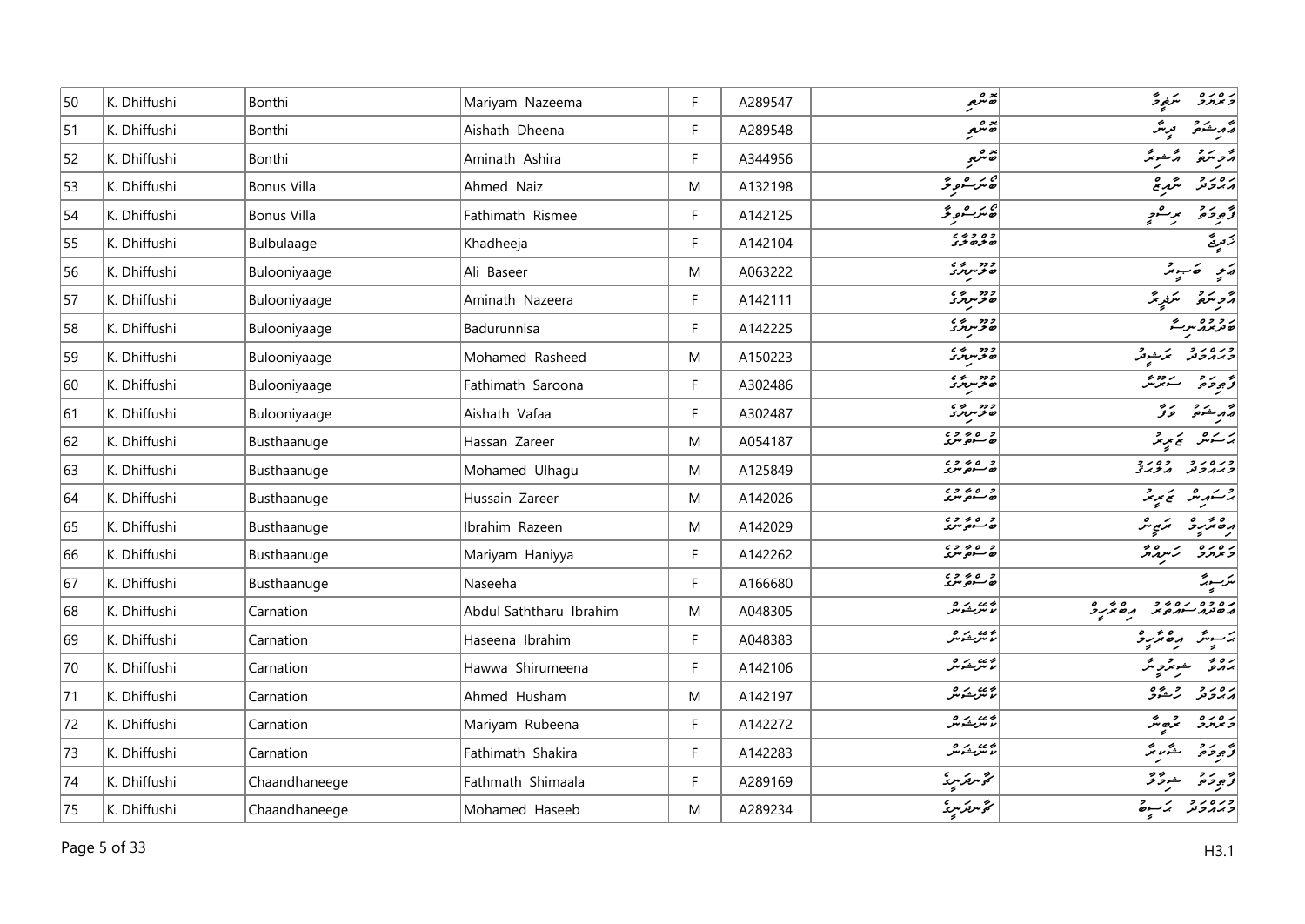| 76  | K. Dhiffushi | Chabeyleemaage     | Hussain Shareef       | M  | A096389 | رى<br>كۆھنچەترى                                                | رچ ستهر شر مشت <u>ر پورتو</u><br>مستقبل سنگور مستقبل میرانی |
|-----|--------------|--------------------|-----------------------|----|---------|----------------------------------------------------------------|-------------------------------------------------------------|
| 77  | K. Dhiffushi | Chabeyleemaage     | Fathmath Nazla        | F. | A142135 | ى تەمەرى<br>كىمى مۇرى                                          | تورد رەپى                                                   |
| 78  | K. Dhiffushi | Chabeyleemaage     | Mohamed Jaleel        | M  | A142155 | ری پر وی<br>کوه پرد د                                          | ورەر دىرو                                                   |
| 79  | K. Dhiffushi | Chabeyleemaage     | Aminath Shahiya       | F  | A142299 | رن ده و .<br>نمون تور د                                        | ىشىر بۇ<br>أروسكو                                           |
| 80  | K. Dhiffushi | Chabeyleemaage     | Samiya Zakee          | F  | A142300 | ری پر وی<br>کوه پرد د                                          | ستمريز<br>تجميح                                             |
| 81  | K. Dhiffushi | Chabeyleemaage     | Mariyam Zaahiyaa      | F  | A302238 | ري پر وي<br>کوه پر ژ                                           | ر ه ر ه<br>د بربر د<br>ىتى سەتتىر                           |
| 82  | K. Dhiffushi | Chabeyleemaage     | Aishath Zaaya         | F  | A354718 | ری پر وی<br>کوه پرد د                                          | پر مج<br>سمج وگر<br>و گرمشگر محمد<br>مرگ                    |
| 83  | K. Dhiffushi | Dhethandimaage     | Hawwa Shamira         | F  | A142010 | ې ئەرگەرىدى<br>قىرقۇسىغ قرى                                    | رە پە<br>پەرى<br>ستَدَّو بَرُّ                              |
| 84  | K. Dhiffushi | Dhethandimaage     | Aishath Sama          | F  | A142011 | مُرەَ سو رَّ رَ                                                | لقرمر شوخو<br>سەۋ                                           |
| 85  | K. Dhiffushi | Dhethandimaage     | <b>Badurun Naseer</b> | M  | A142221 | قرەر سو ۋى                                                     | ر و و ه ر<br>حوبر <sub>ا</sub> ر مرکب پر                    |
| 86  | K. Dhiffushi | Dhethandimaage     | Aminath Rishma        | F  | A302123 | مَرجو سو حَرَى                                                 | أأروبتهم برهوم                                              |
| 87  | K. Dhiffushi | Dhethandimaage     | Fathimath Fazuma      | F  | A302125 | مَرجو سو رَّ رَ                                                | تونج وٌ<br>ا تو بر در<br>ا                                  |
| 88  | K. Dhiffushi | Dhethandimaage     | Hawwa Nahuma          | F  | A302128 | مَرجو سو حَرَ دَ                                               | رەپ روپ                                                     |
| 89  | K. Dhiffushi | Dhevelikinaraa     | Aishath Mussavvira    | F  | A155653 | لرؤ دېرىتىگە                                                   | ورمشم وبنهور                                                |
| 90  | K. Dhiffushi | Dheyliyaage        | Ahmed Liraru          | M  | A142082 | ر<br>ترمویز د                                                  | رەرو بىر <i>گە</i> ر                                        |
| 91  | K. Dhiffushi | Dheyliyaage        | Aishath Minna         | F  | A142110 | ں<br>تروپری                                                    | أقمر يشوهوا الترمين                                         |
| 92  | K. Dhiffushi | Dheyliyaage        | Aminath Najuma        | F  | A302143 | ئەرەبە ي<br>  قىزمورىي                                         | أثر يترة المرواة                                            |
| 93  | K. Dhiffushi | Dheyliyaage        | Lujain Ahmed Ziraar   | M  | A334100 | ترج مر<br>  ترج تر د                                           | وتر مدارد و بالمعامل المستقر                                |
| 94  | K. Dhiffushi | Dhiggaagasdhoshuge | Fathimath Arifa       | F  | A119952 | و ه د ر ه پر و ،<br>د پر د کا سونترنری                         | قهوخو ممرقه                                                 |
| 95  | K. Dhiffushi | Dhiggaagasdhoshuge | Hassan Mauroof        | M  | A142278 | ہ بھ بر ۔ ہے یو و ی<br>تورپر <sub>ک</sub> ے کسیوتو <i>ہو</i> ی | يركبش ومعدد                                                 |
| 96  | K. Dhiffushi | Dhiggaagasdhoshuge | Ahmed Arif            | M  | A289283 | ه ۶ بر ۲۵ بر ۶<br>تورد د که سوتورو                             | رەر ئەرۋ                                                    |
| 97  | K. Dhiffushi | Dhiggaagasdhoshuge | Hawwa Haifa           | F  | A289297 | ہ بہ بہ ہے و یا<br>توبری کی سنتوس                              | رەپ زېرگ                                                    |
| 98  | K. Dhiffushi | Dhoadhi            | Mariyam Rihulaa       | F. | A301953 | اچھو<br>س                                                      | ويوبره<br>ىررىتى                                            |
| 99  | K. Dhiffushi | Dhunnikage         | Ali Shameem           | M  | A068235 | و م <sub>رسر</sub> یر ،<br>مرس                                 | ړې شود و                                                    |
| 100 | K. Dhiffushi | Dhunnikage         | Fathimath Mohamed     | F  | A081666 | قرىرىدىر                                                       | و ر ه ر د<br>تربر پر تر<br>و څو څه د                        |
| 101 | K. Dhiffushi | Dhunnikage         | Aminath Jumana        | F  | A302364 | قرىرىدىر                                                       | أأوسكا ودمحم                                                |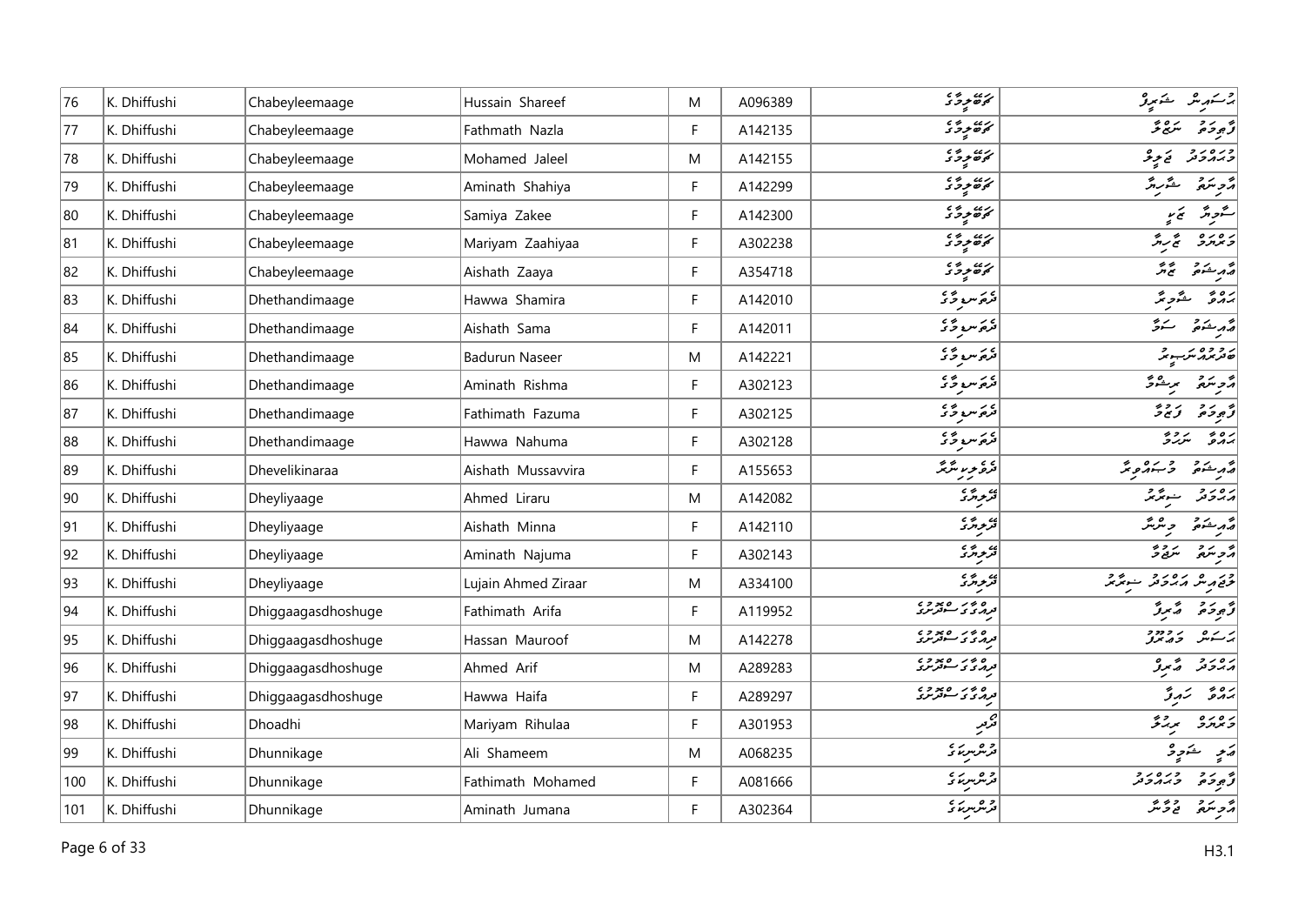| 102 | K. Dhiffushi | Diamond Villa   | Aminath Sofoora    | F  | A142098 | أوَرَدَ مَنْ وَقَر                           | سەدىر<br>لتستريخهم                                                                                                                                                                                      |
|-----|--------------|-----------------|--------------------|----|---------|----------------------------------------------|---------------------------------------------------------------------------------------------------------------------------------------------------------------------------------------------------------|
| 103 | K. Dhiffushi | Diamond Villa   | Abdulla Rasheed    | M  | A142303 | أؤرخ مثنا وقر                                | پره قرالله تمر شوند                                                                                                                                                                                     |
| 104 | K. Dhiffushi | Diamond Villa   | Hussain Shah       | M  | A302444 | ئەر <i>ۇش</i> مۇق                            | جر سکھر ہے جاتے ہے کہ ایک ک                                                                                                                                                                             |
| 105 | K. Dhiffushi | Diamond Villa   | Fathimath Madheeha | F. | A393753 | بي برخ مثنا<br>حرقخر                         | وٌ و دَمَنِ دَ دِرِيَّ                                                                                                                                                                                  |
| 106 | K. Dhiffushi | Diamond Villa   | Hawwa Nafha        | F  | A407245 | }ربر مثنا وقر                                | رەپ رەپر                                                                                                                                                                                                |
| 107 | K. Dhiffushi | Diamond Villa   | Mariyam Shuhaa     | F  | A407583 | ئەر <i>ەڭ بۇ</i> ئ                           | ر پیشر ش<br>ر ه بر ه<br><del>د</del> بربرگ                                                                                                                                                              |
| 108 | K. Dhiffushi | Dizeyn          | Abdulla Nazeer     | M  | A047159 | وتھ مگر<br>مربع مگر                          | <b>200 مر</b> الله<br>سَمْدِيرٌ                                                                                                                                                                         |
| 109 | K. Dhiffushi | Dizeyn          | Aishath Sazeela    | F  | A126277 | وتھ مگر<br>مربع مگر                          | ۇرمۇق سىمپۇ                                                                                                                                                                                             |
| 110 | K. Dhiffushi | Dizeyn          | Ahmed Nazeel       | M  | A142218 | وتھ مگر<br>حر <sup>ص</sup>                   | رەرد سەر                                                                                                                                                                                                |
| 111 | K. Dhiffushi | Dizeyn          | Fathimath Sajulaa  | F. | A334041 | و مچ مګر<br>م                                | أوالمحافظ والمستفتر                                                                                                                                                                                     |
| 112 | K. Dhiffushi | Dizeyn          | Hussain Shahfaan   | M  | A334042 | و پھ مگر<br>فر                               | برخير عددومر                                                                                                                                                                                            |
| 113 | K. Dhiffushi | Evening Villa   | Ali Niyaz          | M  | A111905 | ىر قەسرىكرى ئوگە<br>م                        | $\begin{array}{cc} \mathcal{E}\overset{\sigma}{\mathcal{F}}_{\mathcal{P}} & \mathcal{F}\overset{\sigma}{\mathcal{A}}\\ \mathcal{E}\overset{\sigma}{\mathcal{F}}_{\mathcal{P}} & \mathcal{E}\end{array}$ |
| 114 | K. Dhiffushi | Evening Villa   | Ibrahim Luthfee    | M  | A125788 | رەً بىر بىرى ئورگە                           | وە ئۈرۈ<br>ترجمي                                                                                                                                                                                        |
| 115 | K. Dhiffushi | Evening Villa   | Abdulla Eesa       | M  | A125793 | ىر قەسرىكى <sub>گ</sub> و ئۇ                 | رە قرالله مەت                                                                                                                                                                                           |
| 116 | K. Dhiffushi | Evening Villa   | Aminath Latheefa   | F  | A142001 | ىر قەسرىكى <sub>گ</sub> و ئۇ                 | أزويته وكالحفيظ                                                                                                                                                                                         |
| 117 | K. Dhiffushi | Evening Villa   | Mariyam Areefa     | F. | A142002 | ىر قەسرىكرى <sub>تو</sub> ڭر                 | במתכ" ב'תְצֹ                                                                                                                                                                                            |
| 118 | K. Dhiffushi | Ever Blue       | Ibrahim Rasheed    | M  | A142325 | ړ ر د د د<br>د و بره ن                       | ەر ھەتمەر 2<br>س<br>ىمەھىيەتىر                                                                                                                                                                          |
| 119 | K. Dhiffushi | Ever Blue       | Fathimath Waheedha | F. | A142326 | ג ב בבב<br>גם <del>ג</del> ם <del>ב</del>    | ۇ ب <sub>و</sub> ر د<br>ءَ ٻرِ تَرُ                                                                                                                                                                     |
| 120 | K. Dhiffushi | Ever Blue       | Ahmed Shazeel      | M  | A151771 | ג ב בבב<br>גם <del>ג</del> ם <del>ב</del>    | بر ه بر د<br>م <i>ر</i> گرفتر<br>شە پەر                                                                                                                                                                 |
| 121 | K. Dhiffushi | Ever Blue       | Mohamed Ikram      | M  | A301937 | ړ د د د د<br>د و بره تر                      | כנסנכ הטיבים<br>כגמכת העיבי                                                                                                                                                                             |
| 122 | K. Dhiffushi | Evora           | Fathimath Niusha   | F  | A158224 | ء ص عر                                       | قَەردە بىي ش                                                                                                                                                                                            |
| 123 | K. Dhiffushi | Faransaa        | Ilyas Ahmed        | M  | A142204 | ۇ ئەرشە                                      | مروش مده ده                                                                                                                                                                                             |
| 124 | K. Dhiffushi | Faransaa        | Aishath Sheeza     | F  | A142287 | ۇ ئەيرىشە                                    | أقهر مشرقه الشوشح                                                                                                                                                                                       |
| 125 | K. Dhiffushi | Fazaa           | Mohamed Jamshad    | M  | A083322 | وًجَ                                         | ورەرو رەيدو<br><i>وبەم</i> وتر ق <sub>ە</sub> ۋىشۇتر                                                                                                                                                    |
| 126 | K. Dhiffushi | Feerozu Vaadhee | Ibrahim Saeed      | M  | A039810 | ر ه د و و.<br>پ <sub>ر</sub> ټرې <i>و</i> تو | ە ھېڭرىر <sup>ە</sup><br>سکھر قر                                                                                                                                                                        |
| 127 | K. Dhiffushi | Feerozu Vaadhee | Fathimath Safiya   | F  | A138909 | و پرېځ ځه په                                 | وَجوحة سُرُوتَهُ                                                                                                                                                                                        |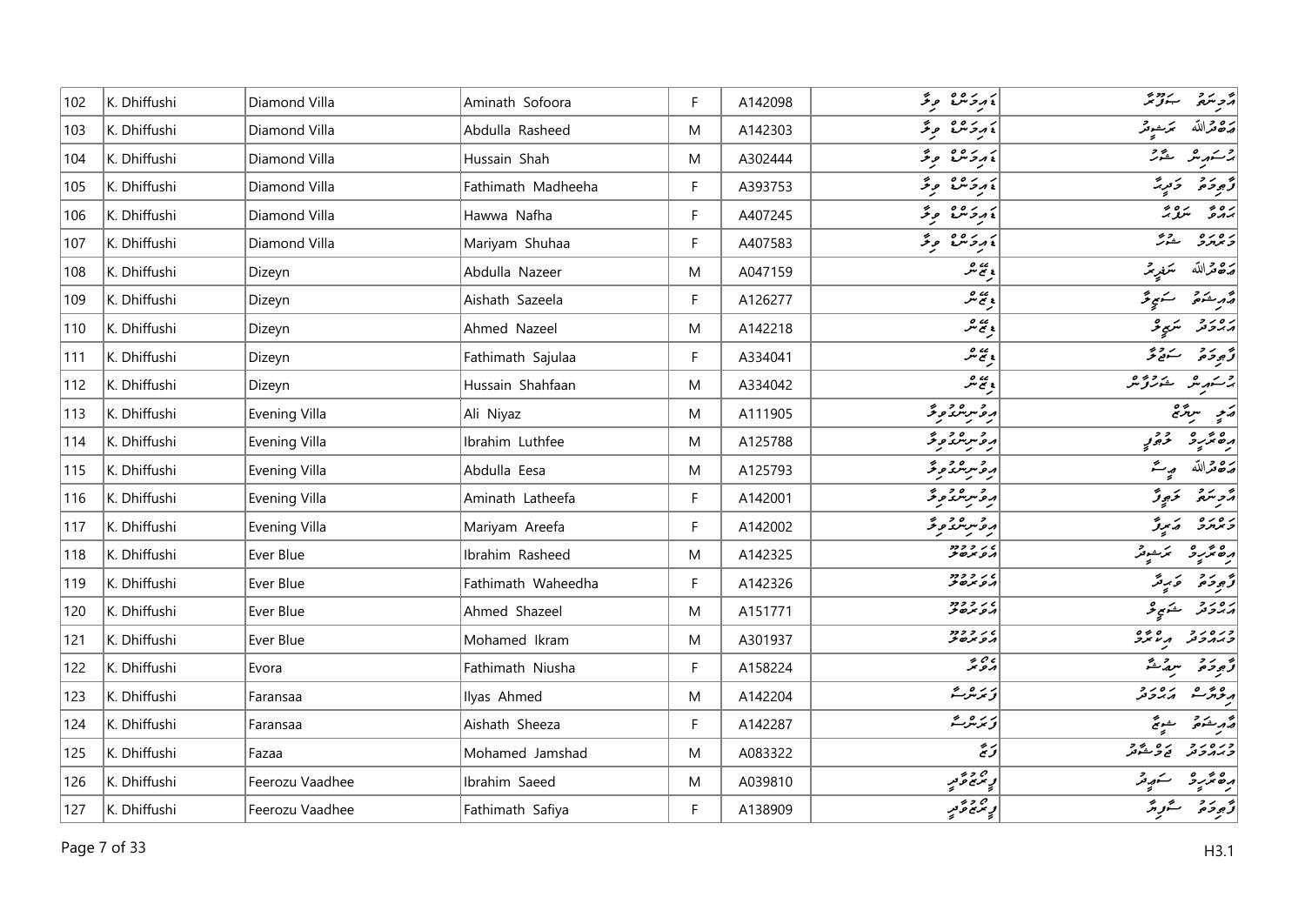| 128 | K. Dhiffushi | Fehige       | Aminath Naziya     | F         | A112902 | و رءِ<br>ڪ                                    | متنبح تر<br>أأرمر مترة                                 |
|-----|--------------|--------------|--------------------|-----------|---------|-----------------------------------------------|--------------------------------------------------------|
| 129 | K. Dhiffushi | Fehige       | Ahmed Firag        | M         | A120018 | ې<br>توري                                     | أروره ويرة                                             |
| 130 | K. Dhiffushi | Fehige       | Ibrahim Razeel     | M         | A141731 | ې<br>توري                                     | ە ھەترىرى<br>س<br>بَرَىږچ                              |
| 131 | K. Dhiffushi | Fehivilaage  | Abdulla Saeed      | M         | A097111 | ې ره دي.<br>د سره د د                         | 200 مرالله<br>ستهدشر                                   |
| 132 | K. Dhiffushi | Fehivilaage  | Hareera Hussain    | F         | A142096 | ۇروڭۇ<br><u>سىرى</u> ر                        | رىمىدىكە رەكسىتىرىكى                                   |
| 133 | K. Dhiffushi | Fehivilaage  | Aishath Anoosha    | F         | A302261 | ۇروڭۇ                                         | م ديدة مركز                                            |
| 134 | K. Dhiffushi | Fehivilaage  | Ahmed Abshar       | M         | A302263 | ۇروڭۇ                                         | رەرد رەئبىر                                            |
| 135 | K. Dhiffushi | Fehivina     | Abdul Gani Ibrahim | ${\sf M}$ | A138872 | ۇروپر                                         | גפנגלית תפיציב                                         |
| 136 | K. Dhiffushi | Fehivina     | Zameera Easa       | F         | A142237 | ۇروپر                                         | بمجيش ميش                                              |
| 137 | K. Dhiffushi | Fehivina     | Aishath Aneeza     | F         | A142238 | ۇر <sub>چە مى</sub> ر                         | قەرشىق مەسبقى                                          |
| 138 | K. Dhiffushi | Fehivina     | Mariyam Ameeza     | F.        | A142239 | ۇروپر                                         | ر ه ر ه<br>تر <del>ب</del> ر بر<br>برَدِجٌ             |
| 139 | K. Dhiffushi | Fehivina     | Fathimath Azza     | F         | A142240 | ۇر <sub>ە</sub> بىر                           | رەپچ<br>ۇ بو ئەم                                       |
| 140 | K. Dhiffushi | Fehivina     | Aminath Aaizaa     | F         | A301974 | ۇروپىر                                        | و څخه سرچ<br>ەرىج                                      |
| 141 | K. Dhiffushi | Fehivina     | Mohamed Azzam      | M         | A301976 | ۇرەبىر                                        | و ره ر و<br><i>و پر</i> پر تر<br>っちのち                  |
| 142 | K. Dhiffushi | Fenfiyaazuge | Fathimath Sithara  | F         | A142301 | ې هرو پر دې<br>د شرو پر پر                    | توجوجو سوتمر                                           |
| 143 | K. Dhiffushi | Fenfiyaazuge | Ahmed Jaisham      | M         | A142341 | ، عروج دي.<br>د شوري د                        | أرور و محمد مشرقه                                      |
| 144 | K. Dhiffushi | Fenfiyaazuge | Fathimath Fazla    | F         | A142342 | ع ش <sub>ر پر پ</sub> ر د ،<br> زیند پر پر بی | توجوحه تركافر                                          |
| 145 | K. Dhiffushi | Fenfiyaazuge | Ali Jamharu        | M         | A142344 | ع عروج دي.<br> زينزپورتبن <sub>ک</sub>        | أتزمج وأحراجه                                          |
| 146 | K. Dhiffushi | Filikurige   | Fathimath Anisa    | F.        | A056531 | و پرې <sup>د</sup> بر <sub>چ</sub>            | ۋە ئەھرىشى ئەرب                                        |
| 147 | K. Dhiffushi | Filikurige   | Aneesa Hussain     | F         | A067639 | و و پ <sup>رې</sup> د <sup>ي</sup>            | جە <b>سە<sub>مە</sub>ر</b> بىر<br>ړ س <sub>ر</sub> يځه |
| 148 | K. Dhiffushi | Filikurige   | Mohamed Faheem     | M         | A102514 | و پر رہ<br>بربر میری                          | وره رو کرده                                            |
| 149 | K. Dhiffushi | Filikurige   | Ahmed Anees        | M         | A142012 | و و پ <sup>ر</sup> ېږ <sup>ي</sup>            | رەرد كەس                                               |
| 150 | K. Dhiffushi | Filikurige   | Aminath Inasa      | F         | A142119 | و د ر <sup>ه</sup> بردگی<br>بر بر             | ىرىئزىسە<br>أرمر وسرة                                  |
| 151 | K. Dhiffushi | Filikurige   | Ibrahim Anis       | M         | A142165 | و و ما مود<br>بر بر                           | $rac{2}{3}$                                            |
| 152 | K. Dhiffushi | Filikurige   | Maryam Agisa       | F         | A142174 | ووړنمونه                                      | ر ه ر ه<br><del>و</del> بربرو<br>وتمتحه يستح           |
| 153 | K. Dhiffushi | Filikurige   | Hawwa Adhisha      | F         | A142265 | و و پ <sup>ر</sup> مر <sup>ي</sup>            | برە ئە ئەر                                             |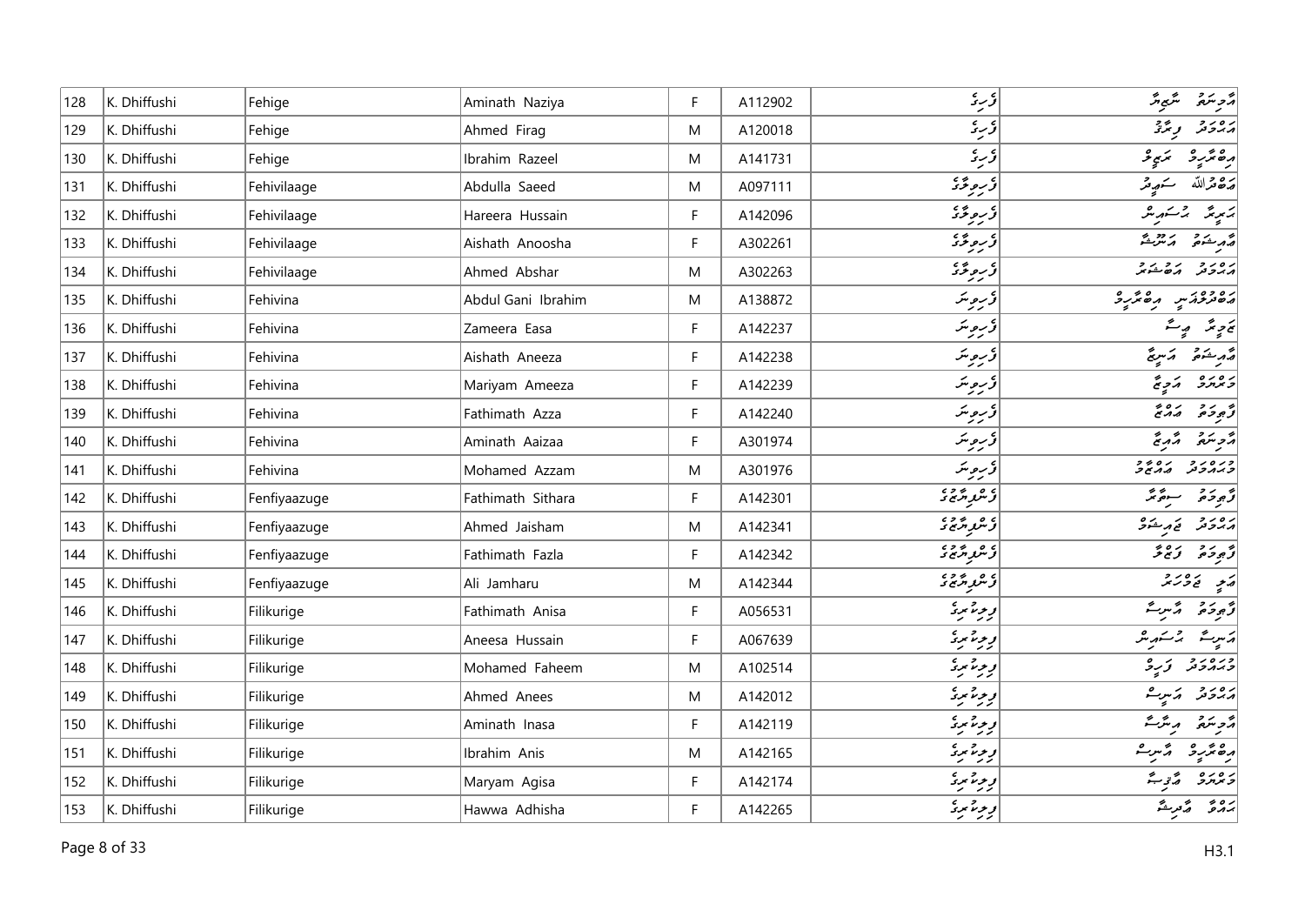| 154 | K. Dhiffushi | Filikurige   | Aishath Aroosha               | F  | A301914 | و پرې <sup>د</sup> ېدنې<br>سر              |                                                                                                      |
|-----|--------------|--------------|-------------------------------|----|---------|--------------------------------------------|------------------------------------------------------------------------------------------------------|
| 155 | K. Dhiffushi | Filikurige   | Hussain Areesh                | M  | A301915 | و پرې <sup>د</sup> بردگی<br>ر              | ر<br>رئاستهر شه مکم میکنند.<br>مناسب                                                                 |
| 156 | K. Dhiffushi | Filikurige   | Abdullah Inas                 | M  | A301917 | و پرې <sup>د</sup> پرې                     | رة والله مشرف                                                                                        |
| 157 | K. Dhiffushi | Filikurige   | Hassan Unaish Faheem          | M  | A334107 | و وړځ برن <u>ځ</u>                         | ير كىش ئەسكىرىشى كەر ئى                                                                              |
| 158 | K. Dhiffushi | Fini Roalhi  | Aishath Naseera               | F  | A099429 | وسرچمو                                     |                                                                                                      |
| 159 | K. Dhiffushi | Fini Roalhi  | Khadheeja Yoosuf              | F  | A131801 | وسرچمو                                     | ر ديده ديد وه<br>ري ديد                                                                              |
| 160 | K. Dhiffushi | Fini Roalhi  | Aminath Farah                 | F  | A302547 | وسرچمو                                     | أزويتم وتمر                                                                                          |
| 161 | K. Dhiffushi | Fini Roalhi  | Ahmed Mimrah                  | M  | A365455 | وسرچمو                                     | גם גב בכתב                                                                                           |
| 162 | K. Dhiffushi | Finifenmaage | Khadeeja Hussain              | F  | A120359 | و سرڈ مرگز ڈ                               | تزمريق الرستمريش                                                                                     |
| 163 | K. Dhiffushi | Finifenmaage | Aishath Suiza                 | F  | A142152 | ر سربۇ بىر <i>دى</i><br>سربۇ بىردى         | وكرمشكم سنهريج                                                                                       |
| 164 | K. Dhiffushi | Finifenmaage | Fathimath Zulaikha            | F. | A142153 | ر سرگە شر <i>د</i> ؟<br>سرگە شر <i>د</i> ؟ | وحوذه تمخدر                                                                                          |
| 165 | K. Dhiffushi | Finifenmaage | Abdulla Hafeez                | M  | A142222 | إربرؤ مدقني                                | بره والله بروه                                                                                       |
| 166 | K. Dhiffushi | Finihiyaage  | Nashid Fikry                  | M  | A063501 | او مدر پروژه<br><u>پ</u>                   | ش در و م <sup>و</sup> مبر<br>مرد و مومبر                                                             |
| 167 | K. Dhiffushi | Finihiyaage  | Sofiyya Mohamed               | F  | A128662 | و سربر پر <sup>ی</sup><br>بر بر بر         | ה בני הייני                                                                                          |
| 168 | K. Dhiffushi | Finihiyaage  | Nashida Fikuree               | F  | A142314 | او سربر پر ج<br>او سربر پر چ               | مگرهبردگر او ر <sup>و</sup> مبر<br>مرد استان                                                         |
| 169 | K. Dhiffushi | Finihiyaage  | Dheena Abdulla Didi           | F  | A289183 | او مدر دي.<br><u>اس</u> ر مرد              | وريتر برة قراللّه ورورٍ                                                                              |
| 170 | K. Dhiffushi | Finihiyaage  | Aishath Thasneem Abdulla Didi | F  | A289192 | او مدر پر چ<br><u>او م</u> در پر چ         | م مشعر و من من من اللّه معنى اللّه معنى اللّه من اللّه من اللّه معنى من اللّه من اللّه من اللّه من ا |
| 171 | K. Dhiffushi | Finivaage    | Aminath Mizuna                | F. | A295553 | و سرچ <sup>ي</sup><br>تر بر                | أأدجني وبخش                                                                                          |
| 172 | K. Dhiffushi | Finivaage    | Lubana Hussain Riyazu         | F  | A345852 | وسرچ                                       | وەنگە جاسكەنگر بىرەگەنشە                                                                             |
| 173 | K. Dhiffushi | Free Park    | Fathimath Saleema             | F  | A026324 | و سرز سره<br>                              | ۇۋۇۋە سەرۇ                                                                                           |
| 174 | K. Dhiffushi | Free Park    | Aishath Shahuda               | F  | A120780 | ە بېرۇپر <sup>ە</sup>                      | و<br>مەرسىنى سىرتىر                                                                                  |
| 175 | K. Dhiffushi | Free Park    | Mohamed Sodiq                 | M  | A131842 | ە بېرۇپر <sup>ە</sup>                      | ورەر د پەرچ<br><i>دىدە</i> ر تەبەرتى                                                                 |
| 176 | K. Dhiffushi | Free Park    | Mariyam Shaheena              | F  | A142064 | ە بېرۇ بر <sup>ە</sup>                     | دەرە ئىگېدىگە                                                                                        |
| 177 | K. Dhiffushi | Free Park    | Ali Shaheen                   | M  | A155973 | ە بېرۇ بر <sup>ە</sup>                     | أركمني المستقرين                                                                                     |
| 178 | K. Dhiffushi | Free Park    | Shaikha Ismail Rasheed        | F. | A301998 | ژىپەرتىرىد                                 | خروشه ومعقوق لاجوق                                                                                   |
| 179 | K. Dhiffushi | Fushifaru    | Ahmed Mujuthaba               | M  | A142014 | ژىرۇ ئە                                    | ره رو دوره<br>مهرونر ونړمون                                                                          |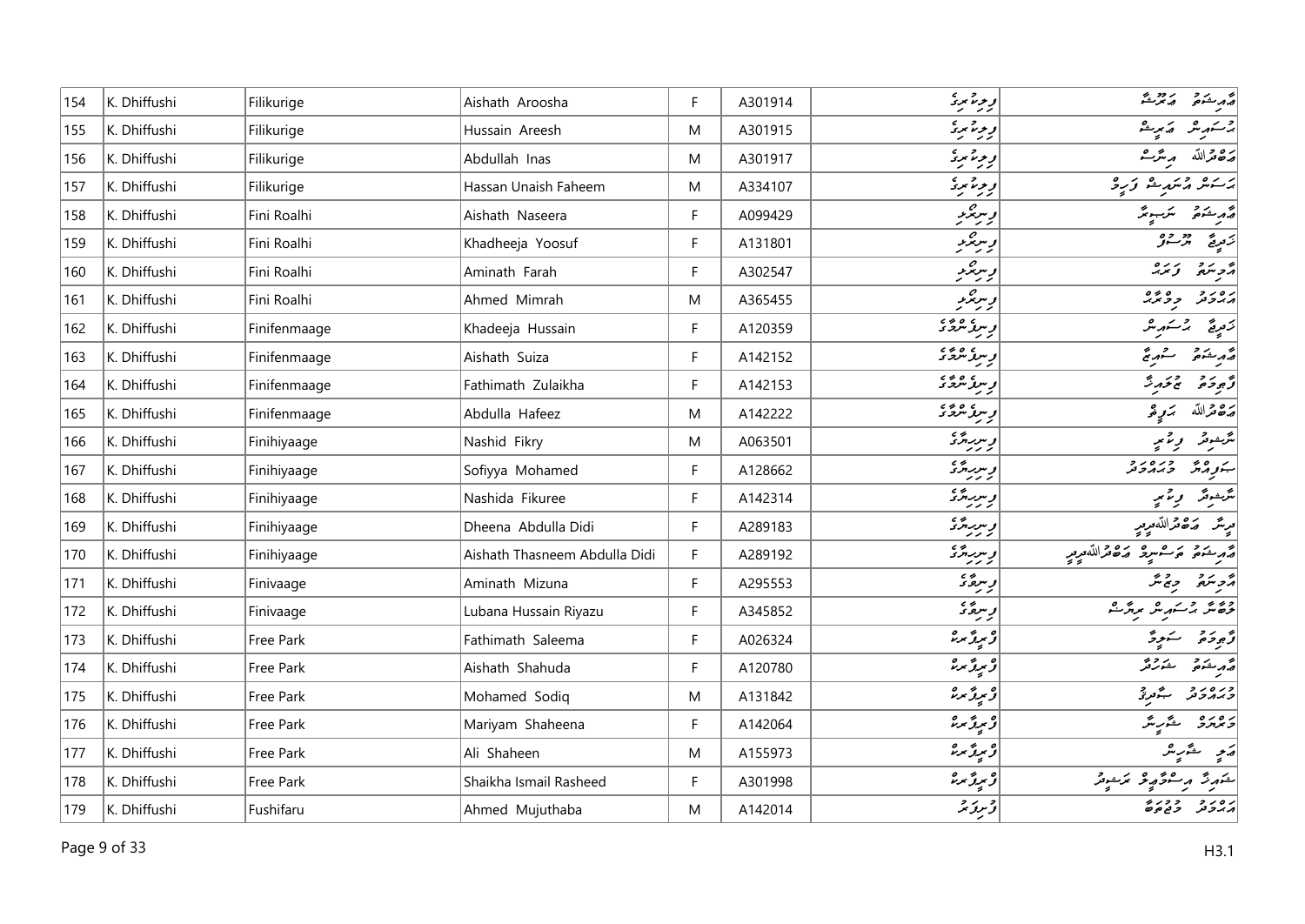| 180 | K. Dhiffushi | Fushifaru        | Aminath Naseema           | F.          | A142071 | ۇىرۇ ئە                                                   | ومحر سرد<br>ىئرسىدى                                          |
|-----|--------------|------------------|---------------------------|-------------|---------|-----------------------------------------------------------|--------------------------------------------------------------|
| 181 | K. Dhiffushi | Fushifaru        | Hussain Ashraf            | M           | A142205 | ۇىرىگە                                                    | ە ئەشەئىرى<br>جرىسە مەھر                                     |
| 182 | K. Dhiffushi | Fushifaru        | Mariyam Shahula           | F           | A142294 | ۇىرىگە                                                    | ر ه ر ه<br><del>د</del> بربرگر<br>رشەرىخە                    |
| 183 | K. Dhiffushi | Fushifaru        | Ibrahim Anil              | M           | A302575 | ۇىرۇ ئە                                                   | ە ھەترىر <i>ە</i><br>ىرسرىچە                                 |
| 184 | K. Dhiffushi | Fushifaru        | Fathimath Milna           | $\mathsf F$ | A302577 | ژىرد ئە                                                   | و گهو تر د<br>مستق<br>ر و پگر                                |
| 185 | K. Dhiffushi | Fushifaru        | Maavin Munthasir          | M           | A302578 | ۇىردىم                                                    | ۇ <sub>مۇ</sub> بىر<br>د ۵ پر به د                           |
| 186 | K. Dhiffushi | Fushifaru        | Aminath Ifasha            | F           | A334102 | ۇ <sub>مرى</sub> جە ئە                                    | پ <sup>ر</sup> تر سرچ<br>ىرىۋىسە                             |
| 187 | K. Dhiffushi | Gahaa            | Mohamed Irfan             | M           | A141996 | ىزچ                                                       | ە ئىرتى شر<br>و رە ر د<br><i>د بر</i> گرىر                   |
| 188 | K. Dhiffushi | Gahaa            | Ahmed Azmeen              | M           | A141997 | ىزچ                                                       | קסקר קס <sub>קי</sub> ת<br>ההכנק השקית                       |
| 189 | K. Dhiffushi | Gahaa            | Aminath Shiuna            | F           | A142268 | ىزچ                                                       | شەرگە ئىگر<br>أرمز برد                                       |
| 190 | K. Dhiffushi | Galgaasge        | Hussain Rabeeu            | M           | A082129 | ر ه بر ه ،<br>د نور سور                                   | جرىسە مەھر<br>بمرحد                                          |
| 191 | K. Dhiffushi | Galgaasge        | Hafusa Ahmed              | F.          | A288957 | ر ه بر ه ،<br>د نورگسور                                   | پروژو<br>بروية                                               |
| 192 | K. Dhiffushi | Galgaasge        | Aishath Hidhaaya          | F           | A334101 | ر ه بر ه ،<br>د نرگ                                       | پە<br>مەم شىخ خ<br>ر ترگر                                    |
| 193 | K. Dhiffushi | Gulbakaage       | Hussain Riyaz             | M           | A080345 | د و ړ د  ،<br>د نره نړ                                    | ىروگرىشە<br>برستهرینگ                                        |
| 194 | K. Dhiffushi | Gulbakaage       | Ahmed Faiz                | M           | A120977 |                                                           | ر ەر ج<br>م <i>.ئ</i> رى تىر<br>تر د بح                      |
| 195 | K. Dhiffushi | Gulbakaage       | Aishath Shifa             | F           | A142017 | و ه ر پر پر<br>د <del>تر</del> ن مر                       | ر<br>د که د مشوی<br>مشدوٌ                                    |
| 196 | K. Dhiffushi | Gulbakaage       | Mohamed Anil              | M           | A289606 | و ه ر پر پ<br><b>ر</b> نوځ تر                             | و ر ه ر و<br>د بر پر تر<br>رَ سربڑ                           |
| 197 | K. Dhiffushi | Gulbakaage       | Fathmath Shihana          | F           | A289610 | و و ر پر ۽<br>ي <del>ن</del> ره نو <sub>ک</sub>           | ىنىدىر ئىگر<br>ۇ ب <sub>و</sub> ر د                          |
| 198 | K. Dhiffushi | Gulbakaage       | Shaihan Faiz              | M           | A289618 | وه ر د »<br>د <del>ن</del> ره مړ                          | ىشكە <i>ر بە</i> تىگە<br>تٌر مع                              |
| 199 | K. Dhiffushi | Guleynooranmaage | Surayya Saleem            | F           | A142023 | وړ، دور ه په ،<br>د نوسرپرسر <del>و</del> د               | و ر ه و.<br>څو برورنر<br>سەوۋ                                |
| 200 | K. Dhiffushi | Guleynooranmaage | Fathmath Shawiyya         | $\mathsf F$ | A142025 | وړ، دور ه پو ،<br>د <del>نو</del> سرپوسر <del>ن</del> و د | شەھ ەر بۇ<br>وٌجوحهُ                                         |
| 201 | K. Dhiffushi | Guleynooranmaage | Adam Sameer               | M           | A142337 | وړ، دور ه په ،<br>د <del>ن</del> رسرپرسر <del>و</del> د   | پە رە<br>مەنزۈ<br>سكرد بر                                    |
| 202 | K. Dhiffushi | Guleynooranmaage | Hawwa Shimaya             | $\mathsf F$ | A289672 | وړ، دور ه و ،<br>د نوسربرسرچ د                            | ر ه پ<br>بر د څ<br>مشوقراتر                                  |
| 203 | K. Dhiffushi | Haali            | Abdulla Hameed            | M           | A141985 | رٌموِ                                                     | بر25 الله<br>برَحٍ قر                                        |
| 204 | K. Dhiffushi | Haali            | Aishath Nasheeda          | F           | A141987 | اقحع                                                      | و<br>پر کر شوځ                                               |
| 205 | K. Dhiffushi | Hakeemee Binaa   | Abdul Hakeem Abdul Raheem | M           | A026898 | ر بر چە بىگە<br>ئىسىمى                                    | ره وه ر<br>مەھىرىچە <i>ر</i> ى<br>ر ه د ه ر ه<br>پره تربر تر |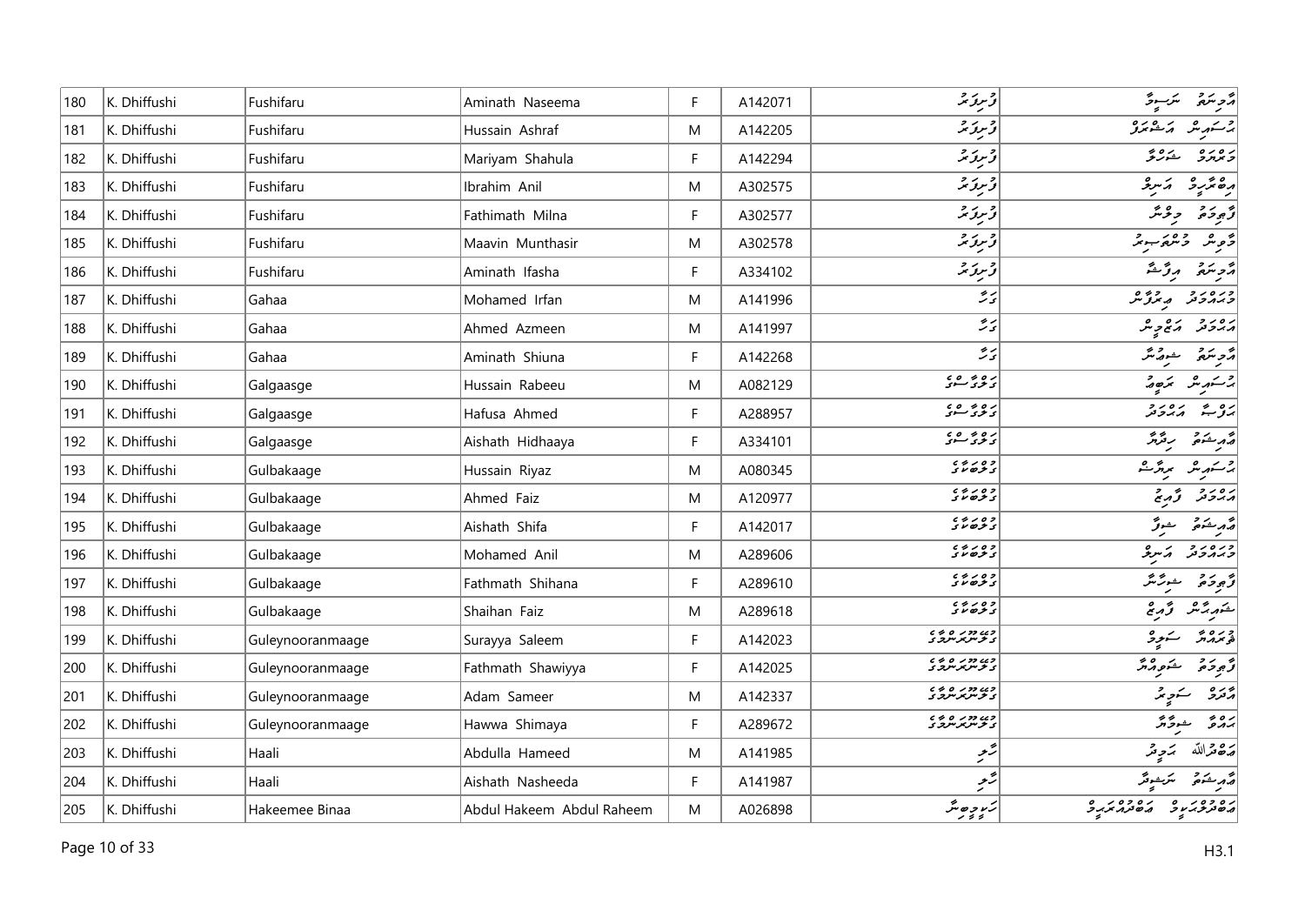| 206 | K. Dhiffushi | Halavelige    | Aminath Raziyya    | F  | A026323 | ژیخ عربی                                       | ىر سىدەرگە<br>أرمر وسنرة                          |
|-----|--------------|---------------|--------------------|----|---------|------------------------------------------------|---------------------------------------------------|
| 207 | K. Dhiffushi | Halavelige    | Mariyam Adam       | F. | A142020 | ترىخ عريج                                      | ر ه ر ه<br><del>د</del> بربر د<br>پور ہ<br>مرکز ژ |
| 208 | K. Dhiffushi | Halavelige    | Abdul Shakoor      | M  | A142092 | ئەنزۇرى                                        | ر ٥ ۶ ٥ ٥ روو و<br>پرڪ تر ۾ شوما <sub>م</sub> ر   |
| 209 | K. Dhiffushi | Halavelige    | Ahmed Azleef       | M  | A142122 | ژبره و پر                                      | د ه د د د ه د و                                   |
| 210 | K. Dhiffushi | Halavelige    | Fathmath Hafiyya   | F  | A142137 | ئەنزۇمۇر                                       | רבים בינתי                                        |
| 211 | K. Dhiffushi | Halavelige    | Ali Shareef        | M  | A142176 | ر ر ،<br>ر د د د د                             | أَرَمَ وَسَمَعِينٌ                                |
| 212 | K. Dhiffushi | Halavelige    | Mariyam Wafiyya    | F  | A142292 | ر ر ،<br>رنوع پور                              |                                                   |
| 213 | K. Dhiffushi | Halavelige    | Aishath Sharafiyya | F. | A153244 | ر ر ،<br>ر د د د د                             | مەر شىم ئىستىر ئەمە                               |
| 214 | K. Dhiffushi | Halavelige    | Mohamed Aman       | M  | A350574 | ریره ی                                         | כנים ני הבית                                      |
| 215 | K. Dhiffushi | Halavelige    | Hussain Shawin     | M  | A407246 | ر ره د ه                                       | جر سكور مشور مشروب مشر                            |
| 216 | K. Dhiffushi | Handhuvareege | Hussain Mohamed    | M  | A140758 | ئەس <i>ەۋە بې</i> رى                           | بر کرده دره در د                                  |
| 217 | K. Dhiffushi | Handhuvareege | Hussain Zuhair     | M  | A142175 | ئەسەترەر ئىرىگى                                | جاسكهر مكتفر المحركة ويحر                         |
| 218 | K. Dhiffushi | Handhuvareege | Ali Zuhair         | M  | A142187 | ئەس <i>بەدى بې</i> رىگە                        | أوسم ويتمر وحمد                                   |
| 219 | K. Dhiffushi | Handhuvareege | Ahmed Zuhair       | M  | A142208 | ر سرچر <sub>سر</sub> ي                         | رەرو ور                                           |
| 220 | K. Dhiffushi | Handhuvareege | Aminath Zunaira    | F  | A142295 | ر سرچر <sub>سر</sub> ي                         | أأترسم وسمير                                      |
| 221 | K. Dhiffushi | Handhuvareege | Mariyam Zuhaira    | F. | A142302 | ئەسە <i>تى ئە</i> رى                           | ىچ ئەم بىر<br>ر ه ر ه<br><del>ر</del> بربرگ       |
| 222 | K. Dhiffushi | Handhuvareege | Aminath Shaheera   | F. | A302266 | ئەس <i>بەدى بې</i> رىگە                        | ىشكە بەتتىر<br>أرمز تر                            |
| 223 | K. Dhiffushi | Handhuvareege | Aishath Sahira     | F. | A302267 | ئەس <i>ەقرى</i> ئىرىگى                         | ستەرىتى<br>و مر شو د<br>مرم شو ه                  |
| 224 | K. Dhiffushi | Handhuvareege | Ahmed Shavin       | M  | A302274 | ر سرچر <sub>سر</sub> م<br>سرچر <i>ی م</i> ر پر | پروژبر<br>ىشگە ھەتىر                              |
| 225 | K. Dhiffushi | Handhuvareege | Ali Aahil          | M  | A334104 | ئەسە <i>تى كى</i> رى                           | ړې د کرد                                          |
| 226 | K. Dhiffushi | Happy Night   | Ali Shiram         | M  | A142009 | <sup>ج</sup> ب <sub>و</sub> سَرم <sup>9</sup>  | أرشح المستوحر                                     |
| 227 | K. Dhiffushi | Happy Night   | Hussain Sham       | M  | A302116 | ر<br>روپه مور <u>م</u>                         | جەسكىرىش ھەق                                      |
| 228 | K. Dhiffushi | Hazaarumaage  | Ali Siyaan         | M  | A142247 | ر پر و د »<br>رسخ مرو د                        | ړې سورتنگه<br>مسيح                                |
| 229 | K. Dhiffushi | Heenaamaage   | Fathimath Rasha    | F  | A143913 | ر پر پر <sup>ج</sup><br>پر سرچر <sub>ک</sub>   | وٌمِ وَوَ تَمَ تَمَ يَسُرُّ                       |
| 230 | K. Dhiffushi | Heenaamaage   | Mariyam Ramsha     | F. | A365449 | ر پېژونه<br>په مترد د                          | وبروره<br>بروشة                                   |
| 231 | K. Dhiffushi | Helebelige    | Mariyam Habeeba    | F  | A026387 | ركموهور                                        | ره ره بره څه                                      |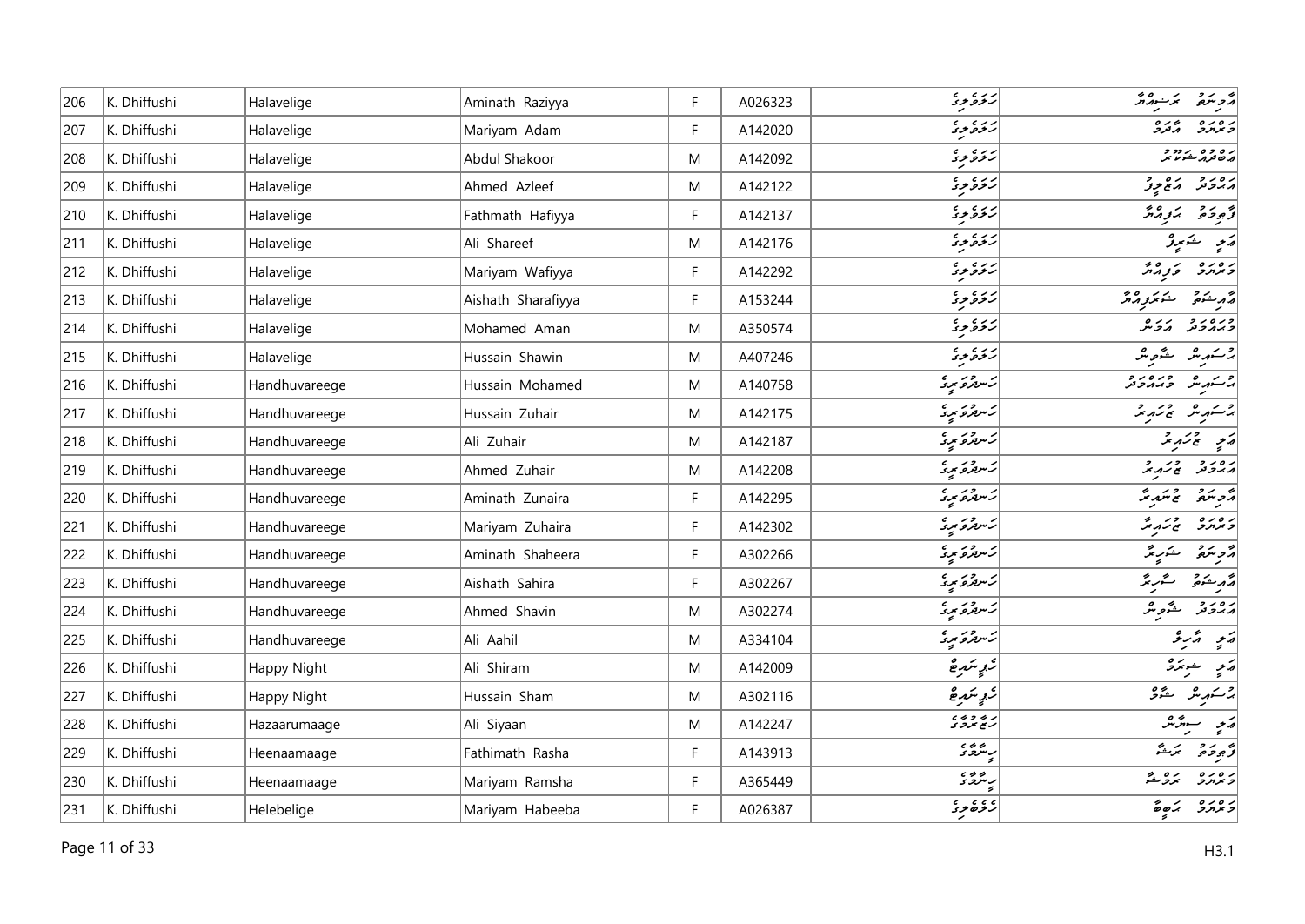| 232 | K. Dhiffushi | Helebelige    | Khathim Abdul Rahman | M  | A142217 | ئ ئ ئ م ئ                               | ره وه ره د ه<br>پره تر پر <i>پر چ</i> س<br>رحمو څه  |
|-----|--------------|---------------|----------------------|----|---------|-----------------------------------------|-----------------------------------------------------|
| 233 | K. Dhiffushi | Helebelige    | Ahmed Fazeel         | M  | A142298 | ئ ئ ئ ئ ج                               | پر ژ د تر<br>ۇ سىيەنئى                              |
| 234 | K. Dhiffushi | Hirikulhage   | Aminath Fazeema      | F. | A142107 | ار بررور ،<br>ب<br>ب                    | أرمز                                                |
| 235 | K. Dhiffushi | Hirikulhage   | Aishath Mufeeda      | F. | A142282 | <br> ربور پورویوی<br> --                | و مر<br>مرگه مشوحو                                  |
| 236 | K. Dhiffushi | Hirikulhage   | Mohamed Zihan        | M  | A407584 | ار بر ده ر ،<br>ار بر ماړ کوي           | و ر ه ر د<br><i>و پر</i> پر تر                      |
| 237 | K. Dhiffushi | Hirundhumaage | Aboobakru Zakariyya  | M  | A028069 | ر پر سرچرۍ                              |                                                     |
| 238 | K. Dhiffushi | Hirundhumaage | Mohamed Azmeen       | M  | A142103 | ر بر سرور د<br>ر بر سرفر د              | דנסני נפית                                          |
| 239 | K. Dhiffushi | Hirundhumaage | Aminath Azma         | F  | A142267 | ر پژسرپر ژ می                           |                                                     |
| 240 | K. Dhiffushi | Hirundhumaage | Aishath Shiruma      | F  | A289725 | ر پژسرپژگر                              | أوه مشكاه الشوجرة                                   |
| 241 | K. Dhiffushi | Hithilaage    | Ali Mansoor          | M  | A079696 | رە بۇ ئ                                 | أەبو كالدودو                                        |
| 242 | K. Dhiffushi | Hithilaage    | Fathimath Latha      | F. | A141963 | رەتى<br>رىرىپى                          | وٌجودَ يَوَ وَ                                      |
| 243 | K. Dhiffushi | Hiyaavahi     | Mohamed Zaid         | M  | A141994 | رېژوَر                                  | כנפנ באב                                            |
| 244 | K. Dhiffushi | Hiyaleege     | Adam Naseer          | M  | A126605 | رېز پوت <sup>ې</sup>                    | أروه الكرسومر                                       |
| 245 | K. Dhiffushi | Hiyaleege     | Mariyam Hafiza       | F  | A142046 | رېزىپە <sup>ي</sup>                     | ر ه ر ه<br><del>د</del> بربرگر<br>بُرُوجٌ           |
| 246 | K. Dhiffushi | Hiyaleege     | Aminath Shifaza      | F  | A142047 | رېزىپە <sup>ي</sup>                     | سندوگريج<br>أرمر وسره                               |
| 247 | K. Dhiffushi | Hiyaleege     | Hawwa Zahira         | F. | A142051 | رېزىپە<br>ئە                            | رە پە<br>پچ سر پټر<br>م                             |
| 248 | K. Dhiffushi | Hiyaleege     | Aishath Afiya        | F. | A302194 | رېزى <sub>ۋى</sub>                      | وتزويز<br>وكرم شكوتمو                               |
| 249 | K. Dhiffushi | Hiyaleege     | Fathimath Simaza     | F. | A302195 | رېزوي<br>ر                              | ۇ بور د<br>سىدىخ                                    |
| 250 | K. Dhiffushi | Hudhuvilaage  | Ibrahim Inaz         | M  | A141974 | 3 قرەرگ <sup>ى</sup> دى                 | ە ھەترىرى<br>برھەترىرى<br>ەرىتىج                    |
| 251 | K. Dhiffushi | Hudhuvilaage  | Hassan Shifaz        | M  | A142130 | ر و د و و د<br>ر تره مرد                | برسەيىتە<br>سنوتر مح                                |
| 252 | K. Dhiffushi | Hudhuvilaage  | Adam Salim           | M  | A142196 | د د<br>رتره ژی                          | پەرە<br>مەنىرى<br>ستكور                             |
| 253 | K. Dhiffushi | Hudhuvilaage  | Aishath Shinada      | F  | A302539 | د و په په<br>رتر <sub>ي م</sub> ور      | ے سرگر                                              |
| 254 | K. Dhiffushi | Hudhuvilaage  | Fathimath Ishaadha   | F  | A302541 | د د په ،<br>رتر <sub>ي</sub> ونو .      | ەرسەڭمە<br>وٌجوحَ حو                                |
| 255 | K. Dhiffushi | Hudhuvilaage  | Abdulla Mueed        | M  | A302542 | ر و د و و د<br>راند مرکز د              | ەھىراللە<br>ترەپەتر                                 |
| 256 | K. Dhiffushi | Hulhanguge    | Mariyam Zubaida      | F. | A035371 | و ر<br>ری سرو ی                         | ح ئەمرىتر<br>ئ<br>ر ه ر ه<br>تر <del>ب</del> ر بر ژ |
| 257 | K. Dhiffushi | Hulhanguge    | Fathmath Virudha     | F  | A142309 | ح پر سر و <sup>ي</sup><br>سر تو سر پر ي | قرموخر ويتمر                                        |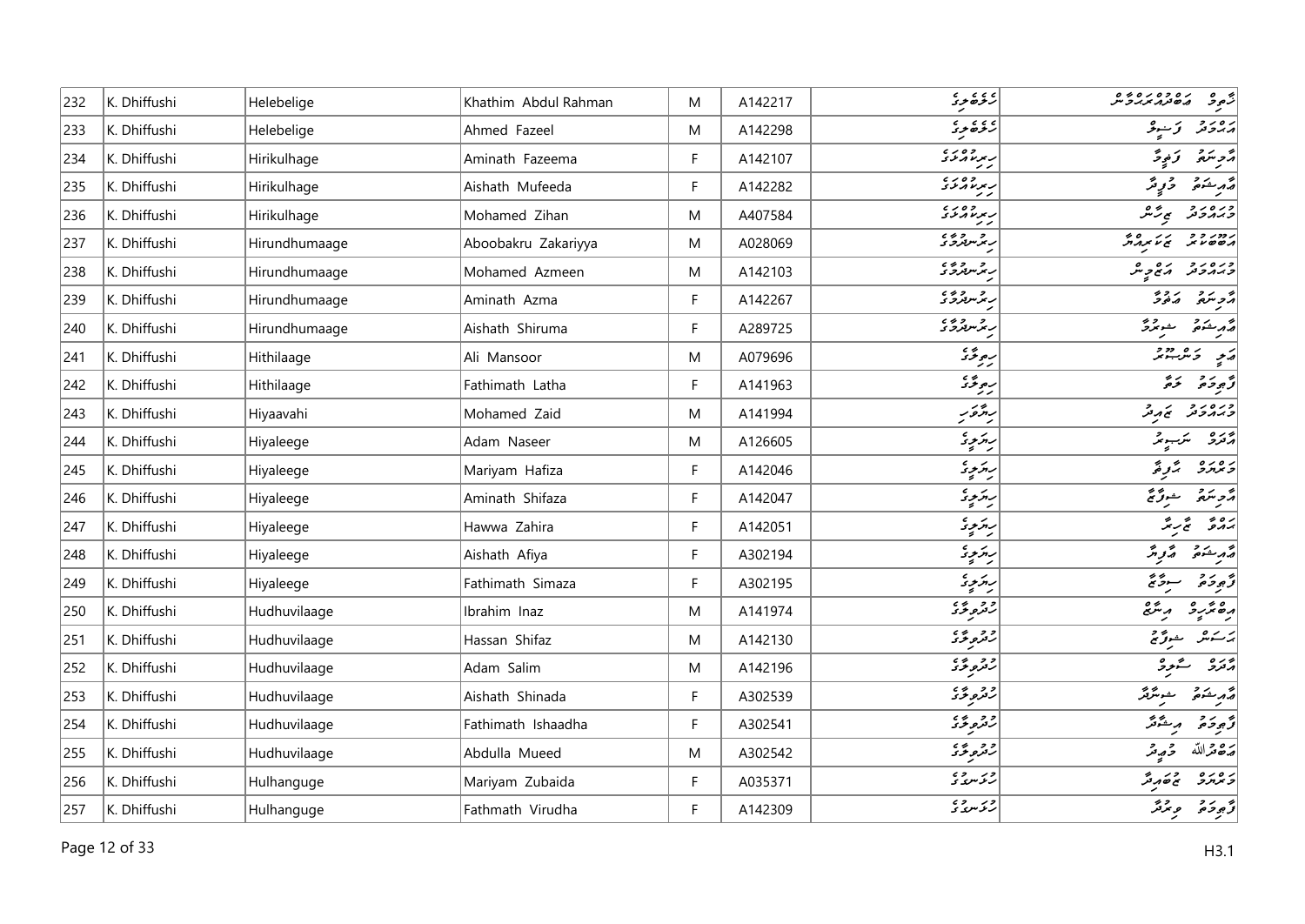| 258 | K. Dhiffushi | Hulhanguge          | Hawwa Zaida          | F           | A302474 | و ر<br>رنگ سرچ ی                                   | برە ئە ئەر                                                   |
|-----|--------------|---------------------|----------------------|-------------|---------|----------------------------------------------------|--------------------------------------------------------------|
| 259 | K. Dhiffushi | Hulhanguge          | Hussain Adheel       | M           | A302475 | و ر پر و ،<br>رنگ سری ی                            | جرحتهر شركته وكالمحياء                                       |
| 260 | K. Dhiffushi | Hulhanguge          | Aishath Lamha        | F           | A302477 | ح پر سر و <sup>ي</sup>                             | ىرەپ<br>پ <sup>ر</sup> در شوه                                |
| 261 | K. Dhiffushi | Hulhanguge          | Hassan Adhil         | M           | A365453 | ح پر سر و <sup>ي</sup>                             | برسەيىتە<br>ەر بەر بى                                        |
| 262 | K. Dhiffushi | Huvandhumaage       | Umar Rasheed         | M           | A077428 | ور سروره د<br>ره سربرو د                           | ور د کرشونر<br><i>مر</i> چ کر کرشونر                         |
| 263 | K. Dhiffushi | Huvandhumaage       | Aishath Abdul Rahman | F           | A142244 | و ر<br>ره سربرو د                                  | ر ه د ه د ه د ه<br>پره تر پر برگر<br>پر ديگر ج<br>مرکز مشوجو |
| 264 | K. Dhiffushi | Irumatheege         | Adam Misbah          | M           | A142195 | ېر پر دې د په<br>ر                                 | وسنقص<br>پژره<br>د ترو                                       |
| 265 | K. Dhiffushi | Irumatheege         | Ibrahim Solah        | M           | A142209 | ېر بر دې د په<br>ر                                 | اړه تر په ده<br>ک<br>ىبە ئۇر                                 |
| 266 | K. Dhiffushi | Irumatheege         | Ali Afrah            | M           | A152815 | ېر بر دې<br>بر بر دې                               | أەيىس ئەۋىترە                                                |
| 267 | K. Dhiffushi | Irumatheege         | Shamsunnisa          | $\mathsf F$ | A162771 | ېر بر دې<br>بر بر دې د                             | شەۋ شەھ سرىگە                                                |
| 268 | K. Dhiffushi | Irumatheege 1       | Aminath Haula        | F           | A142114 | مرتز د څو د ا                                      | أرمر برد<br>بردبو                                            |
| 269 | K. Dhiffushi | Janbumaage          | Adam Naseem          | M           | A045815 | ر ه د د »<br>ق سره تر د                            | و ده سرگرده                                                  |
| 270 | K. Dhiffushi | Janbumaage          | Ahmed Fazeem         | M           | A142006 | ر ه د و »<br>تع سرحه تر د                          | ر ه ر د<br>م.ر څ تر<br>ترىپى ئى                              |
| 271 | K. Dhiffushi | Janbumaage          | Faheema Moosa Fulhu  | F           | A142037 | ر ه د د »<br>ق سره تر د                            | تر رٍ پیچ<br>د د مشروعه                                      |
| 272 | K. Dhiffushi | Janbumaage          | Hawwa Nihama         | F           | A142038 | ر ه د د »<br>د سره ژ د                             | برەپچ<br>سررگ                                                |
| 273 | K. Dhiffushi | Janbumaage          | Khadeeja Shihama     | F           | A142058 | ر ه د و و ،<br>تع سر <del>ه</del> تر د             | ئر تور <sup>و</sup> گے<br>پ<br>شەرگە گ                       |
| 274 | K. Dhiffushi | Janbumaage          | Aishath Nizama       | $\mathsf F$ | A142102 | ر ه د د »<br>د سره تر د                            | ر<br>دگرار شنوج<br>سرة ژ                                     |
| 275 | K. Dhiffushi | Janbumaage          | Mohamed Zafar        | M           | A142257 | ر ہ د د ۔<br>تع سرح تر ت                           | و رە ر د<br><i>د ب</i> رگرىز<br>ر ر د<br>خونو سر             |
| 276 | K. Dhiffushi | Janburoalumaage     | Fathimath Inaya      | F           | A067923 | ر روم و د ،<br>ق سره مرموم د                       | ەر سىرد<br>و څو څخه د                                        |
| 277 | K. Dhiffushi | Janburoalumaage     | Muhsina Yoosuf       | F           | A141976 | ر<br>تے سرح عرفر تر ی                              | ېږمبره<br>3 يەسەمىگە                                         |
| 278 | K. Dhiffushi | Janburoalumaage     | Aminath Shuzuna      | F           | A141977 | ر<br>تے سرح عرفر تر ی                              | پ <sup>ر</sup> تر سرچ<br>شەم ئەگر                            |
| 279 | K. Dhiffushi | Janburoalumaage     | Mohamed Husam        | M           | A141979 | ر<br>تے سرح سرحر <sup>ی</sup> ت                    | و ره ر و<br><i>و بر</i> د تر<br>برْسَرُو                     |
| 280 | K. Dhiffushi | Janburoalumaage     | Ahmed Huzam          | M           | A289371 | ر<br>تے سرح سرحر <sup>ی</sup> ت                    | ره رو و وه<br>مهرونس ریخ                                     |
| 281 | K. Dhiffushi | Jaufaanuruhdhoshuge | Ali Shameem          | M           | A053364 | ر و بر و و ه پر و ،<br>بی در تو سربور توسری        | ړَ په شَوَدٍ و                                               |
| 282 | K. Dhiffushi | Jaufaanuruhdhoshuge | Abdulla Shaniz       | M           | A098166 | ر و به و و ه پر و ،<br><u>ب</u> ے پر تو سربوری     | برە تراللە<br>ڪُ سرچ                                         |
| 283 | K. Dhiffushi | Jaufaanuruhdhoshuge | Fathimath Afeefa     | F           | A142016 | ر و به و و ه پر و ۽<br><u>تع</u> پر تو سربور توسرو | رَّجْ جَمَعَ صَوِرَ                                          |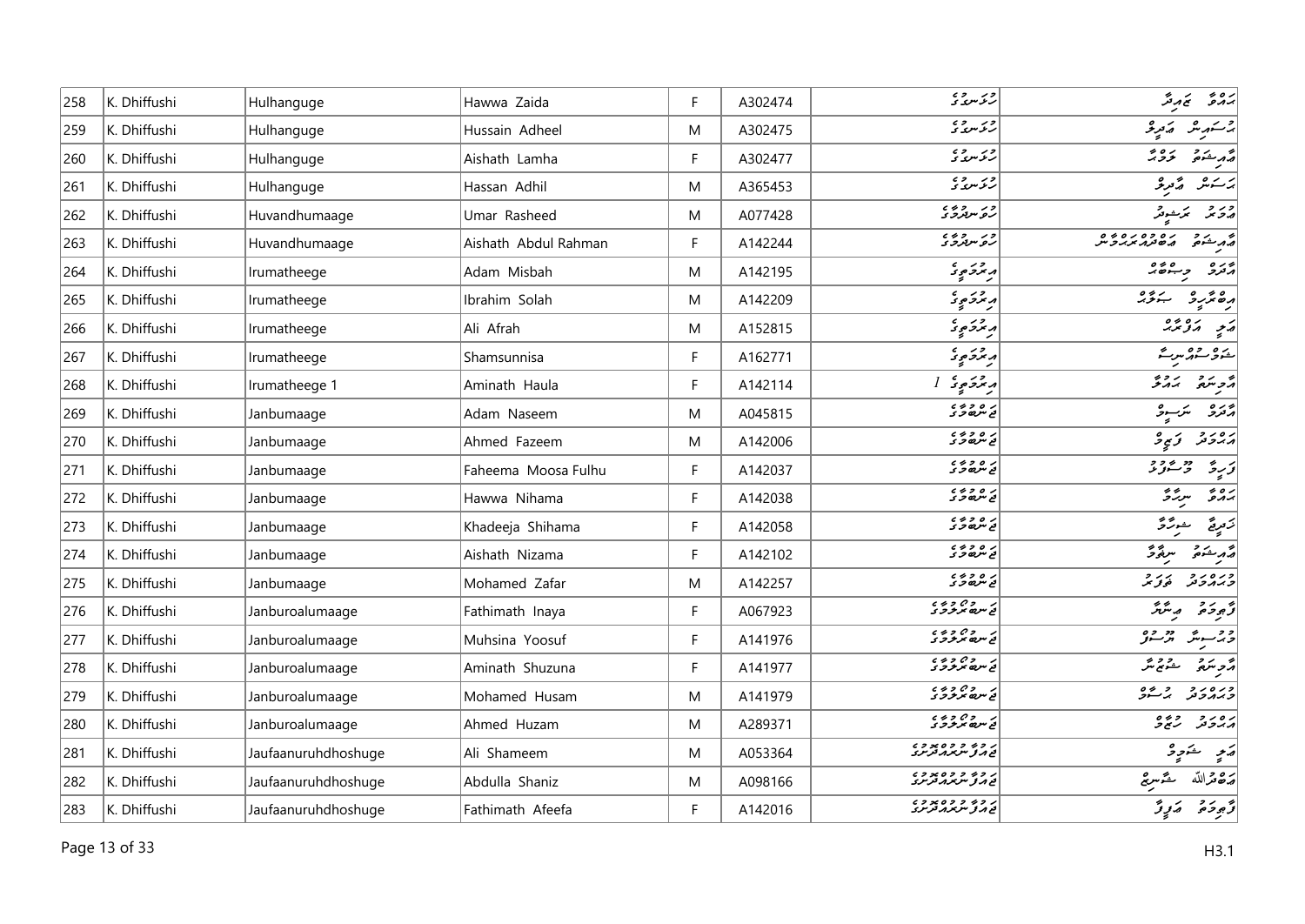| 284 | K. Dhiffushi | Jaufaanuruhdhoshuge | Mohamed Maseeh      | M           | A142215 | ر و د و و ه د و د<br><mark>نے پر تو سربور</mark> توسری  | ورەرو كەبد                                      |
|-----|--------------|---------------------|---------------------|-------------|---------|---------------------------------------------------------|-------------------------------------------------|
| 285 | K. Dhiffushi | Jaufaanuruhdhoshuge | Ahmed Shameem       | M           | A142241 | ر و د و و ه د و د<br><mark>نے پر ت</mark> ی سربور توسر  | پروتر شور و                                     |
| 286 | K. Dhiffushi | Jaufaanuruhdhoshuge | Mohamed Shameem     | M           | A291073 | ر و ده و و ه پر و ،<br>بی بر تو سربور توسری             | و رە ر د<br>تر پر تر تر<br>ستكور                |
| 287 | K. Dhiffushi | Jaufaanuruhdhoshuge | Aishath Nashath     | F           | A291075 | ر و ده و و ه پر و ،<br>بی در تو سربور توسری             | ۇ ب <sub>ەرىشى</sub> ج<br>سرشتره                |
| 288 | K. Dhiffushi | Jaufaanuruhdhoshuge | Zayaan Shaniz       | M           | A291078 | ر و د و و ه د و د<br><mark>نے پر ت</mark> ی سربور توسر  | ىر ئۇس ئىشىرى                                   |
| 289 | K. Dhiffushi | Jaufaanuruhdhoshuge | Layan Ali Shameem   | F.          | A334083 | ر و د و و ه د و د<br>بی د تو سربور توسرد                | تەنگىر كەي خەرد                                 |
| 290 | K. Dhiffushi | Javaahirumaage      | Aishath Shaheema    | F           | A141993 | پر څر بر چر <sup>ي</sup>                                | أقهر مشكرة المشكرة                              |
| 291 | K. Dhiffushi | Javaahirumaage      | Khadheeja Zakariyya | F           | A142062 | ر پر پر پر پر<br>نے تر برتر <sub>ک</sub>                | كَتْرِيعٌ يَجْمَعُ مِنْ مِنْ                    |
| 292 | K. Dhiffushi | Javaahirumaage      | Mohamed Nasih       | M           | A142158 | پر پر پر چر <sub>ي</sub><br>  پئ چر پر چر <sub>چر</sub> | ور ەر د<br>ت <i>ر بە</i> ر تەر<br>ىئرىبىدىر     |
| 293 | K. Dhiffushi | Javaahirumaage      | Fathmath Naeema     | F           | A142170 | ر پر ور ور<br><mark>ن</mark> ے <i>قری</i> ر ور          | ا تو بر د<br>اقرابو <del>ز</del> مو<br>سَمِيرةَ |
| 294 | K. Dhiffushi | Javaahirumaage      | Hussain Nazid       | M           | A142178 | ر پر پر پر پر<br>نے بر بربر پ                           | برستىرىنى ئىترى قر                              |
| 295 | K. Dhiffushi | Javaahirumaage      | Adam Mohamed        | M           | A142214 | ر پر پر پر پر<br>نے بر بربر پر                          | و رە ر د<br>تر پروتر<br>په پر ه<br>د تعري       |
| 296 | K. Dhiffushi | Javaahirumaage      | Mariyam Naseema     | $\mathsf F$ | A289564 | پر بھر روپر پر<br>  بی بھر بھر بر ک                     | تر جمهور و<br>تر <i>جم</i> هور و<br>سترسىدى     |
| 297 | K. Dhiffushi | Kaanigasdhoshuge    | Aishath Layal       | F           | A289243 | ر می در ده بود و د<br>تم سری سسوتسری                    | وكروشكا والمروح                                 |
| 298 | K. Dhiffushi | Kandhugasdhoshuge   | Ibrahim Waheed      | M           | A114726 | ر سرح رکھ ہے و ی<br>ما سرقری سستخر سری                  | رەنزىرو كېيىز                                   |
| 299 | K. Dhiffushi | Kandhugasdhoshuge   | Mohamed Junadh      | M           | A142027 | ر در در ۲۶ و ۲<br>را سرفری سستمرس                       | وره رو و ورو<br>د <i>بر د</i> رو نو ش           |
| 300 | K. Dhiffushi | Kandhugasdhoshuge   | Aishath Amsoodha    | F           | A142072 | ر سرور رہے و ء<br>راسوفر کے فوس                         | و در ده ده دور<br>مگه شوی مرو سور               |
| 301 | K. Dhiffushi | Kandhugasdhoshuge   | Fazna Anwar         | F           | A142229 | ر سرور ره پود و ،<br>ما سرفری سستمرمری                  | زەپر بەيرىيە                                    |
| 302 | K. Dhiffushi | Kandhugasdhoshuge   | Mariyam Jaidha      | F           | A302149 | ر سرور ره پر و ،<br>ما سربری سونترس                     | رەرە يەر                                        |
| 303 | K. Dhiffushi | Kaneerumaage        | Abdul Muhusin       | M           | A081545 | ئەسر پر ئە <sup>ي</sup>                                 | ره وه وه به مار<br>پرېفر <i>و د</i> ر سوس       |
| 304 | K. Dhiffushi | Kaneerumaage        | Abdulla Masood      | M           | A142113 | ر<br>مأسو پر ژی                                         | برە قراللە   ئەمەدر                             |
| 305 | K. Dhiffushi | Kaneerumaage        | Fahud Abdul Muhusin | M           | A302556 | ر سرچري<br>موهر څري                                     | ر د د پره ده ده په د<br>زرند پره ترووبر سوس     |
| 306 | K. Dhiffushi | Karankaage          | Aminath Asifa       | F           | A141981 | ر ر ه و »<br>ما مرس د د                                 | ومحرسكم وأصبوقر                                 |
| 307 | K. Dhiffushi | Karankaage          | Ismail Shareef      | M           | A142277 | ر ر ه و ،<br>ما <del>ب</del> رمبر <i>دا</i> د           | ر شۇر ئەر                                       |
| 308 | K. Dhiffushi | Kassanfaru          | Mareena Hussain     | F           | A038535 | رە بەھ بەر<br>ئام <b>س</b> ىكىشلانتىر                   | ۇيرىگە جىسىرىك                                  |
| 309 | K. Dhiffushi | Kassanfaru          | Ahmed Yoosuf        | M           | A038537 | رە ئەسەردىر<br>مەمرىسى <i>رى</i> ر                      | גם ג' מ' מם<br>ג'ג' כנגר יות ה-יות              |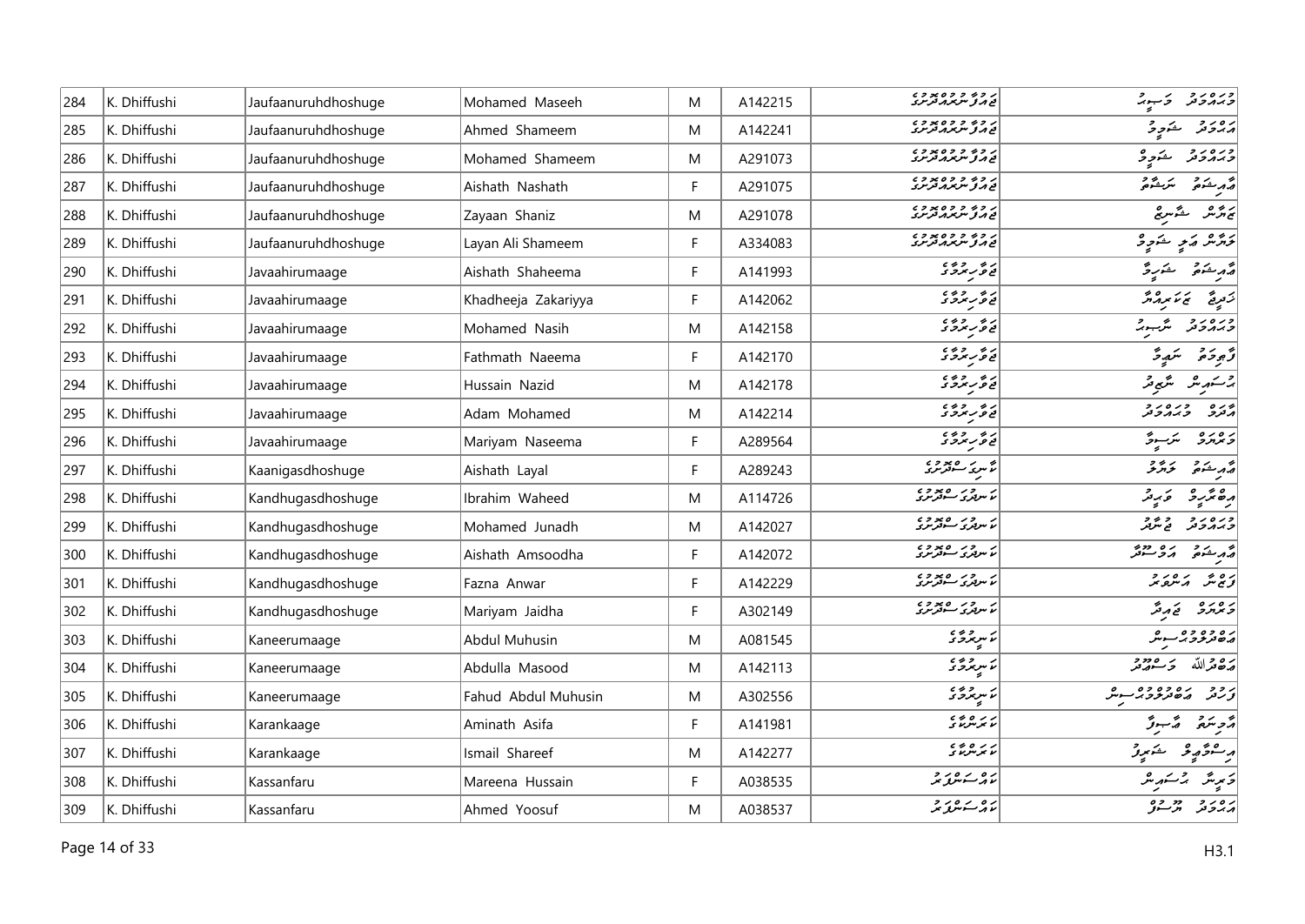| 310 | K. Dhiffushi | Kassanfaru  | Aishath Shuzana     | F         | A141992 | رە بەھ بەر                            |                                                       |
|-----|--------------|-------------|---------------------|-----------|---------|---------------------------------------|-------------------------------------------------------|
| 311 | K. Dhiffushi | Kassanfaru  | Ali Fayaz           | M         | A142060 | رە بەھ بەر<br>بىر مەسۇرىيە            | أتدمج وتركمنك                                         |
| 312 | K. Dhiffushi | Kassanfaru  | Aminath Sabana      | F         | A142116 | رە بەھ بەر                            | ئەھ ئىر<br>أأروسهم                                    |
| 313 | K. Dhiffushi | Kassanfaru  | Fathimath Suhana    | F         | A142140 | ئەھرىشىتىر ئىر                        | يە ئەشر<br>ۇ بوزىر                                    |
| 314 | K. Dhiffushi | Kassanfaru  | Hussain Ayaaz       | M         | A302562 | رە بەھ بەر<br>بىر مەسۇرىيە            | ج ڪرمر شهر مدين ج                                     |
| 315 | K. Dhiffushi | Kibimaage   | Ahmed Aslam         | M         | A120525 | נים<br>נקר                            | بر ٥ پر و<br>م <i>ر</i> بر <del>و</del> مر<br>برمشوقر |
| 316 | K. Dhiffushi | Kibimaage   | Aminath Leela       | F         | A142343 | 550y                                  | ړُوسَرُو پِروُ                                        |
| 317 | K. Dhiffushi | Kudhimaage  | Mohamed Naeem       | ${\sf M}$ | A131791 | د ورځ<br>مامرونو                      | ورەر دىكرو                                            |
| 318 | K. Dhiffushi | Kudhimaage  | Ibrahim Zaheem      | M         | A141072 | د وره<br>مورد د                       | ەرھەتمەر 2<br>ر<br>ىم رد                              |
| 319 | K. Dhiffushi | Kudhimaage  | Fathmath Humaidha   | F         | A141083 | د و ه ،<br>ما تورد د                  | أراموخامي التخاريم                                    |
| 320 | K. Dhiffushi | Kudhimaage  | Aminath Shirudha    | F.        | A141084 | د وره و<br>ما تورد د                  | ړ څر سره<br>شە ئرگر                                   |
| 321 | K. Dhiffushi | Kudhimaage  | Mariyam Shahudha    | F.        | A142230 | توریح د<br>  ما مردگ                  | ر ه ر ه<br><del>د</del> بربرگر<br>شەرقىر              |
| 322 | K. Dhiffushi | Kudhimaage  | Ahmed Zaeem         | M         | A142323 | توریح د                               | גפנג הבל                                              |
| 323 | K. Dhiffushi | Kudhimaage  | Ali Nazleem         | M         | A142336 | د وره و<br>ما تورد د                  | أركمني المتعجم والحراثة                               |
| 324 | K. Dhiffushi | Kudhimaage  | Hussain Najumee     | M         | A289590 | د ورځ<br>مامرچ                        | يز سەر شەھ سىقى ئە                                    |
| 325 | K. Dhiffushi | Kudhimaage  | Hassan Isham        | M         | A289591 | د ورځ<br>مورگو                        | يُرَسَمْشُ مِرْسَمُوْدُ                               |
| 326 | K. Dhiffushi | Kudhimaage  | Aminath Nashaya     | F         | A289595 | د و پرې<br>ما تورگر                   | أأترضم المراشور                                       |
| 327 | K. Dhiffushi | Kudhimaage  | Aishath Fiureen     | F.        | A289597 | د مرد و                               | وشمر مشتوحه<br>و پر سمبر میں                          |
| 328 | K. Dhiffushi | Kudhimaage  | Mohamed Ziyam       | M         | A354321 | توریح ی<br>  تا مریح <sub>ک</sub>     | כנסנב היב                                             |
| 329 | K. Dhiffushi | Kurikeelage | Waheed Abdul Rahman | M         | A102757 | تړیر پوځ<br>  ترېخ                    | ره وه ره د ه<br>پره تربر تر تر<br>ئە بەر<br>ق         |
| 330 | K. Dhiffushi | Kurikeelage | Ameena Ayyoob       | F         | A126219 | تړیر پر دی<br>  سربر مرد              | גְבֶית גם מם                                          |
| 331 | K. Dhiffushi | Kurikeelage | Fathimath Shahida   | F         | A142052 | د<br>با مربو بو د                     | ۇي <sub>م</sub> ودۇ ش <sup>ې</sup> رى <i>د</i>        |
| 332 | K. Dhiffushi | Kurikeelage | Aminath Sharmeela   | F         | A142189 | ر<br>ماسر پوری<br>مسر پور             | וב<br>הקיישות<br>شە ئەرىر ئۇ                          |
| 333 | K. Dhiffushi | Kurikeelage | Mariyam Shahma      | F         | A142190 | ئەبىر بوي<br>  ئاسىر بويى             | ر شرح بحر<br>ر ه ر ه<br>د بربرد                       |
| 334 | K. Dhiffushi | Kurikeelage | Ahmed Rasheed       | M         | A142206 | 3 مربر بر <sup>ج</sup><br>/<br>/ سرپر | رەر دېدر<br>مەركىر گرشونر                             |
| 335 | K. Dhiffushi | Kurikeelage | Hawwa Sazuma        | F         | A302587 | چې په بره<br>  په سربو بره            | $55 - 501$                                            |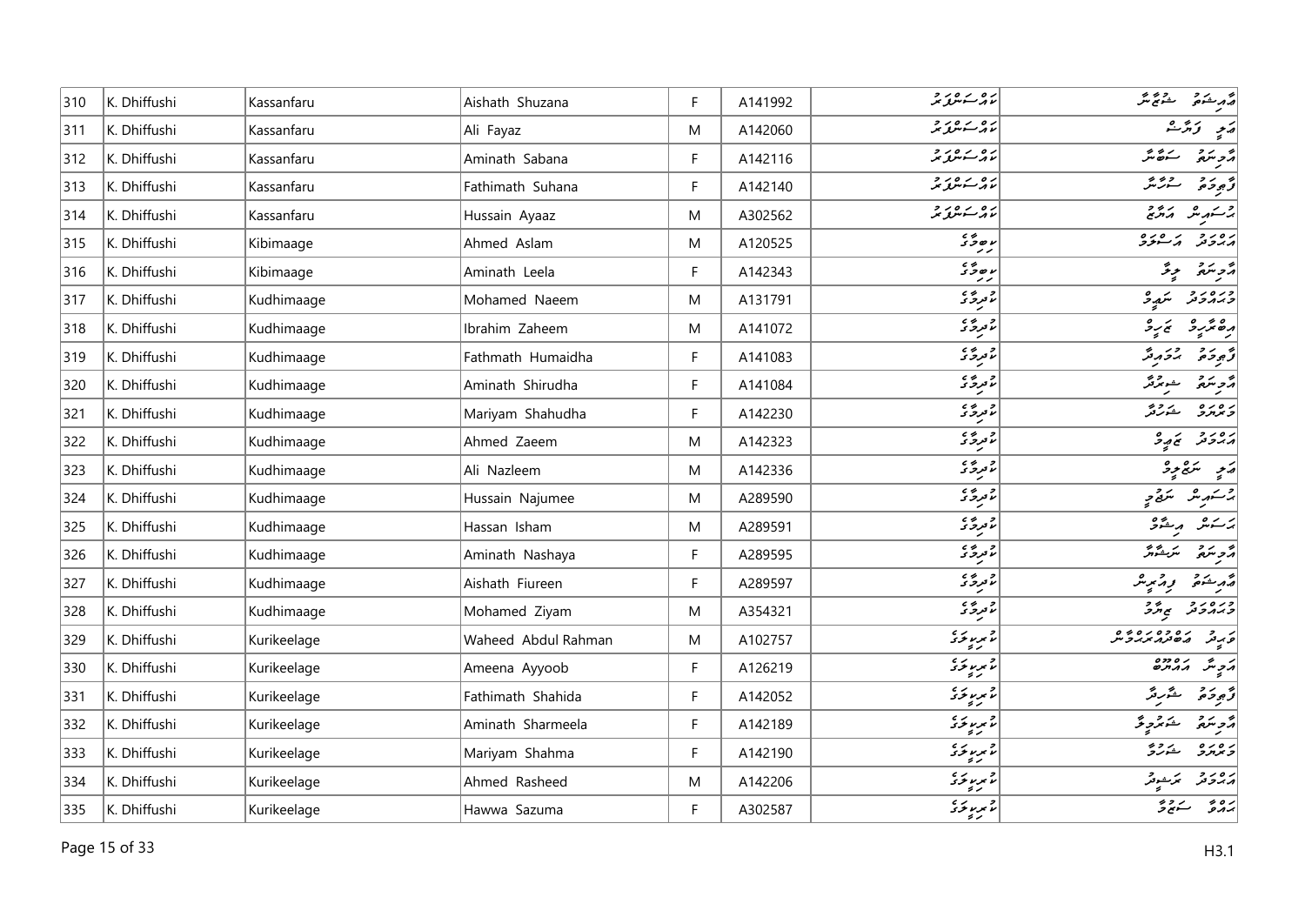| 336 | K. Dhiffushi | Lady Moon    | Ismail Sameer      | M  | A038946 | په دومر<br>  مخې په شر         |                                                                                                    |
|-----|--------------|--------------|--------------------|----|---------|--------------------------------|----------------------------------------------------------------------------------------------------|
| 337 | K. Dhiffushi | Lady Moon    | Hussain Nooh       | M  | A142150 | په دو مر<br>  مربح مر          |                                                                                                    |
| 338 | K. Dhiffushi | Lady Moon    | Aminath Azmeela    | F. | A142316 | ا در دو ه<br>م                 |                                                                                                    |
| 339 | K. Dhiffushi | Lady Moon    | Aishath Sazmeela   | F  | A142317 | ،، وو <sub>عر</sub>            | ة مرشوم<br>مدم شوم<br>سەنچ جەنخە                                                                   |
| 340 | K. Dhiffushi | Lady Moon    | Faheema Ali        | F  | A142318 | په دومر<br>  مربح مر           |                                                                                                    |
| 341 | K. Dhiffushi | Lady Moon    | Fathimath Shaheela | F  | A302418 | الروجير                        | $\frac{1}{2}$<br>$\frac{2}{3}$<br>$\frac{2}{3}$<br>$\frac{2}{3}$<br>$\frac{2}{3}$<br>ىشكەرىتى<br>ئ |
| 342 | K. Dhiffushi | Lady Moon    | Aminath Saaidha    | F  | A331614 | ا په دوه<br>د                  | أأرمني<br>ستهرمتر                                                                                  |
| 343 | K. Dhiffushi | Lavender     | Aishath Samiyya    | F  | A142095 | ىر ، ھ ، ئىر                   | وكرمشكم كالحرور                                                                                    |
| 344 | K. Dhiffushi | Lavender     | Abdhulla Hafeez    | M  | A142164 | ىر ، ە ، ئە<br>مۇھ             | پر ۱۵ ۱۵ پر موقع                                                                                   |
| 345 | K. Dhiffushi | Lavender     | Mariyam Shaziya    | F  | A289716 | ر ، ه ه<br>مره مره مر          | شَدَّمَ مِرَّ<br>ر ه بر ه<br><del>د</del> بربرگ                                                    |
| 346 | K. Dhiffushi | Light Garden | Mariyam Khaleela   | F. | A142235 | كخرم عج مرتج مثر               | ر ه ر ه<br>د بربرد<br>زَووٌ                                                                        |
| 347 | K. Dhiffushi | Light Garden | Ibrahim Nazim      | M  | A142329 | أقرم فأوسى مدني                | سَّنْجِرْ<br>ەرھەترىر <sup>ى</sup>                                                                 |
| 348 | K. Dhiffushi | Light Garden | Aishath Suman      | F  | A302256 | أخدره ومحياته                  | و مر شوه<br>مر<br>سەد بىر                                                                          |
| 349 | K. Dhiffushi | Light Garden | Fathimath Maleeha  | F  | A302476 | اير ه هو ځي چې شر<br>پ         | وٌمِ وَوَ أَوَ وَمَحِيثٌ                                                                           |
| 350 | K. Dhiffushi | Loona        | Fathimath Ramziyya | F  | A065056 | چونئر                          | توجدة بروبورة                                                                                      |
| 351 | K. Dhiffushi | Loona        | Ahmed Nazim        | M  | A142028 | فروشر                          | أرور والمتمنج والمستحدث                                                                            |
| 352 | K. Dhiffushi | Love Nest    | Sameer Abdulla     | M  | A038704 | ىر دې دە ھ                     | سَمَّحٍ مِمَّذَ مَدَّةَ مِمَّالِلَّهُ                                                              |
| 353 | K. Dhiffushi | Love Nest    | Mohamed Shifan     | M  | A142161 | ر و ، ره ه<br>مر <i>و</i> سرسو | ورەرو جوگىر                                                                                        |
| 354 | K. Dhiffushi | Love Nest    | Ibrahim Sinah      | M  | A142198 | ىر دې مەھ                      | ە ھەترىر <sup>ى</sup><br>سویٹرر                                                                    |
| 355 | K. Dhiffushi | Love Nest    | Ahmed Sinan        | M  | A142349 | ىر دې مەھ                      | أرور و سویٹریٹر                                                                                    |
| 356 | K. Dhiffushi | Love Nest    | Mariyam Saeeda     | F  | A301961 | ىر 3 يىر 2 ي                   | ر ه ر ه<br><del>ر</del> بربرو<br>سە پە ئە                                                          |
| 357 | K. Dhiffushi | Love Nest    | Hassan Sifaah      | M  | A301963 | ىر دې دە ھ                     | ىز سىر شىر ئەر                                                                                     |
| 358 | K. Dhiffushi | Love Nest    | Hussain Visaah     | M  | A301965 | ىر <i>دې دە</i> ھ              | يزحكم وجدي                                                                                         |
| 359 | K. Dhiffushi | Love Nest    | Ali Dhimaah        | M  | A301969 | ىر دې پەرە                     | ړې د دي.                                                                                           |
| 360 | K. Dhiffushi | Love Nest    | Fathimath Shaiqa   | F. | A330618 | ىر دې پەرە                     |                                                                                                    |
| 361 | K. Dhiffushi | Lovely Gard  | Ibrahim Sajid      | M  | A065528 | ځوڅونه                         | ەھ ئەر ئەھ سەھ بەر<br>مەھ ئەر ئەس سەھ بەر                                                          |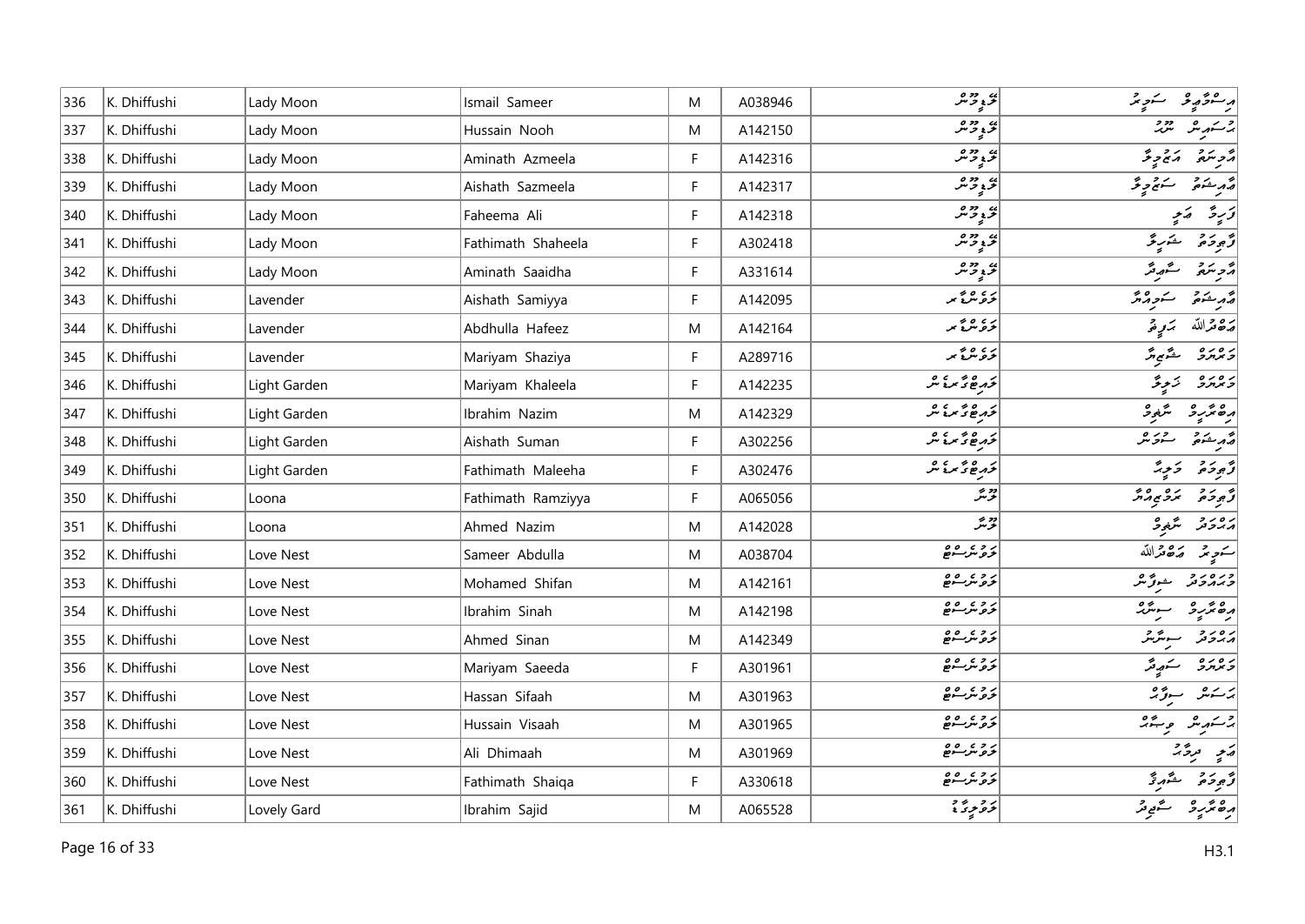| 362 | K. Dhiffushi | Lovely Gard | <b>Abdul Nasir</b>     | M           | A067525 | ر د پر د<br>خونږ د                                         | ره وه پر<br>پره تر پر سر پر                  |
|-----|--------------|-------------|------------------------|-------------|---------|------------------------------------------------------------|----------------------------------------------|
| 363 | K. Dhiffushi | Lovely Gard | Ahmed Majid            | M           | A095730 | ىر ئەرەپە<br>ئىرقى ئەرەپ                                   | وٌ قع قر<br>  پر بر چر                       |
| 364 | K. Dhiffushi | Lovely Gard | Abdulla Ziyad          | M           | A106183 | ر و په و<br>نور و د د                                      | <mark>برة قر</mark> الله<br>سم پڑ تر         |
| 365 | K. Dhiffushi | Lovely Gard | Aminath Suneethaa      | F           | A119915 | تزة ويدمج ؟                                                | سنسبغ<br>أرمز بنرو                           |
| 366 | K. Dhiffushi | Lovely Gard | Aishath Anjuna         | F           | A302170 | ر و په و<br>نوه نړۍ ن                                      | ىر ھەجە ئىگە<br>و مر شو د<br>مرم شو ه        |
| 367 | K. Dhiffushi | Lovely Gard | Fathmath Nishanee      | F.          | A302173 | ر و په و<br>نوه نړۍ ن                                      | و څو څه د<br>سريشگرسر                        |
| 368 | K. Dhiffushi | Lovely Gard | Mohamed Saaid          | M           | A354583 | ر و د و د<br>نور و د د                                     | و ر ه ر و<br>تر پر تر تر                     |
| 369 | K. Dhiffushi | Lovely Gard | Hawwa Ajuna            | F.          | A354940 | ر د پر د<br>نوه نړۍ ن                                      | برەپ پەق ش                                   |
| 370 | K. Dhiffushi | Maahaa      | Fareeda Abdul Rahman   | F           | A050511 | $\overset{\circ}{\mathcal{Z}}\overset{\circ}{\mathcal{Z}}$ | ره وه ره ده و.<br>پره تربر تر س<br>  تۇ موقر |
| 371 | K. Dhiffushi | Maahaa      | Abdulla Fuad           | M           | A092073 | $\mathcal{Z}^{\not\approx}_{\mathcal{Z}}$                  | ەھەتراللە<br>و د و<br>تو پر تعر              |
| 372 | K. Dhiffushi | Maahaa      | Abdulla Imad           | M           | A099427 | $\mathcal{Z}^{\not\approx}_{\mathcal{Z}}$                  | <mark>برء تر</mark> الله<br>د د د کر         |
| 373 | K. Dhiffushi | Maahaa      | Areesha Abbas          | $\mathsf F$ | A102763 | $\overset{\circ}{\mathcal{I}}\overset{\circ}{\mathcal{I}}$ | رەپچە<br>لەسپەت                              |
| 374 | K. Dhiffushi | Maahaa      | Ibrahim Naushad        | M           | A142274 | $\mathcal{I}^{\sharp}_{\mathcal{I}}$                       | رە ئرىر ئىم ئىگە                             |
| 375 | K. Dhiffushi | Maahaa      | Mohamed Faseeh         | M           | A302546 | $\mathcal{Z}^{\sharp}_{\mathcal{P}}$                       | ورەرو كەسىر                                  |
| 376 | K. Dhiffushi | Maahaa      | Mariyam Usha Hameed    | F           | A302549 | $\mathcal{Z}^{\not\approx}_{\mathcal{Z}}$                  | دەرە «ئەكەرچ                                 |
| 377 | K. Dhiffushi | Maahaa      | Mohamed Farish         | M           | A341407 | $\mathcal{Z}^{\not\approx}_{\mathcal{Z}}$                  | ورەر ئىرگ                                    |
| 378 | K. Dhiffushi | Maajehige   | Nahdiyya Ibrahim Fulhu | F.          | A126559 | ء ۽ مريح<br>ح                                              | ת כני הם יציב ביבי<br>ייתי בני הם יציב ביבי  |
| 379 | K. Dhiffushi | Maajehige   | Abdulla Muaz           | M           | A142194 | ی ء<br>ترقع سر تر                                          | بر <b>ە تر</b> اللە<br>و پر ہ<br>حرمہ ہے     |
| 380 | K. Dhiffushi | Maajehige   | Fathimath Naila        | F.          | A142245 | ه ده دره<br>ترقع مرد                                       | ۇ بوز ئە<br>سَمَد مَرَّ                      |
| 381 | K. Dhiffushi | Maajehige   | Aminath Muna           | F           | A142284 | ء ۽ ري<br>ح                                                | تر شر<br>أأرمز                               |
| 382 | K. Dhiffushi | Maajehige   | Mohamed Muneez         | M           | A142285 | ء ۽ ري<br>ح                                                | ورەرو وسر                                    |
| 383 | K. Dhiffushi | Maajehige   | Muneer Moosa Fulhu     | M           | A142286 | ی ء<br>قری <sub>مر</sub> د                                 | وسرپر وصور                                   |
| 384 | K. Dhiffushi | Maajehige   | Aishath Siuza          | F           | A301921 | ی ځ مر ځ<br>خ فع مر ځ                                      | وكرمشكو سورمج                                |
| 385 | K. Dhiffushi | Maajehige   | Aminath Saushan        | F           | A301931 | پرې <sub>دي</sub><br>د قع سر د                             | أو برو كور برو بر                            |
| 386 | K. Dhiffushi | Maathila    | Abdul Raheem Hussain   | M           | A064619 | څ حوځه                                                     | גם כם גם ביני הלי                            |
| 387 | K. Dhiffushi | Maathila    | Fauziyya Hussain       | F           | A064620 | قرموخر                                                     | زده وه د کشمه ش                              |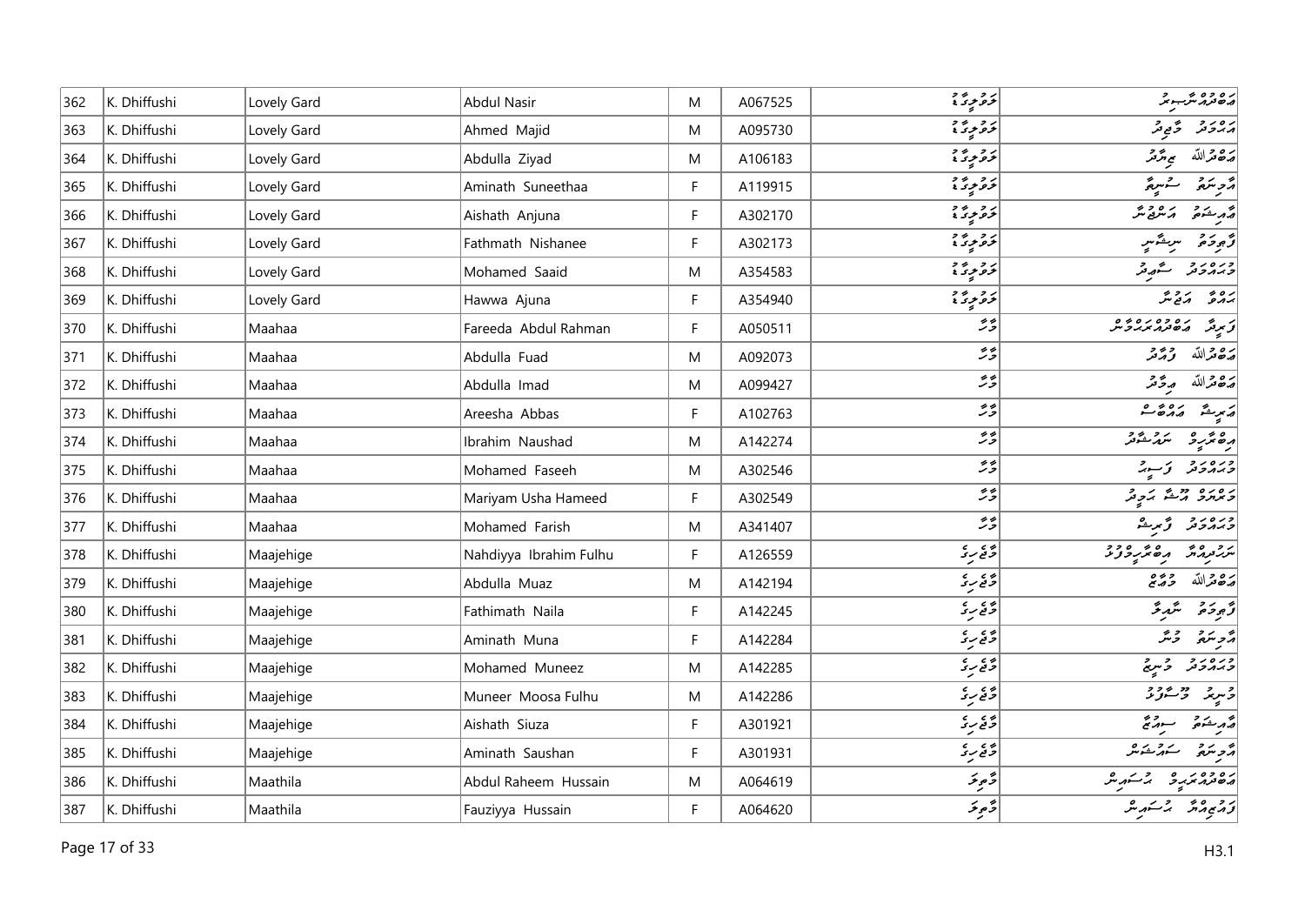| 388 | K. Dhiffushi | Maathila            | Abdulla Mahir     | M           | A064645 | ۇ ھ <sub>ۇ</sub> ئى                                       | برة قرالله<br>ۇرىز                                                         |
|-----|--------------|---------------------|-------------------|-------------|---------|-----------------------------------------------------------|----------------------------------------------------------------------------|
| 389 | K. Dhiffushi | Maathila            | Adam Sazeel       | M           | A142162 | ځوبځه                                                     | سەپچ<br>ء ر ه<br>مرگر                                                      |
| 390 | K. Dhiffushi | Maathila            | Ibrahim Shakeel   | M           | A142207 | قرموخه                                                    | ے کیا تھ<br>مشتر ہے<br>ەر ھەترىر <i>ۋ</i>                                  |
| 391 | K. Dhiffushi | Maathila            | Mohamed Shaleel   | M           | A142275 | و څخه مخه<br>م                                            | ورەرو شەرو                                                                 |
| 392 | K. Dhiffushi | Maathila            | Fathmath Fauza    | F           | A142297 | ر محمد بحر<br>المحمد محمد                                 | توجوحه زدر                                                                 |
| 393 | K. Dhiffushi | Maathila            | Mohamed Mausoom   | M           | A142306 | ۇ ھۇمۇ                                                    | و رە ر د<br>تر پر تر تر<br>ىر دە دە                                        |
| 394 | K. Dhiffushi | Maathila            | Ahmed Shakeeb     | M           | A142328 | ۇ <sub>م</sub> وخە                                        | أربروتر ينكوه                                                              |
| 395 | K. Dhiffushi | Maathila            | Fathimath Muzuna  | F           | A302464 | ۇ <sub>م</sub> وخە                                        | $\begin{array}{cc} \sqrt{2} & 2 & 2 \\ 2 & 2 & 2 \\ 0 & 0 & 0 \end{array}$ |
| 396 | K. Dhiffushi | Maathila            | Fathimath Mauwa   | F.          | A302465 | قرُّ هرِ مَرَ                                             | توجدة دورة                                                                 |
| 397 | K. Dhiffushi | Maathila            | Ahmed Nadheeh     | M           | A354942 | ځوبځه                                                     | رەرد سەرد                                                                  |
| 398 | K. Dhiffushi | Maathila            | Najwa Mahiru      | $\mathsf F$ | A361117 | قرمو تر                                                   | پره و                                                                      |
| 399 | K. Dhiffushi | Maathila            | Shaha Mahiru      | $\mathsf F$ | A365452 | قرموځه                                                    | لمذرق المحرريم                                                             |
| 400 | K. Dhiffushi | Madhoshigasdhoshuge | Aishath Sharmeela | F           | A289229 | ر پو ر د ه پو و د<br>ح <sup>ا</sup> فرمزی سنگرمزی         | ۇرىشى شىرى                                                                 |
| 401 | K. Dhiffushi | Madhoshimaage       | Mohamed Mueen     | M           | A142200 | ر پو <sub>رځ</sub> ي<br>و تر <sub>مر</sub> و <sub>ک</sub> | בגםגב בקייל                                                                |
| 402 | K. Dhiffushi | Madhoshimaage       | Hussain Saruvaan  | M           | A302433 | ر پو <sub>رځ</sub> ي<br>و تر بروگ                         | جر شهر معرض میکردید و به استفاده می                                        |
| 403 | K. Dhiffushi | Madhoshimaage       | Hassan Sofvaanu   | M           | A302434 | ر پو <sub>رځ</sub> په<br>د ترمرد د                        | برسك بنوه بيره                                                             |
| 404 | K. Dhiffushi | Madhoshimaage       | Aminath Ayaa      | F.          | A302436 | ر پو <sub>رځ</sub> ي<br>د ترمړنژ <sub>ک</sub>             | أروسره أراثه                                                               |
| 405 | K. Dhiffushi | Madhoshimaage       | Hussain Shamoon   | M           | A302437 | ر پو <sub>رځ</sub> ي<br>و تر <sub>مر</sub> و <sub>ک</sub> |                                                                            |
| 406 | K. Dhiffushi | Malas               | Ahmed Lisam       | M           | A119918 | ىزىر                                                      |                                                                            |
| 407 | K. Dhiffushi | Malas               | Ali Jinah         | M           | A289691 | 5 تر ره                                                   | أرشم ويترجم                                                                |
| 408 | K. Dhiffushi | Malas               | Mariyam Suman     | F           | A289694 | ىز ئە                                                     | ويوده<br>سەئەر بىر                                                         |
| 409 | K. Dhiffushi | Manzaru Villa       | Abdul Samad       | M           | A035728 | ئەندىئە ئىزەپە ئىگە                                       | ر ٥ ۶ ٥ ر ر ۶<br>پره تر پر سور تر                                          |
| 410 | K. Dhiffushi | Manzaru Villa       | Ahmed Nadeem      | M           | A138860 | ئەشقەتمرە قر                                              | أرور و سربرو                                                               |
| 411 | K. Dhiffushi | Manzaru Villa       | Aminath Kamla     | F.          | A142066 | ۇ ئىرىج ئىزەپە ئى                                         | أأزوبتره الادعى                                                            |
| 412 | K. Dhiffushi | Manzaru Villa       | Mariyam Suza      | $\mathsf F$ | A142067 | ىز شرىخ ئىزىرىگە                                          | ر ه ر ه<br>د بربر د<br>ستقيح                                               |
| 413 | K. Dhiffushi | Manzaru Villa       | Hussain Fahmee    | M           | A142157 | ۇ ئىرىج ئىرو ئى                                           | برستهر مثر تزرجي                                                           |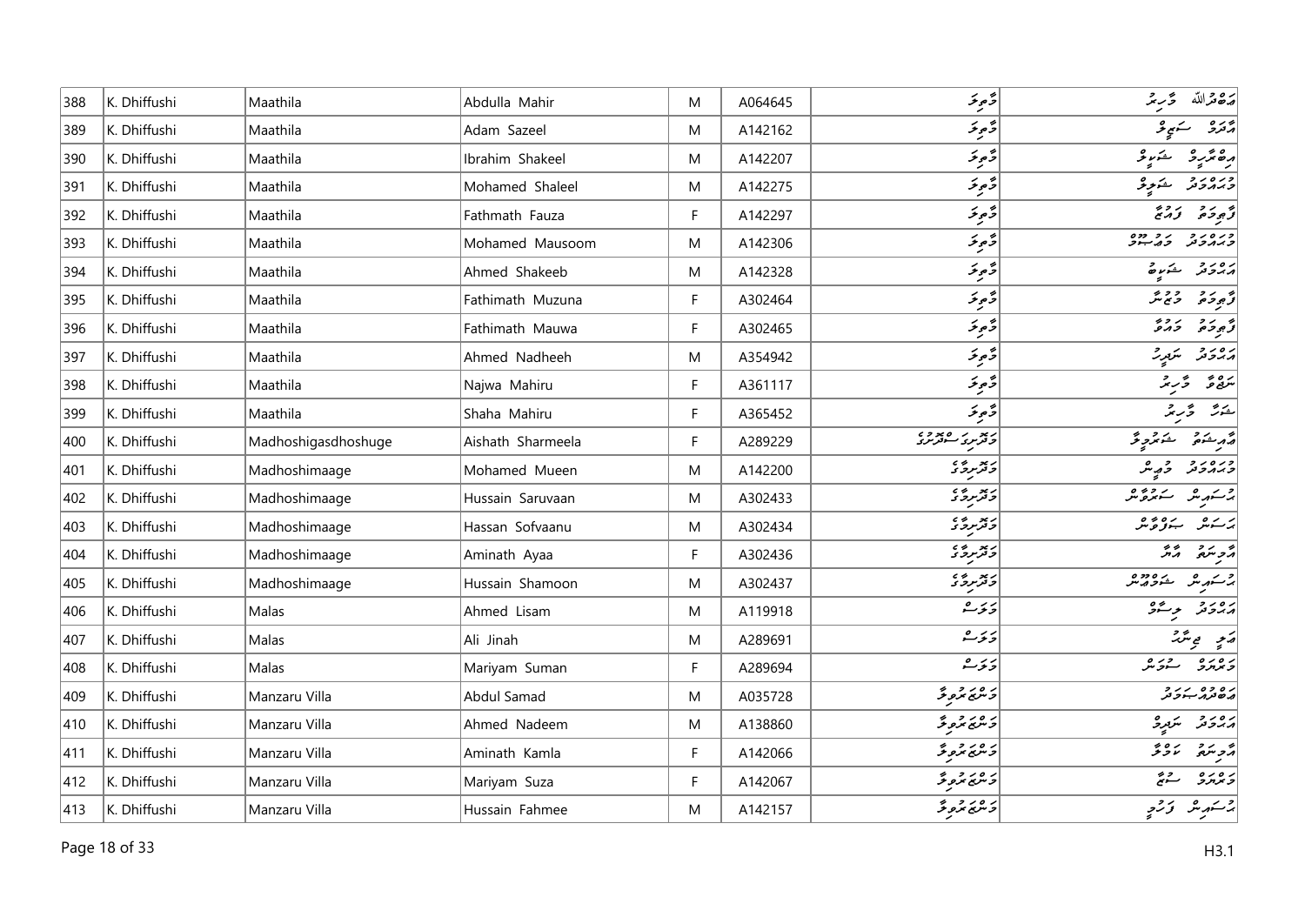| 414 | K. Dhiffushi | Manzaru Villa | Aishath Uliya              | F         | A302013 | ئەشرىم ئىر ئەگە            | أقهر شنعتى المرمر                                              |
|-----|--------------|---------------|----------------------------|-----------|---------|----------------------------|----------------------------------------------------------------|
| 415 | K. Dhiffushi | Manzil        | Mohamed Mueed              | M         | A289653 | ۇ ئىرى ۋ                   | وره دو و د                                                     |
| 416 | K. Dhiffushi | Mariyaadhu    | Aishath Fareesha           | F         | A099428 | 5 سر پژو                   | أقهر شكافح وكالمريشة                                           |
| 417 | K. Dhiffushi | Mariyaadhu    | Mohamed Iyaan Abdul Raheem | M         | A347798 | 5 سر پژو                   |                                                                |
| 418 | K. Dhiffushi | Minvaru       | Mohamed Rashad             | M         | A039822 | جرمثر جر                   | ورەرو بەشۇر                                                    |
| 419 | K. Dhiffushi | Minvaru       | Shaziyya Mohamed Rashaad   | F         | A301980 | جر مثر پر جر               |                                                                |
| 420 | K. Dhiffushi | Miraazu       | Mohamed Mukhthaar          | ${\sf M}$ | A007175 | حريميح                     | ور ور و و دو د<br>تربر مرکز کرد کر                             |
| 421 | K. Dhiffushi | Miraazu       | Abdul Sattar Ibrahim       | ${\sf M}$ | A120483 | حريميح                     | גם כם גם גיב כם בים                                            |
| 422 | K. Dhiffushi | Miraazu       | Nafeesa                    | F         | A126471 | حربمرج                     | سَروٍ مُتَهُ                                                   |
| 423 | K. Dhiffushi | Miraazu       | Liviniya Abdul Sattar      | F         | A142173 | حريمهم                     | ر ٥ ۶ ٥ ر ٥ ۶ و ۶<br>پره توپر سوړي پر<br>اوه سرگر<br><u>سق</u> |
| 424 | K. Dhiffushi | Miraazu       | Mariyam Leeza              | F         | A142192 | حربمدحج                    | ر ه بر ه<br><del>د</del> بربرگر<br>سنبوجج                      |
| 425 | K. Dhiffushi | Miraazu       | Ibrahim Nahyn              | M         | A142242 | حربترج                     | ە ھەترىرى<br>بر ھەترىرى<br>ىئرىپىتىر                           |
| 426 | K. Dhiffushi | Miraazu       | Aminath Jeeza              | F         | A142313 | حريمي                      | أأدمته ويحج                                                    |
| 427 | K. Dhiffushi | Miraazu       | Ahmed Jilwaz               | ${\sf M}$ | A302493 | یر پر ہ<br>مرسم            | أرور و و و و و                                                 |
| 428 | K. Dhiffushi | Miraazu       | Naail Mohamed Mukhutar     | ${\sf M}$ | A355764 | حريمهمج                    | شرو ورەرو وووو                                                 |
| 429 | K. Dhiffushi | Miraazu       | Aishath Laiza              | F         | A365454 | تر تر بر                   | أقهر يشتفى تخرمرتم                                             |
| 430 | K. Dhiffushi | Mirusmaage    | Abdul Samad Abdulla        | M         | A028068 | د بر ۱۵۵۵<br>د بر سود د    | ره وه بربر و مردوبهالله                                        |
| 431 | K. Dhiffushi | Mirusmaage    | Aishath Sadha              | F         | A289161 | ج بر شوی                   | ۇرىش <i>ەۋ س</i> ەتر                                           |
| 432 | K. Dhiffushi | Mirusmaage    | Mohamed Musaidh            | ${\sf M}$ | A334058 | د بر ۱۵ پر و<br>د بر سود د | ورەرو وگەتر                                                    |
| 433 | K. Dhiffushi | Moon Light    | Ahmed Ramzee               | M         | A141998 | لتشريخهم                   | د ۱۵ د ۱۵ د کالنې                                              |
| 434 | K. Dhiffushi | Moon Light    | Mariyam Majida             | F         | A142138 | لتشريخهم                   | دەرە ئەي ت                                                     |
| 435 | K. Dhiffushi | Moon Light    | Ali Rifau                  | ${\sf M}$ | A302362 | ده ه در ه<br>  د سرمرمع    | أە ئىق ئىمروگە                                                 |
| 436 | K. Dhiffushi | Moon Light    | Mohamed Rihufan            | ${\sf M}$ | A349059 | لتشعر وهجر                 |                                                                |
| 437 | K. Dhiffushi | Moosal        | Moosa Rasheed              | M         | A142050 | دويە يە                    | وو کے انگریشونڈر<br>حراکت انگریزیونڈر                          |
| 438 | K. Dhiffushi | Moosal        | Fathimath Saleela          | F         | A142055 | دويے و                     | وَجودَة سَوِيدً                                                |
| 439 | K. Dhiffushi | Moosal        | Ahmed Jailam Rasheed       | M         | A357930 | در مەھ<br>ئ                | أرور و دروو برشوتر                                             |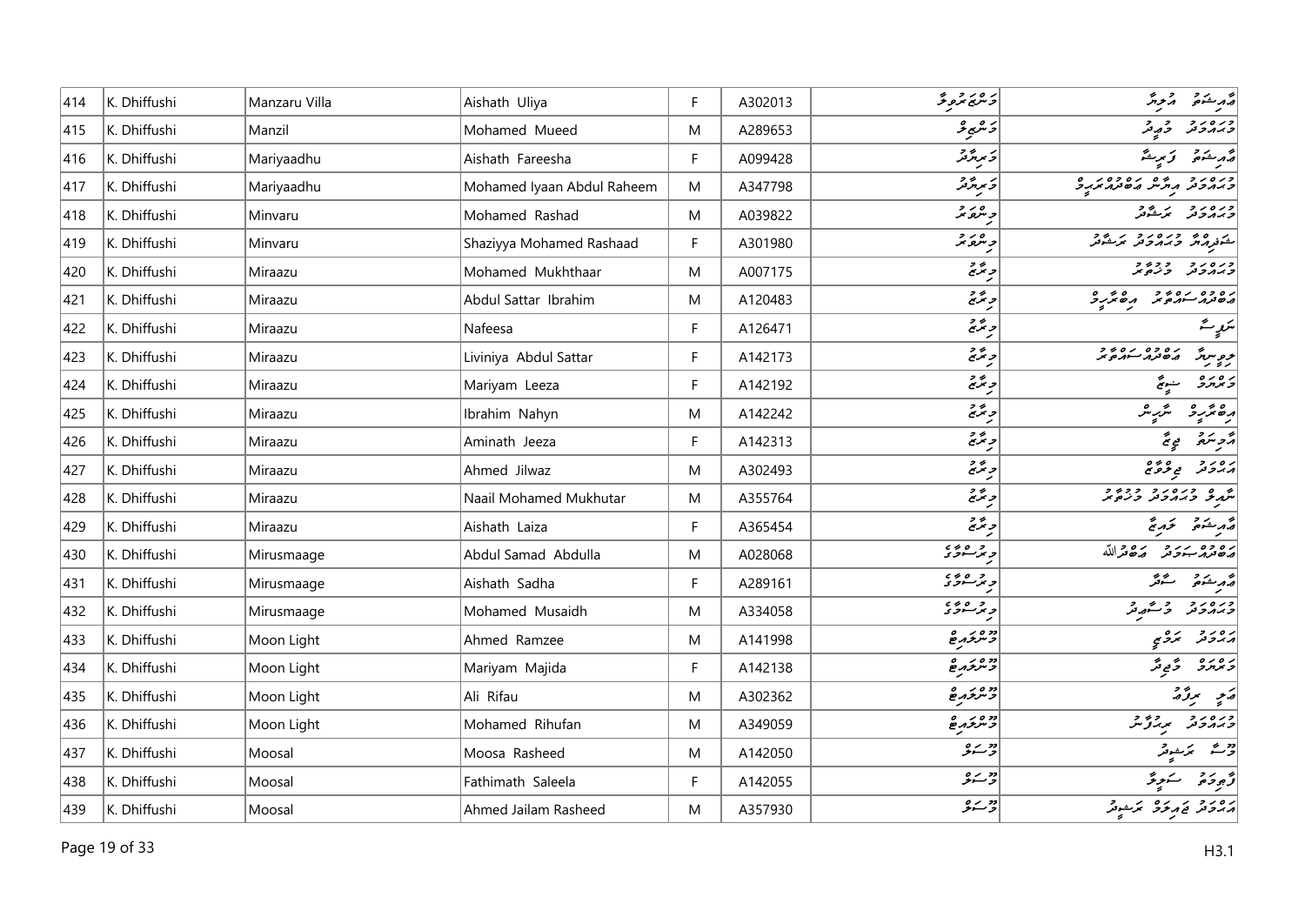| 440 | K. Dhiffushi | Moosal            | Fainan Rasheed       | M  | A357943 | دد پر ه                             | قەر ئىگە ئىگە ئىشىدىگە                                                                                                                                                                                                                                                                                                                                                                                                                                                         |
|-----|--------------|-------------------|----------------------|----|---------|-------------------------------------|--------------------------------------------------------------------------------------------------------------------------------------------------------------------------------------------------------------------------------------------------------------------------------------------------------------------------------------------------------------------------------------------------------------------------------------------------------------------------------|
| 441 | K. Dhiffushi | Murangamaage      | Mohamed Ameen        | M  | A141965 | و ر ر ر د د<br><del>ر</del> برس ژ د | و ر ه ر د<br>تر پروتر                                                                                                                                                                                                                                                                                                                                                                                                                                                          |
| 442 | K. Dhiffushi | Murangamaage      | Mariyam Ramiza       | F. | A141966 | د بر بر د و ،<br>تر بر بیر تر د     | ر ه ر ه<br><del>ر</del> بربرگ<br>بۇرىج                                                                                                                                                                                                                                                                                                                                                                                                                                         |
| 443 | K. Dhiffushi | Murangamaage      | Fathmath Riyaza      | F. | A141969 | و ر بر د د د<br>و برس و د           | بردشته<br>ۇ بو ئەم                                                                                                                                                                                                                                                                                                                                                                                                                                                             |
| 444 | K. Dhiffushi | Murangamaage      | Hassan Samir         | M  | A141970 | و رکھنے دی۔<br>مرکس کر دی           | ىر ئەش سەھ بىر                                                                                                                                                                                                                                                                                                                                                                                                                                                                 |
| 445 | K. Dhiffushi | Murangamaage      | Moomina Abdulla      | F  | A142033 | د بر بر د و ،<br>تر بر بیر تر د     | ح محرجة مكافرالله                                                                                                                                                                                                                                                                                                                                                                                                                                                              |
| 446 | K. Dhiffushi | Murangamaage      | Aminath Muhusina     | F  | A262586 | د در بر د و ،<br>تر تر سر کر د      | أأرجع وبرستر                                                                                                                                                                                                                                                                                                                                                                                                                                                                   |
| 447 | K. Dhiffushi | Murangamaage      | Hussain Amiru        | M  | A289213 | و بر سر پر پر<br>تر تر تر تر تر     | برسكر شرائح برائح                                                                                                                                                                                                                                                                                                                                                                                                                                                              |
| 448 | K. Dhiffushi | Murangamaage      | Ali Jabiru           | M  | A289215 | و بر سر پر پر<br>تر سر پر تر ی      | $\begin{array}{cc} \mathbf{1}_{\mathbf{1}_{\mathbf{1}}} & \mathbf{1}_{\mathbf{1}_{\mathbf{1}}} \\ \mathbf{1}_{\mathbf{1}_{\mathbf{1}}} & \mathbf{1}_{\mathbf{1}_{\mathbf{1}}} \\ \mathbf{1}_{\mathbf{1}_{\mathbf{1}}} & \mathbf{1}_{\mathbf{1}_{\mathbf{1}}} \\ \mathbf{1}_{\mathbf{1}_{\mathbf{1}}} & \mathbf{1}_{\mathbf{1}_{\mathbf{1}}} \\ \mathbf{1}_{\mathbf{1}_{\mathbf{1}}} & \mathbf{1}_{\mathbf{1}_{\mathbf{1}}} \\ \mathbf{1}_{\mathbf{1}_{\mathbf{1}}} & \mathbf{$ |
| 449 | K. Dhiffushi | Murushidha Manzil | Aminath Murshida     | F  | A113903 | 3 پژھونڈ کرنگر پول                  | و څخه سره<br>7 تر شدوگر<br>تر کمر شدوگر                                                                                                                                                                                                                                                                                                                                                                                                                                        |
| 450 | K. Dhiffushi | Murushidha Manzil | Mariyam Juvaidha     | F. | A302158 | 3 پژھونڈ کرنڈ پر قر                 | ر ه ر ه<br>تر <del>ب</del> ر بر<br>و ن پر<br>بح حرکر                                                                                                                                                                                                                                                                                                                                                                                                                           |
| 451 | K. Dhiffushi | Murushidha Manzil | Mohammed Ikram       | M  | A354315 | ویرشونگر کانگریوی                   | ەر ئەجرى<br>و ره ر د<br><i>و بر</i> د تر                                                                                                                                                                                                                                                                                                                                                                                                                                       |
| 452 | K. Dhiffushi | Narugisge         | Aishath Shirmeena    | F  | A142169 | ىئر <i>پرېمو س</i> ىمى<br>س         | وكرمشكم والمراجية                                                                                                                                                                                                                                                                                                                                                                                                                                                              |
| 453 | K. Dhiffushi | Narugisge         | Fathimath Shirani    | F  | A142310 | يترتزر مشوته                        | ژوځو موړمر                                                                                                                                                                                                                                                                                                                                                                                                                                                                     |
| 454 | K. Dhiffushi | Narugisge         | Rasheedha Ibrahim    | F  | A142331 | ىئر <i>پرېمو س</i> ىمۇ              | بمشبق مقترع                                                                                                                                                                                                                                                                                                                                                                                                                                                                    |
| 455 | K. Dhiffushi | Narugisge         | Mariyam Shiruhana    | F  | A142332 | ىئر <i>پرېمبر س</i> ېرى<br>سر       | ر ه بر ه<br>د بربرگ<br>شە <i>بىر بى</i> گە                                                                                                                                                                                                                                                                                                                                                                                                                                     |
| 456 | K. Dhiffushi | Narugisge         | Umar Waheed          | M  | A142333 | ىئر <i>پرېمو س</i> ىمى              | وزو ورقر                                                                                                                                                                                                                                                                                                                                                                                                                                                                       |
| 457 | K. Dhiffushi | Narugisge         | Mohamed Shuhad       | M  | A142335 | يترتزيه سفوته                       | و ره ر د<br><i>د بر</i> پر تر<br>ىشۇرگىر                                                                                                                                                                                                                                                                                                                                                                                                                                       |
| 458 | K. Dhiffushi | Narugisge         | Aminath Shereena     | F  | A302361 | يترتزيه سفوع                        | لأحر يتمدح<br>شقە بىرىگر                                                                                                                                                                                                                                                                                                                                                                                                                                                       |
| 459 | K. Dhiffushi | Neel Orchid       | Hassan Zahir         | M  | A142259 | ببروژمره                            | يەسەھە ئەرىر                                                                                                                                                                                                                                                                                                                                                                                                                                                                   |
| 460 | K. Dhiffushi | Neel Orchid       | Aishath Nazira       | F  | A142288 | ىبردۇرىر ؟                          | و مرکز در<br>مرکز مشور<br>متَرە ئىر                                                                                                                                                                                                                                                                                                                                                                                                                                            |
| 461 | K. Dhiffushi | Neel Orchid       | Mariyam Nizulee      | F  | A302565 | يبروهم وهم                          | ر ه ر ه<br>تر بر بر<br>سرچ پو                                                                                                                                                                                                                                                                                                                                                                                                                                                  |
| 462 | K. Dhiffushi | <b>Neel Villa</b> | Ibrahim Ramiz        | M  | A026386 | سرۋە ئە                             | رە ئۈرۈ<br>برٌحرج                                                                                                                                                                                                                                                                                                                                                                                                                                                              |
| 463 | K. Dhiffushi | <b>Nexus</b>      | Ahmed Imran          | M  | A142320 | ي ه په که ک                         | رەرد ھۆتمەر                                                                                                                                                                                                                                                                                                                                                                                                                                                                    |
| 464 | K. Dhiffushi | Niaru             | Mohamed Niyaz        | M  | A130563 | سربر                                | ورور و سرگرم                                                                                                                                                                                                                                                                                                                                                                                                                                                                   |
| 465 | K. Dhiffushi | Niaru             | Niyaaf Mohamed Niyaz | M  | A165381 | سرير                                | א בי כנסנד מתא                                                                                                                                                                                                                                                                                                                                                                                                                                                                 |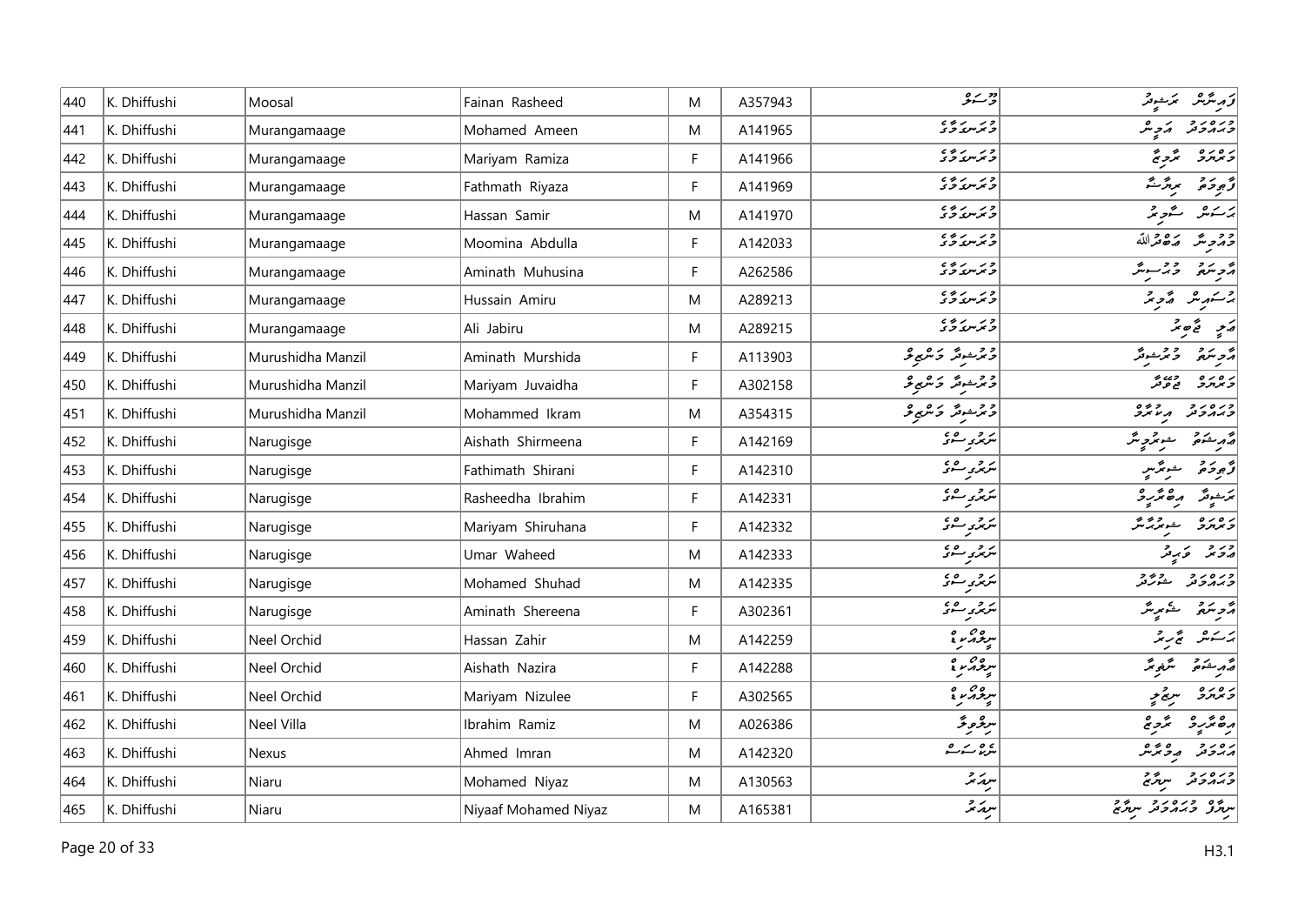| 466 | K. Dhiffushi | Niaru           | Aishath Afsana        | F         | A302136 | سرير                                | ۇرىشى مۇشق                                     |
|-----|--------------|-----------------|-----------------------|-----------|---------|-------------------------------------|------------------------------------------------|
| 467 | K. Dhiffushi | Niaru           | Ahmed Nishan          | M         | A302138 | سرير                                | رەرد سىشەر                                     |
| 468 | K. Dhiffushi | Niaru           | Hawwa Nafuha Niyaz    | F         | A354359 | سدنه                                | روء شرور سردو                                  |
| 469 | K. Dhiffushi | Nirili          | Aishath Lubuna Rafiu  | F         | A289009 | سربر و                              | و در ده ده و د و د                             |
| 470 | K. Dhiffushi | Nirili          | Aminath Luveiza Rafiu | F         | A289012 | سربر بو<br>ر                        | י נדי בעיד יותר                                |
| 471 | K. Dhiffushi | Nivaiydhashuge  | Hawwa Zoona           | F         | A142073 | سرە بەر دە                          | ره په دور                                      |
| 472 | K. Dhiffushi | Nivaiydhashuge  | Mariyam Zeena         | F         | A142074 | سرعه وترتره                         | د بر پر شر                                     |
| 473 | K. Dhiffushi | Nivaiydhashuge  | Mohamed Mujaz         | ${\sf M}$ | A142075 | سرحه وترتره                         | و دی م<br>تر قع م<br>و ر ه ر د<br>تر پر ژ تر   |
| 474 | K. Dhiffushi | Nivaiydhashuge  | Ibrahim Muizzu        | ${\sf M}$ | A142076 | سرە ئەر تەر                         | و مره د<br>مرمون<br>ە ھەترىرى<br>برھەترىرى     |
| 475 | K. Dhiffushi | Nivaiydhashuge  | Fathimath Shakeeba    | F         | A142077 | سرە ئەرىرد                          | و څې پر د<br>شەرە ئە                           |
| 476 | K. Dhiffushi | Nivaiydhashuge  | Haroon Mohamed        | M         | A142216 | سره د تر د ،<br><u>مر</u>           | یو دو ه<br>رنبو مثر<br>و ر ه ر د<br>تربر تر تر |
| 477 | K. Dhiffushi | Nivaiydhashuge  | Ahmed Shayaz          | ${\sf M}$ | A142224 | سرعه وترتره                         | شەھرىم<br>ەرەر د                               |
| 478 | K. Dhiffushi | Nivaiydhashuge  | Fathimath Hameedha    | F         | A142231 | سرە ئەرىر دې                        | توافي فالمحمد والمحمدة المحمدة المتعدد         |
| 479 | K. Dhiffushi | Nivaiydhashuge  | Aishath Shaheema      | F         | A142232 | سرعه وترتره                         | شەر پەر<br>و مر د کر د<br>مر                   |
| 480 | K. Dhiffushi | Nivaiydhashuge  | Aminath Khalidha      | F         | A142233 | سرە مەر تەر                         | أزويته والمعرفر                                |
| 481 | K. Dhiffushi | Niyandhurumaage | Hussain Nizar         | M         | A141975 | سرکر و و د ه                        | سرچ تر<br>ج <sub>ە</sub> سىئەر بىر             |
| 482 | K. Dhiffushi | Niyandhurumaage | Aminath Nazura        | F         | A142005 | سر کر سر بر دی.<br>سر کر سر تر کر د | ىر 3 يۈ<br>سۈنىرىتى<br>أثرجه تنبهي             |
| 483 | K. Dhiffushi | Noomaage        | Ahmed Faheem          | M         | A023230 | وو پر پر<br>سرچ ی                   | دەر ئەرۋ                                       |
| 484 | K. Dhiffushi | Noomaage        | Nasira Ibrahim        | F         | A142056 | وو پر پر<br>سرچ پ                   | ەھ ئۈرۈ<br>مثرسه بحر                           |
| 485 | K. Dhiffushi | Noomaage        | Ibrahim Hassaan       | M         | A302035 | وو پر پر<br>سرچ پ                   | برە ئەشر<br>ە ھەتئەر 2<br>برھ تئرىر 2          |
| 486 | K. Dhiffushi | Noomaage        | Hassan Shahil         | ${\sf M}$ | A302036 | وو پر پر<br>سرچ پر                  | ىزىكەش ئىقارقى                                 |
| 487 | K. Dhiffushi | Nooraaneege     | Mohamed Haseem        | ${\sf M}$ | A142291 | دوري په په<br>سرچرسي                | ورەرو پەيدۇ                                    |
| 488 | K. Dhiffushi | Nooraaneege     | Aishath Sakeena       | F         | A142308 | دو په دې<br>سربرسري                 | پ <sup>و</sup> پر شتمو<br>م                    |
| 489 | K. Dhiffushi | Nooraaneege     | Ahmed Nazeem          | ${\sf M}$ | A285406 | دو پر<br>سربر سرپر                  | پروترو<br>سَمَعٍو                              |
| 490 | K. Dhiffushi | Nooraaneege     | Mariyam Shafeena      | F         | A302189 | دور<br>سربر سرپر                    | ر ه ر ه<br><del>و</del> بربرو                  |
| 491 | K. Dhiffushi | Nooraaneege     | Ibrahim Ahmeem        | ${\sf M}$ | A302191 | دوري په په<br>سرچرسي                | مەئۇرو مەددە                                   |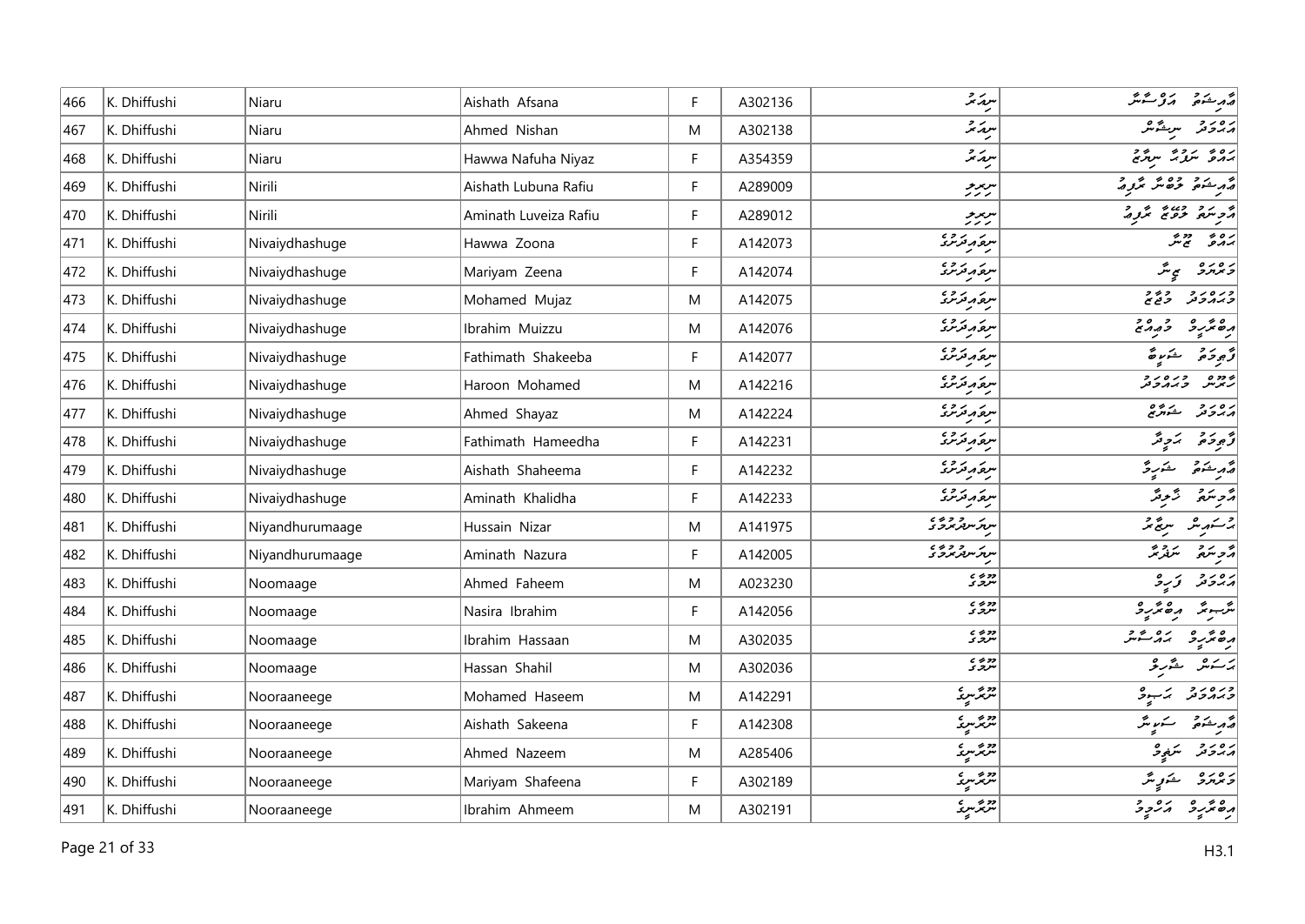| 492 | K. Dhiffushi | Noorange    | Hawwa Nashiya     | $\mathsf F$ | A141991 | دد ر ه ،<br>سرپرسر            | سَّرْبِسُهُ وَكُرُّ<br>ر ه پ<br>بر د څ                                                                                                                                                                                                                              |
|-----|--------------|-------------|-------------------|-------------|---------|-------------------------------|---------------------------------------------------------------------------------------------------------------------------------------------------------------------------------------------------------------------------------------------------------------------|
| 493 | K. Dhiffushi | Nooreege    | Mariyam Zulfa     | $\mathsf F$ | A142260 | دو<br>مترسمي <sup>ى</sup>     | وە پە<br>ئ<br>ر ه ر ه<br><del>ر</del> بربر ژ                                                                                                                                                                                                                        |
| 494 | K. Dhiffushi | Nooreege    | Fathimath Zabeeha | F           | A142271 | دد<br>مترسری                  | وحجوحهم<br>نرچ پر                                                                                                                                                                                                                                                   |
| 495 | K. Dhiffushi | Nooreege    | Aishath Shafeea   | F           | A142276 | دد<br>مترسری                  | ة دينتم<br>شتودگر                                                                                                                                                                                                                                                   |
| 496 | K. Dhiffushi | Nooreege    | Adam Shafeeu      | M           | A291084 | دد<br>مترسری                  | په ره<br>د ترو<br>شَوَرٍ رُ                                                                                                                                                                                                                                         |
| 497 | K. Dhiffushi | Nooreege    | Hawwa Hasaniya    | $\mathsf F$ | A291087 | دو<br>مترسمي <sup>ى</sup>     | بر کے سرور شر<br>ر ه و<br>پرکار                                                                                                                                                                                                                                     |
| 498 | K. Dhiffushi | Nooreege    | Mohamed Imthiyaz  | M           | A291090 | دد<br>مترسری                  | و ر ه ر و<br>تر پر ژ تر<br>بروجوزمج                                                                                                                                                                                                                                 |
| 499 | K. Dhiffushi | Nooru       | Ahmed Shamil      | M           | A142147 | دد د<br>سربر                  | دەرە ئەدبى                                                                                                                                                                                                                                                          |
| 500 | K. Dhiffushi | Noovil      | Ali Sajdee        | M           | A142160 | لتروعه                        | ړنو کوي پ                                                                                                                                                                                                                                                           |
| 501 | K. Dhiffushi | Noovil      | Mohamed Majeed    | M           | A142186 | يتروعه                        | ورەرو كەلمى ئا                                                                                                                                                                                                                                                      |
| 502 | K. Dhiffushi | Noovil      | Ahmed Vajdhee     | M           | A142273 | لتروعه                        | برەر در دېر                                                                                                                                                                                                                                                         |
| 503 | K. Dhiffushi | Noovil      | Dhunyameen        | M           | A152758 | لترعر فحر                     | و هېڅو پر<br>مرمر <sub>و</sub> پر                                                                                                                                                                                                                                   |
| 504 | K. Dhiffushi | Noovil      | Abdulla Ajdhee    | M           | A301952 | يتر <sub>عر</sub> و           | برة قرالله بروير                                                                                                                                                                                                                                                    |
| 505 | K. Dhiffushi | Noovilaage  | Aminath Nasra     | $\mathsf F$ | A119572 | دد<br>متر <sub>جو</sub> بحری  | أأدمره مراء                                                                                                                                                                                                                                                         |
| 506 | K. Dhiffushi | Noovilaage  | Fathimath Shimla  | F           | A142154 | دد<br>متر <sub>کفر</sub> تخری | ترجوخا مشوقا فرائح                                                                                                                                                                                                                                                  |
| 507 | K. Dhiffushi | Noovilaage  | Ahmed Shamil      | M           | A142156 | دو په په<br>سرچ د             | رەرو شەرى                                                                                                                                                                                                                                                           |
| 508 | K. Dhiffushi | Noovilaage  | Hussain Shahneez  | M           | A142281 | دد<br>متر <sub>جو</sub> بحری  | چرىكىرىگە كەنگە ئېرىم                                                                                                                                                                                                                                               |
| 509 | K. Dhiffushi | Noovilaage  | Mohamed Rameez    | M           | A302228 | دد<br>متره پوځو               |                                                                                                                                                                                                                                                                     |
| 510 | K. Dhiffushi | Noovilaage  | Ali Shafraaz      | M           | A302230 | دد<br>متر <sub>جو</sub> بحری  | ارسم مشروعين<br>المسيح مسيح                                                                                                                                                                                                                                         |
| 511 | K. Dhiffushi | Noovilaage  | Aishath Shizleen  | F           | A302233 | دد<br>مترجو پخه               | و د کرد د کار د کار د کار د کار د کار د کار د کار د کار د کار د کار د کار د کار د کار د کار د کار د کار د کار<br>د کار د کار د کار د کار د کار د کار د کار د کار د کار د کار د کار د کار د کار د کار د کار د کار د کار د کار د<br><sub>شو</sub> چ پ <sub>و</sub> پر |
| 512 | K. Dhiffushi | Noovilaage  | Malaka Rameez     | F           | A407238 | دد<br>متر <sub>جو م</sub> حرى | $\frac{2}{\sqrt{2}}$<br>بترجيح                                                                                                                                                                                                                                      |
| 513 | K. Dhiffushi | Noovilaage  | Ali Maaniu        | M           | A407243 | دد<br>شرع څرن                 | $\frac{1}{2} \frac{1}{2}$                                                                                                                                                                                                                                           |
| 514 | K. Dhiffushi | Ocean Villa | Ahmed Shahid      | M           | A079324 | ە ئەيەتىرىدىگە<br>م           | پروژبر<br>ڪ مر <i>و</i>                                                                                                                                                                                                                                             |
| 515 | K. Dhiffushi | Ocean Villa | Aishath Haneefa   | F           | A142109 | ە ئەنە ئى <sub>رىم</sub> ۇ    | مەرشىق ئاس                                                                                                                                                                                                                                                          |
| 516 | K. Dhiffushi | Ocean Villa | Shihaadh Ahmed    | M           | A354946 | ە ئەنە ئى <sub>رىم</sub> ۇ    | أحورته أيره راح                                                                                                                                                                                                                                                     |
| 517 | K. Dhiffushi | Onufeenige  | Mariyam Sadhuna   | F           | A142345 | لتريز ويبرند                  | ر ہ ر ہ م و ر<br>تح <i>می بر</i> جمعہ سکور سر                                                                                                                                                                                                                       |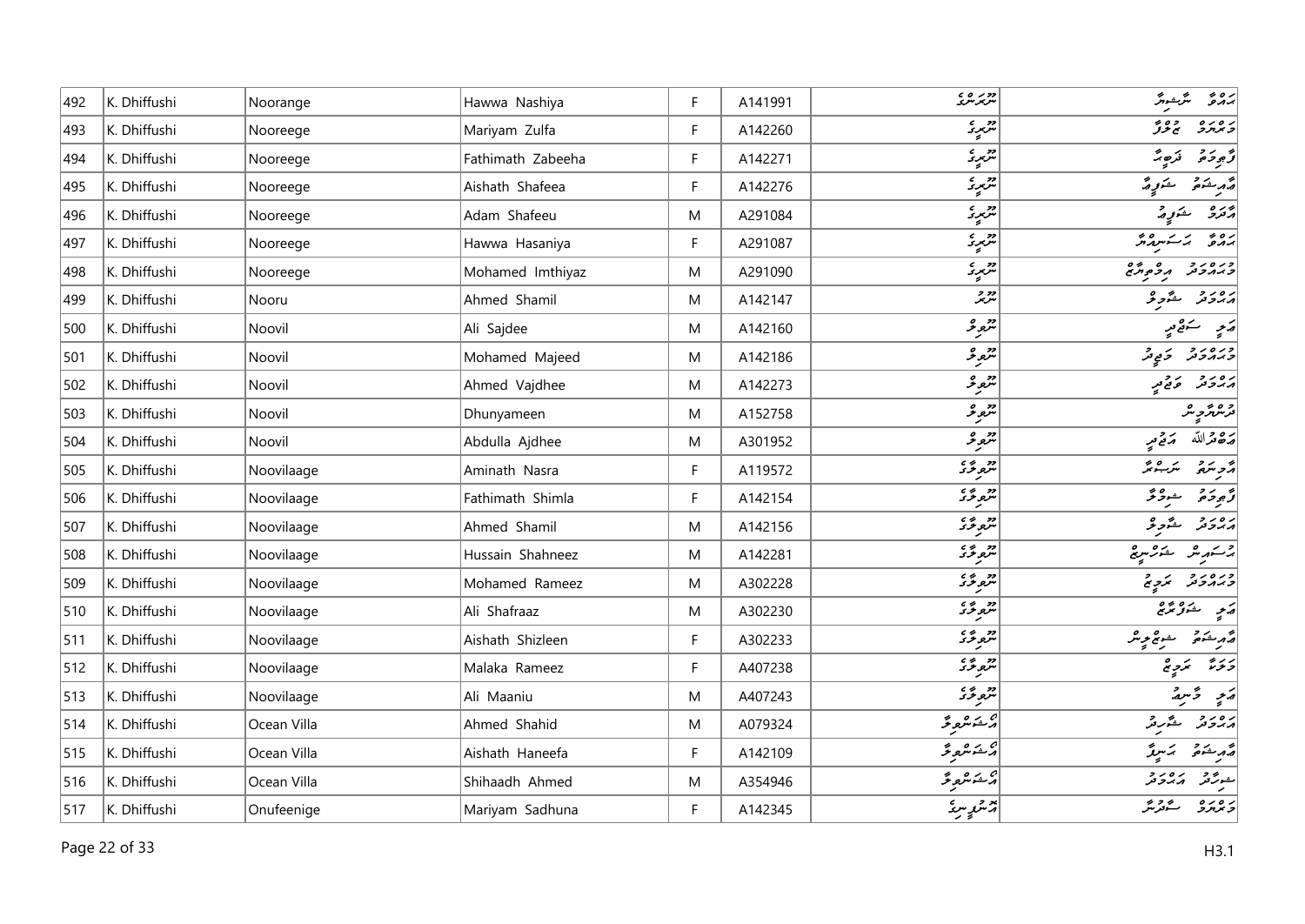| 518 | K. Dhiffushi | Onufeenige    | Mohamed Shahid       | M  | A289382 | بر م <sub>شرقه سرء</sub> َ       | ورەرو شەرىر                                      |
|-----|--------------|---------------|----------------------|----|---------|----------------------------------|--------------------------------------------------|
| 519 | K. Dhiffushi | Orchidmaage   | Hassan ljwan         | M  | A146267 |                                  | برے مردم دی                                      |
| 520 | K. Dhiffushi | Orchidmaage   | Ahmed Sajleen        | M  | A302284 |                                  | رەرد سور                                         |
| 521 | K. Dhiffushi | Orchidmaage   | Simoo Abdul Wahid    | M  | A302288 | 55249                            | - 2020 مرحمد و 2<br>سرح المائ المحرم برامر<br>مر |
| 522 | K. Dhiffushi | Orchidmaage   | Zuha Zahid           | F  | A348797 | ه و و و و<br>مربع <del>و</del> و | $\frac{2}{3}\frac{2}{5}$ $\frac{2}{5}$           |
| 523 | K. Dhiffushi | Paris Evening | Ibrahim Mubassir     | M  | A027958 | ۇ برىشور ۋىبرىشى                 | הפתקב בסגית                                      |
| 524 | K. Dhiffushi | Paris Evening | Azra Jaufar          | F. | A044130 | ۇ برىشور ۋىبرىدى                 | ره پر در د<br>دندند نے دبی                       |
| 525 | K. Dhiffushi | Paris Evening | Abdullah Mufassir    | M  | A048324 | ۇ برىشەر ۋىبرىشمە                | رە داللە دىرە بەر                                |
| 526 | K. Dhiffushi | Paris Evening | Mohamed Munthasir    | M  | A058673 | ۇ برىشەر ۋىبرىكىمە               | כנסנכ כסנה<br>במחכת כיתם-יות                     |
| 527 | K. Dhiffushi | Paris Evening | Fathimath Zahura     | F  | A142021 | انزىر مەمرە س <sub>ى</sub> شمە   | وٌمِوَدَةٌ بِيَارَ يُدْ                          |
| 528 | K. Dhiffushi | Paris Evening | Aminath Nasra        | F. | A142032 | ۇ برىشەر ۋىبرىشمە                | أأوسكاه الكرام ومحمر                             |
| 529 | K. Dhiffushi | Paris Evening | Ahmed Mazin          | M  | A301950 | ۇ برىشەر ۋىبرىشە                 | رەر ئەتمى ئى                                     |
| 530 | K. Dhiffushi | Pent Land     | Abdulla Rasheed      | M  | A053422 | ه و وړه و د<br>بر سرچ نو سرچ     | ەھىراللە<br>كرشوقر                               |
| 531 | K. Dhiffushi | Pent Land     | Fathimath Nazeeha    | F  | A067903 | ی و دی و د<br>بر سرچ پر سرچ      | تزود منبي                                        |
| 532 | K. Dhiffushi | Pent Land     | Aminath Nadheeha     | F  | A067904 | ه و وړه و د<br>بر سرچ تر س       | أأدخر المتعرجة                                   |
| 533 | K. Dhiffushi | Pent Land     | Mariyam Khathim      | F  | A142030 | ه و وړه و د<br>بر سرچ پر سرچ     | ر ه ر ه<br>تر بر بر<br>ر گھو ئو                  |
| 534 | K. Dhiffushi | Pent Land     | Ibrahim Rishwan      | M  | A142248 | ه و وړه و د<br>بر سرچ تر س       | رە ئەر ئەس ئەر                                   |
| 535 | K. Dhiffushi | Pent Land     | Wajeeha Abdul Raheem | F. | A142249 | ه و وړه و د<br>بر سرچ پر سرچ     | وي په ماه ده کرد و                               |
| 536 | K. Dhiffushi | Pent Land     | Mariyam Naseeha      | F. | A142250 | ه و وړه و د<br>بر سرچ نو سرچ     | ر ه ر ه<br><del>و</del> بربرو<br>ىترىب پر        |
| 537 | K. Dhiffushi | Pent Land     | Zain Zafar           | M  | A165059 | ه و وړه و د<br>بر سرچ نو سرچ     | ىم بىر ئىم ئەيم                                  |
| 538 | K. Dhiffushi | Pent Land     | Ahmed Rizuvan        | M  | A302531 | ه ووړه و د<br>بر سرچ پر س        | دەرو بروۋە                                       |
| 539 | K. Dhiffushi | Pent Land     | Zidhan Zafar         | M  | A302532 | ه و وړه و د<br>بر سرچ پر سرچ     | ىپوترىش ئوزىر                                    |
| 540 | K. Dhiffushi | Pent Land     | Rilwan Rasheedh      | M  | A302533 | ه ووړه وو<br>بر سرچ نر سر        | أبر شوقر مر المرسوفر                             |
| 541 | K. Dhiffushi | Raasthaa      | Mariyam Fazeela      | F. | A142252 | پر مر<br>مرسوم                   | دەرە تەنبەتى                                     |
| 542 | K. Dhiffushi | Raasthaa      | Hawwa Nahula         | F. | A142319 | پڙ هءِ                           | رەپ ئەردى                                        |
| 543 | K. Dhiffushi | Raasthaa      | Hassan Shafeeg       | M  | A142322 | پر ٥ پر<br>مرسوم                 | ىز سەش ئىقار ق                                   |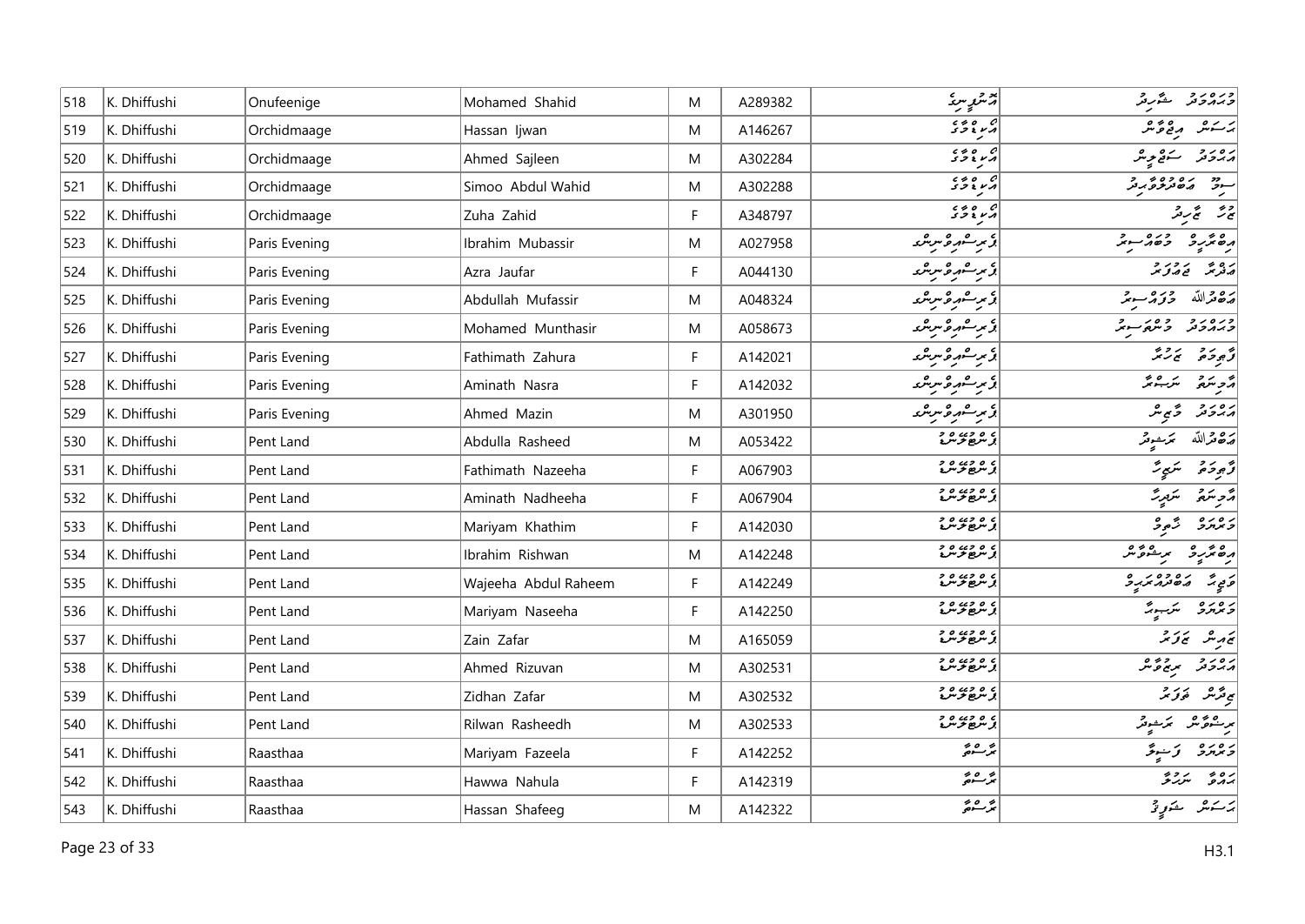| 544 | K. Dhiffushi | Raiybageechaage | Abdulla Rasheed   | M         | A026476 | <br>  <del>ت</del> ره قوي گوي                                       | رەقراللە كمەسىر                                |
|-----|--------------|-----------------|-------------------|-----------|---------|---------------------------------------------------------------------|------------------------------------------------|
| 545 | K. Dhiffushi | Raiybageechaage | Mohamed Athif     | M         | A141962 | بره د بر پر پر                                                      | وره رو و ه.<br>د <i>پر چرو</i> گر              |
| 546 | K. Dhiffushi | Raiybageechaage | Faiza Abdul Azeez | F.        | A141982 | پره د په په په<br>  پره ده <sub>په پ</sub> ه په                     |                                                |
| 547 | K. Dhiffushi | Raiybageechaage | Aishath Fathiza   | F.        | A160590 | ره د په ده د<br>مرکزه کړه کړ                                        | ترٌموجٌ<br>پ <sup>و</sup> پر مشتر د            |
| 548 | K. Dhiffushi | Raiyvilaage     | Yoosuf Nazeer     | M         | A142212 | ر ه<br>برگوموڅر                                                     | در ده سکنږمگ                                   |
| 549 | K. Dhiffushi | Rannaruge       | Mohamed Shareef   | M         | A026325 | ر ہ ر د ،<br>بر مرمربری                                             | ورەرو شەرو                                     |
| 550 | K. Dhiffushi | Rannaruge       | Aishath Nasreena  | F         | A142120 | ر ہ ر د ،<br>برس سربری                                              | و ديدو سر شمېر شر                              |
| 551 | K. Dhiffushi | Rannaruge       | Ismail Nifaz      | M         | A142148 | ر ہ ر د ،<br>برس سربری                                              | وكروم سروم                                     |
| 552 | K. Dhiffushi | Rannaruge       | Hassan Ghassan    | ${\sf M}$ | A302209 | ر ہ ر د ،<br>بر مرمربری                                             | برسك المركاه المحمد                            |
| 553 | K. Dhiffushi | Rannaruge       | Ali Afnan         | M         | A302210 | ر ہ ر د ،<br>برىرىترىرى                                             | أەير أرۇشرىر                                   |
| 554 | K. Dhiffushi | Rannaruge       | Hussain Jinan     | M         | A302211 | ر ہ ر د ،<br>بر مرمربری                                             | برسكريش ويتريثر                                |
| 555 | K. Dhiffushi | Rannaruge       | Amaany Shareef    | F         | A334105 | ر ہ ر د ،<br>برس سربری                                              | ے کھیے تو تھ<br>من<br>ېر ځمېنې<br>په           |
| 556 | K. Dhiffushi | Ranvilu         | Aminath Shaheema  | F         | A078454 | برىثرە قر                                                           | ے کے رگے<br>أرمز                               |
| 557 | K. Dhiffushi | Ranvilu         | Fathuhulla Jameel | M         | A078455 | برمرموخه                                                            | وحرالله<br>تح تر بحر                           |
| 558 | K. Dhiffushi | Ranvilu         | Aishath Risfa     | F         | A142127 | برمروقر                                                             | أقهر يشكوهم المحرج وتحريج                      |
| 559 | K. Dhiffushi | Ranvilu         | Hawwa Nasfa       | F.        | A302041 | برمروخه                                                             | رەپ سەرەپچ                                     |
| 560 | K. Dhiffushi | Red Rose        | Fuad Salih        | M         | A040581 | <sup>ي ه ج</sup> ې شه                                               | ووو چور                                        |
| 561 | K. Dhiffushi | <b>Red Rose</b> | Aminath Zaheera   | F         | A119571 | <sup>ی ہ م</sup> ی ہے                                               | أأدجن أتمريم                                   |
| 562 | K. Dhiffushi | Red Rose        | Azuha Fuad        | F         | A301920 | ې <i>ده چې</i> ه                                                    | ر و ده و و در و<br>منح بر المحر و مرکز         |
| 563 | K. Dhiffushi | <b>Red Star</b> | Nasiha Fikree     | F         | A142039 | ی ه <u>ه ه</u> ند                                                   | متزسبه يح<br>ورثمي                             |
| 564 | K. Dhiffushi | Red Star        | Mohamed Ramiz     | M         | A142179 | ى ھ ھەيجە بىر                                                       | و رە ر د<br><i>د بە</i> پەر<br>پر د م<br>مرد م |
| 565 | K. Dhiffushi | Reehussaba      | Mariyam Shimaja   | F         | A142134 | $\overline{\begin{array}{c} \frac{2}{3} & 0 \\ 0 & -1 \end{array}}$ | رشونج تح<br>ر ه ر ه<br>د بربرگ                 |
| 566 | K. Dhiffushi | Reehussaba      | Hamdoon Ismail    | M         | A142324 | لبروه برة                                                           | גיינית <sub>ת</sub> שת <sub>מ</sub> ית         |
| 567 | K. Dhiffushi | Reehussaba      | Ismail Farooq     | M         | A142334 | بربر وه بره                                                         | رەم ۋە ئەدە                                    |
| 568 | K. Dhiffushi | Reehussaba      | Aminath Waseema   | F         | A289561 | ىر 22 سەڭ                                                           | أأروبتهم وكسوشح                                |
| 569 | K. Dhiffushi | Reehussaba      | Ahmed Azuhan      | M         | A302225 | ىر 22 مەكتە<br>ئ                                                    | גם גביבה.<br>הגבע הבלית                        |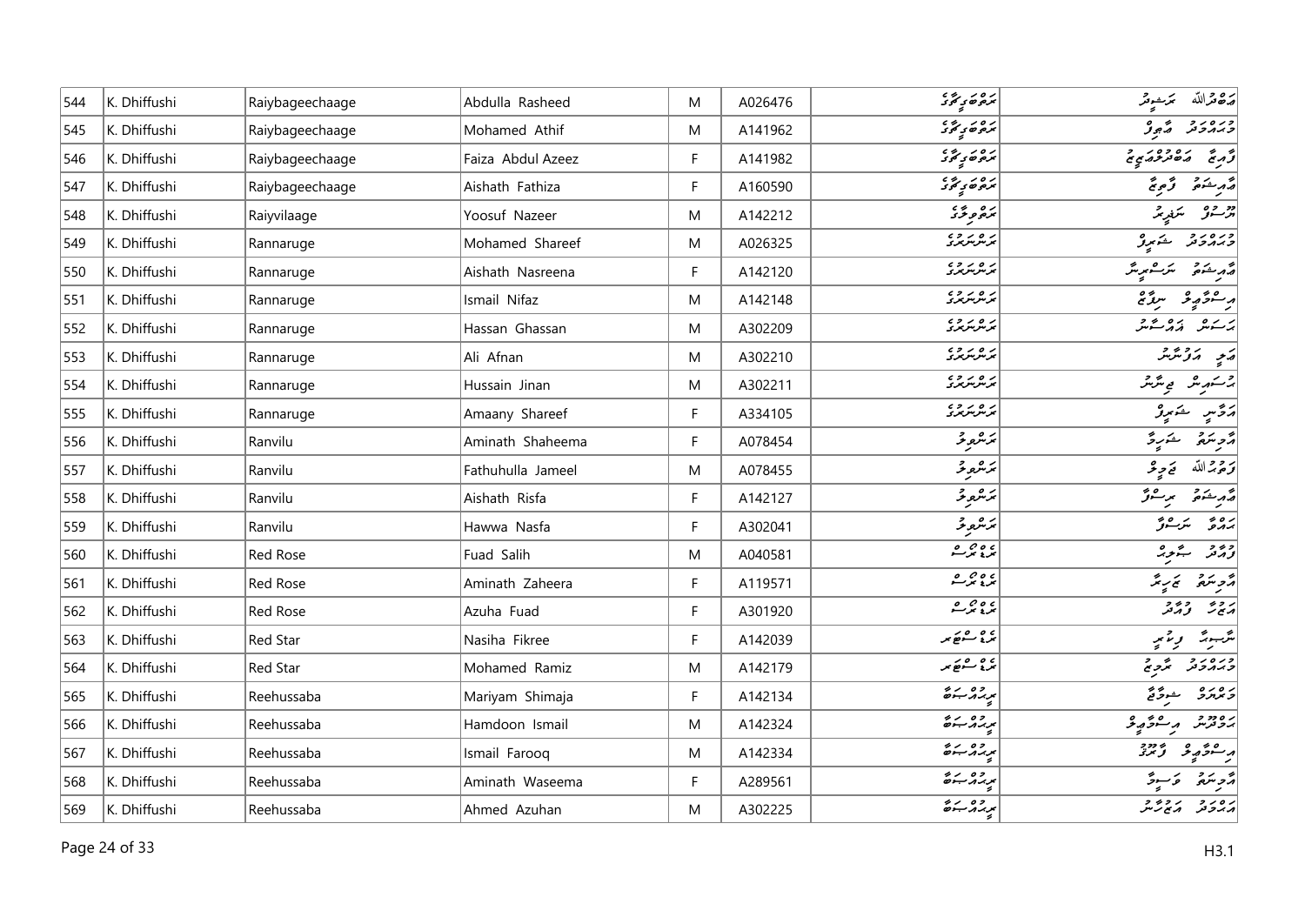| 570 | K. Dhiffushi | Reehussaba      | Aishath Sana              | $\mathsf F$ | A302227 | ابر ده به ده                   | مەم شىم كەنتىر<br>مەم شىم كەنتىر                    |
|-----|--------------|-----------------|---------------------------|-------------|---------|--------------------------------|-----------------------------------------------------|
| 571 | K. Dhiffushi | Reehussaba      | Fathimath Suhufa          | F           | A334043 | ىر بر در بر پر                 | و دور دور                                           |
| 572 | K. Dhiffushi | Reendhooge      | Ahmed Faisal              | M           | A142061 | ا پر سرچون <sub>ه</sub>        | برەرو زېربىر                                        |
| 573 | K. Dhiffushi | Reendhooge      | Mohamed Ushad             | M           | A289740 | سر سرچونچ<br>  سر سرچری        | وره رو و دور<br>وبردونر برشگ                        |
| 574 | K. Dhiffushi | Reethiveli      | Ahmed Nihad               | M           | A041185 | بره و گر<br>په مر              | رەر ئەس <i>رى</i> تى                                |
| 575 | K. Dhiffushi | Reethiveli      | Mohamed Thaufeeg          | M           | A141972 | ېره د کو<br>په ر               | כנסנכ נכנב                                          |
| 576 | K. Dhiffushi | Reethiveli      | Aminath Ameena            | F           | A142129 | ىرە ۋىر<br>ئ <sup>ەر</sup>     |                                                     |
| 577 | K. Dhiffushi | Reethiveli      | Mariyam Husna             | F           | A142264 | ېره د گور<br>د سر              | دەرە دەش                                            |
| 578 | K. Dhiffushi | Reethiveli      | Fathimath Dhimna Thaufeeg | F           | A408688 | بره وګو                        | توجوحه مركاش وديا                                   |
| 579 | K. Dhiffushi | Rihiveli        | Mohamed Niyaz             | M           | A041214 | بررؤم                          |                                                     |
| 580 | K. Dhiffushi | Rihiveli        | Fathimath Nadheemaa       | F           | A289613 | بررءً و                        | تزود من الله المعرفة                                |
| 581 | K. Dhiffushi | Rihiveli        | Aminath Fahuma            | F           | A289616 | بررءً و                        | تزریح<br>أرمز                                       |
| 582 | K. Dhiffushi | Rivil           | Ibrahim Ramzee            | M           | A142258 | برەغ                           | ە ھەترىر <sup>ى</sup><br>بروم                       |
| 583 | K. Dhiffushi | Rivil           | Fathimath Firasha         | $\mathsf F$ | A302231 | ىرە بۇ                         | وتجوخا ويتنق                                        |
| 584 | K. Dhiffushi | Roashanee Villa | Fathimath Jameela         | F           | A047925 | ە ئەكەس <sub>ى</sub> بورىگە    | وَّجِوحَمْ ۖ يَاحِدُّ                               |
| 585 | K. Dhiffushi | Roashanee Villa | Hassan Simal              | M           | A142219 | چرىنە <sub>سوھ</sub> رىگە<br>م | ىز سۇر سو <i>ۋ</i> ۇ                                |
| 586 | K. Dhiffushi | Roashanee Villa | Mariyam Sajidha           | F           | A142296 | ترىئە يېرىدۇ                   | سَّنَّمُ وَمَّر<br>ر ه بر ه<br>د <del>ب</del> ربرگر |
| 587 | K. Dhiffushi | Roashanee Villa | Aminath Shakeela          | F           | A142307 | چ شەكىبى <i>رى تى</i>          | أأروسره<br>شەر ئۇ                                   |
| 588 | K. Dhiffushi | Roashanee Villa | Ali Rasheed               | M           | A284510 | ترىشە يېرىر ئۇ                 | كمامج المخرجية<br>كمامج                             |
| 589 | K. Dhiffushi | Saathee         | Sameeha Saeed             | F           | A142089 | التشهيج                        | سكوية السكوية                                       |
| 590 | K. Dhiffushi | Saathee         | Fathimath Shamila         | $\mathsf F$ | A142090 | رمحمي                          | ۇردە ئەر                                            |
| 591 | K. Dhiffushi | Saathee         | Aishath Shamsiyya         | $\mathsf F$ | A142091 | ستنمج                          | و درج شود ده.<br>در شود شود دره                     |
| 592 | K. Dhiffushi | Saathee         | Mohamed Zakariyya         | M           | A142201 | رمعي                           | כנסנכ נגם המ                                        |
| 593 | K. Dhiffushi | Saathee         | Ahmed Shimal              | M           | A142203 | رمعي                           | رەرو ھوۋۈ                                           |
| 594 | K. Dhiffushi | Saathee         | Hassan Shamleen           | M           | A158844 | رمعي                           | __<br>شەۋى <sub>و</sub> بىر<br>برسەيىتە             |
| 595 | K. Dhiffushi | Saathee         | Mariyam Saela             | F           | A301960 | رمعي                           | رەرە سەپىر                                          |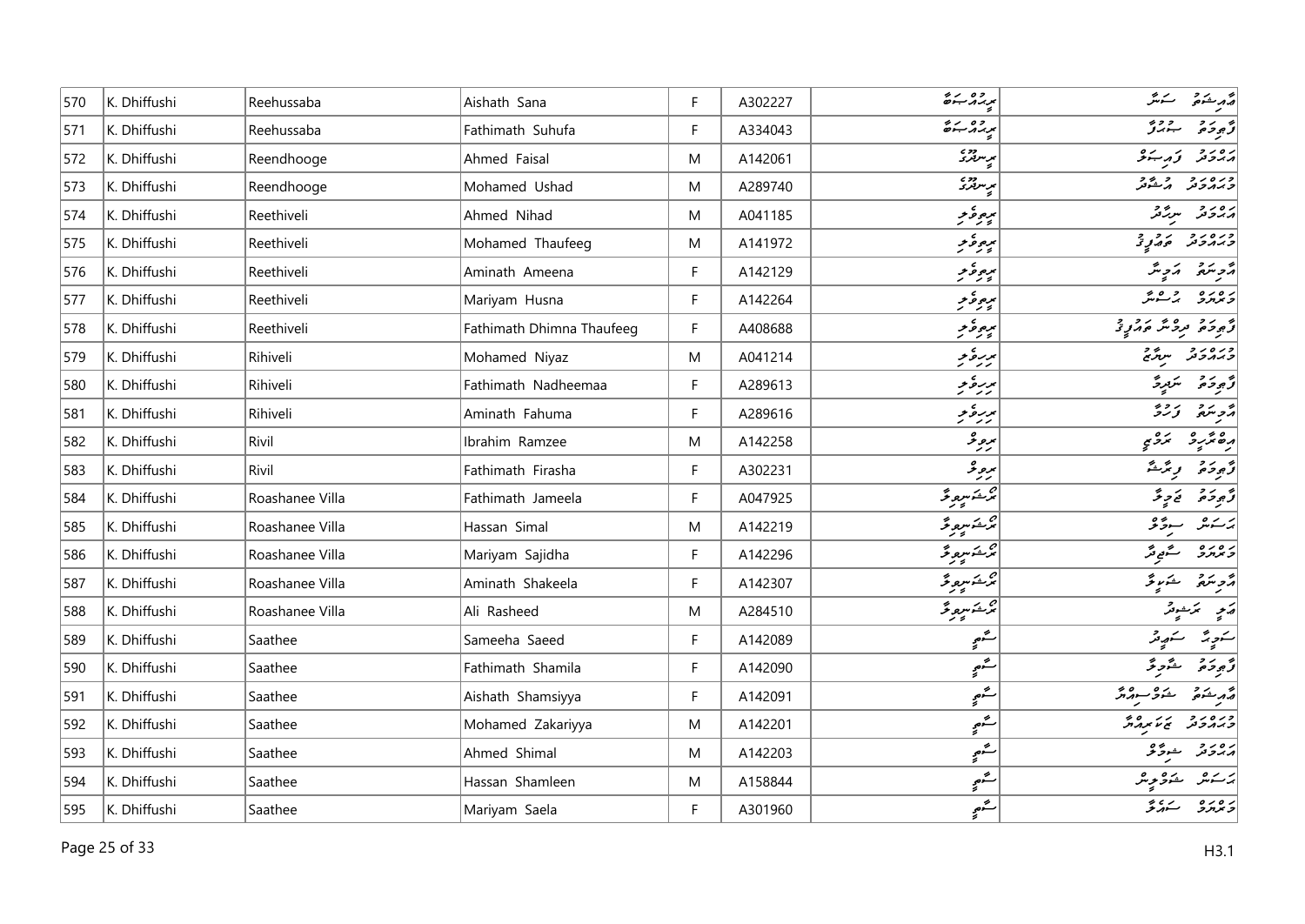| 596 | K. Dhiffushi | Sabnameege     | Aminath Waseela    | F | A142253 | ئەھ ئىز <sub>ىچە</sub> ئ    | ۇ ئەيزىقى ئۇسپۇ                |
|-----|--------------|----------------|--------------------|---|---------|-----------------------------|--------------------------------|
| 597 | K. Dhiffushi | Sabnameege     | Fathimath Kareema  | F | A142311 | سەھ ئىزىر ئ                 | ئەبىرى<br>وٌجوحَعُو            |
| 598 | K. Dhiffushi | Saeedha Manzil | Fathimath Saeeda   | F | A142094 | سكريگر كالكربونجر           | و مرد<br>اقرام در د<br>سەرپەتر |
| 599 | K. Dhiffushi | Saeedha Manzil | Ahmed Wajeeh       | M | A142213 | سَر په تر تر شرح څ          | رەرد كەر                       |
| 600 | K. Dhiffushi | Saeedha Manzil | Mohamed Waazif     | M | A161174 | سەر ئەرتىرىنى ئى            | وره رو په ه                    |
| 601 | K. Dhiffushi | Sakkeyoge      | Ahmed Ihsaan       | M | A302351 | ره ، پر ،<br>سکهر ما دری    | رەرد مەشھ                      |
| 602 | K. Dhiffushi | Sea View       | Fathimath Ahmed    | F | A261047 | سوەر<br>ئەر                 | قرم و ده دور                   |
| 603 | K. Dhiffushi | Seenusanpaage  | Aminath Muneera    | F | A122534 | سەمەر سەھ بۇ ئ              | أزويتم وتبيته                  |
| 604 | K. Dhiffushi | Seenusanpaage  | Mariyam Azleefa    | F | A142080 | سەپىر سەھرىي<br>ئ           | د ه د ه ه ه مي پورتز           |
| 605 | K. Dhiffushi | Seretan        | Mohamed Umar       | M | A064900 | <u>ے پر ص</u>               | כנסני כני                      |
| 606 | K. Dhiffushi | Seretan        | Ahmed Umar         | M | A065747 | <u>۽ ۽ ر</u> چ              | גם ג' כגב<br>הגבע הכיל         |
| 607 | K. Dhiffushi | Seretan        | Aishath Bishara    | F | A142083 | ے پر عر                     | وكرشكو وشكر                    |
| 608 | K. Dhiffushi | Seretan        | Ahmed Inad         | M | A142084 | ے پر <sub>ص</sub>           | رەرو مەر                       |
| 609 | K. Dhiffushi | Seretan        | Baseera Idrees     | F | A142085 | <u>ے ئرچ مر</u>             | ەسبوبتر برىزىيەت<br>مەسب       |
| 610 | K. Dhiffushi | Seretan        | Naila Mohamed Umar | F | A302605 | ے پر چ                      | شرق ورەرو ورو                  |
| 611 | K. Dhiffushi | Seveenaa       | Nazma Rushdy       | F | A034000 | ئە <sub>ھە</sub> بىگە       | يروڅ پر شونږ                   |
| 612 | K. Dhiffushi | Seveenaa       | Nazleema Rushdee   | F | A050394 | ء<br>س <sup>ق</sup> ھ پیشر  |                                |
| 613 | K. Dhiffushi | Seveenaa       | Mohamed Areef      | M | A050841 | ئە <sub>ھە</sub> بىگە       | ورەرو رىرو                     |
| 614 | K. Dhiffushi | Seveenaa       | Rushdee Mohamed    | M | A050866 | ء<br>سنو <sub>ء</sub> ِ مٿر |                                |
| 615 | K. Dhiffushi | Seveenaa       | Mariyam Nihama     | F | A077177 | ئە <sub>ھم</sub> ىتر        | במחב תלב                       |
| 616 | K. Dhiffushi | Seveenaa       | Ahmed Shiham       | M | A077468 | ئە <sub>ھچ</sub> ىئر        | رەر دۇرى<br>مەركىر ئىرگ        |
| 617 | K. Dhiffushi | Seveenaa       | Fathimath Niuma    | F | A080330 | ع موستر<br>سنوپېتر          | سردنو<br>و څو څخه د            |
| 618 | K. Dhiffushi | Seveenaa       | Mariyam Seema      | F | A095088 | ڪ <sub>ھو</sub> مٿر         | ويوبره<br>ستوشح                |
| 619 | K. Dhiffushi | Seveenaa       | Hawwa Zaeema       | F | A103858 | ء<br>سنو <sub>ء</sub> ِ مٿر | ىمەر<br>برەپچ                  |
| 620 | K. Dhiffushi | Seveenaa       | Rahma Rushdee      | F | A142053 | ئە <sub>ھە</sub> بىگە       | ر ه و<br>برگ<br>ترشحور         |
| 621 | K. Dhiffushi | Seveenaa       | Shameema Ibrahim   | F | A142054 | ئە <sub>ھە</sub> بىگە       | شود وه پر د                    |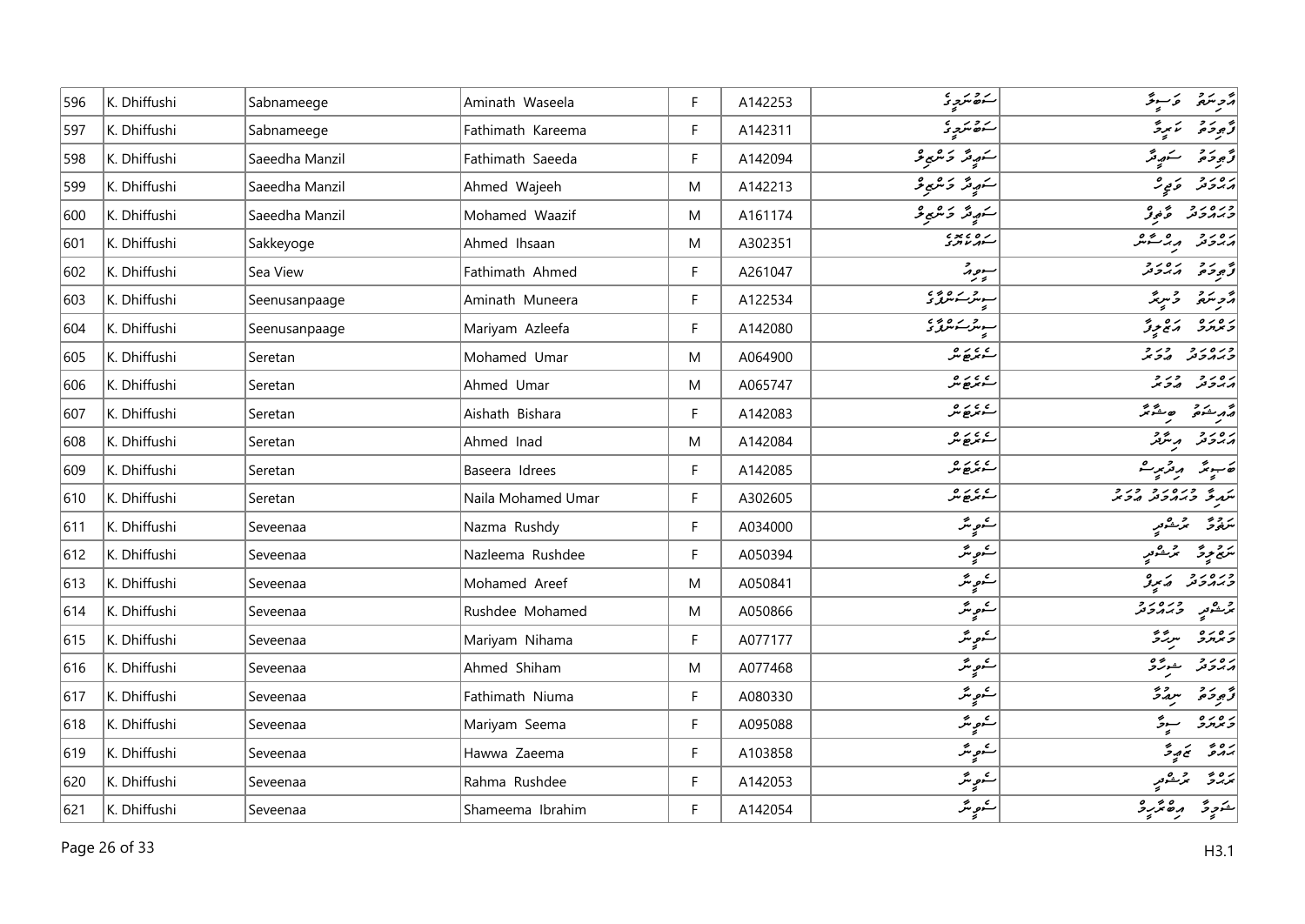| 622 | K. Dhiffushi | Seveenaa    | Mohamed Visaam      | M           | A302555 | ئە <sub>ھە</sub> بىگە                                | ورورو وت                                                                                                                                                                                                                       |
|-----|--------------|-------------|---------------------|-------------|---------|------------------------------------------------------|--------------------------------------------------------------------------------------------------------------------------------------------------------------------------------------------------------------------------------|
| 623 | K. Dhiffushi | Seveenaa    | Fathimath Arushee   | $\mathsf F$ | A302558 | ء<br>سنو <sub>ء</sub> ِ مٿر                          | أوالمح وأنجم وأنادر المحراسية والمحترمة والمحترم والمحترم والمحترم والمحترم والمحترم والمحترم والمحترم والمحترم والمحترم والمحترم والمحترم والمحترم والمحترم والمحترم والمحترم والمحترم والمحترم والمحترم والمحترم والمحترم وا |
| 624 | K. Dhiffushi | Seveenaa    | Aishath Nishama     | F           | A302559 | ء<br>سنو <sub>ء</sub> ِ مٿر                          | أوار الشكاة المسترائية                                                                                                                                                                                                         |
| 625 | K. Dhiffushi | Shaaroakuge | Ali Mumthaz         | M           | A001465 | ره ۶۵ و <sup>ج</sup><br>شومر <i>۷ ی</i>              |                                                                                                                                                                                                                                |
| 626 | K. Dhiffushi | Shaaroakuge | Aishath Maeesha     | F           | A302159 | ره ۵۶<br>شومر <i>۷ ی</i>                             | وكركو وكرك                                                                                                                                                                                                                     |
| 627 | K. Dhiffushi | Shaaroakuge | Ahmed Maleeh        | M           | A344870 | ره ۶۵ و <sup>ج</sup><br>شومر <i>ب</i> و <sub>ک</sub> | برەر ئەر ئە                                                                                                                                                                                                                    |
| 628 | K. Dhiffushi | Shaba Binaa | Aminath Shadiya     | F           | A142024 | خۇڭ ھېر                                              | أثر حريثهم<br>ستگ <sup>و</sup> تر پر                                                                                                                                                                                           |
| 629 | K. Dhiffushi | Shaba Binaa | Ahmed Shaafee       | M           | A158803 | خزة وتر                                              | ر ه ر د<br>م.رو تر<br>ستذمي                                                                                                                                                                                                    |
| 630 | K. Dhiffushi | Shaba Binaa | Mariyam Shaba       | $\mathsf F$ | A407581 | خُوَّةٌ صِبَّر                                       | ر ه بر ه<br>د <del>ب</del> ربرگ<br>شذة                                                                                                                                                                                         |
| 631 | K. Dhiffushi | Shamrock    | Fathimath Suwaidha  | F           | A141727 | ره و بره<br>شور برر                                  | توجوجو سنورش                                                                                                                                                                                                                   |
| 632 | K. Dhiffushi | Shamrock    | Ismail Usman        | M           | A154495 | ے ہ برہ<br>شور ہریا                                  | ر عۇرپۇ ھۆرتىر                                                                                                                                                                                                                 |
| 633 | K. Dhiffushi | Sikkage     | Umar Zakariyya      | M           | A025999 | ه در ۲<br>سرهر ۲۶                                    | בכת ביצוע                                                                                                                                                                                                                      |
| 634 | K. Dhiffushi | Sikkage     | Mariyam Fazeena     | F           | A142304 | سود بر ،                                             | د وړو توپه تر                                                                                                                                                                                                                  |
| 635 | K. Dhiffushi | Sikkage     | Mohamed Inad        | M           | A150085 | ەر بەر<br>سىرلىرىنى                                  | ورەرو ھەتر                                                                                                                                                                                                                     |
| 636 | K. Dhiffushi | Silinco     | Ali Razee           | M           | A026147 | سومریز<br>سرم                                        | ړنو برې                                                                                                                                                                                                                        |
| 637 | K. Dhiffushi | Silinco     | Ahmed Shuhadh       | M           | A032603 | سوپره<br>رخ                                          | رەر دەرد.<br>مەرومى خەر <i>گى</i>                                                                                                                                                                                              |
| 638 | K. Dhiffushi | Silinco     | Adhnan Ibrahim      | M           | A043406 | اسوچینژنگا<br>پ                                      | גבשת הסתקב                                                                                                                                                                                                                     |
| 639 | K. Dhiffushi | Silinco     | Aishath Sudha       | F           | A096639 | اسوچین<br>اسوچین                                     | ە ئەرىشىرە ھەتىر                                                                                                                                                                                                               |
| 640 | K. Dhiffushi | Silinco     | Aminath Huda        | $\mathsf F$ | A141980 | اسوچینا<br>استعمال                                   | رژگر<br>أرمر تركيح                                                                                                                                                                                                             |
| 641 | K. Dhiffushi | Silinco     | Mariyam Zahira      | F           | A142036 | اسوچینا<br>اسوچینا                                   | ر ه ر ه<br><del>د</del> بربرو<br>ىتى سەتتىر                                                                                                                                                                                    |
| 642 | K. Dhiffushi | Silinco     | Hawwa Nadha         | $\mathsf F$ | A288924 | اسوچینا<br>اسوچینا                                   | رەپ بەر                                                                                                                                                                                                                        |
| 643 | K. Dhiffushi | Silinco     | Maryam Raaniya      | $\mathsf F$ | A288927 | سوپرترنا<br>سرپر                                     | במתכני המית                                                                                                                                                                                                                    |
| 644 | K. Dhiffushi | Silinco     | Aishath Raya Nashid | F           | A288931 | سوپرتا<br>سر                                         | و<br>وگرېشونو غرم سربيون                                                                                                                                                                                                       |
| 645 | K. Dhiffushi | Sosun Villa | Azeeza Abdul Rahman | F           | A080064 | ج ئەنگە بۇ                                           | ر ده ده ده ده ده و                                                                                                                                                                                                             |
| 646 | K. Dhiffushi | Sosun Villa | Hussain Rasheed     | M           | A141104 | استمستقرقم                                           | ج سکهر مگر مگر مگر شوندگر<br>مسلم                                                                                                                                                                                              |
| 647 | K. Dhiffushi | Sosun Villa | Mariyam Aneeza      | F           | A142141 | <u>شر ئەشرو ئۇ</u>                                   |                                                                                                                                                                                                                                |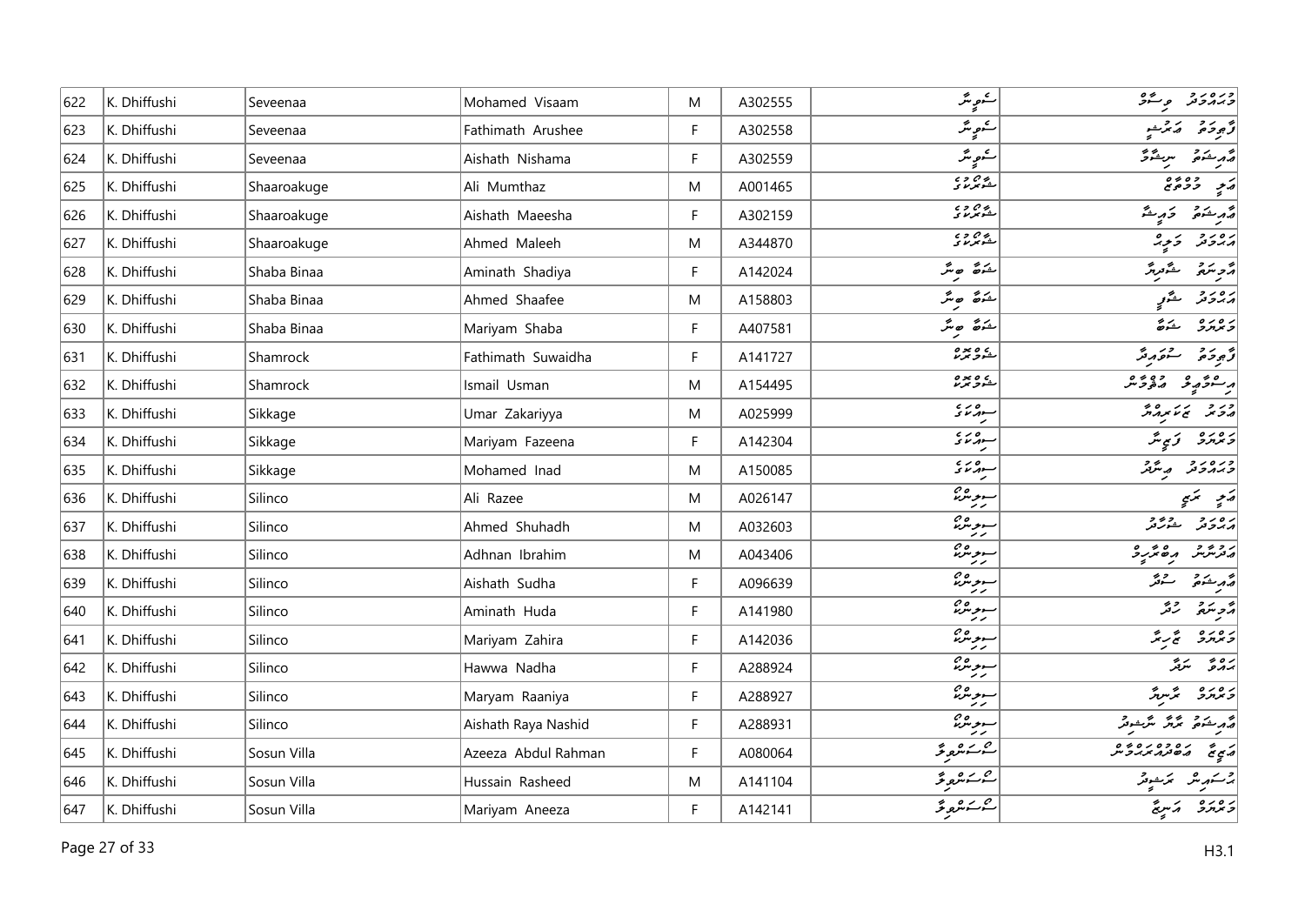| 648 | K. Dhiffushi | Sosun Villa          | Aminath Niyaza   | F. | A142142 | ج ئەنگەرى <i>گە</i>          | سرتريخ<br>أرمز تمر                           |
|-----|--------------|----------------------|------------------|----|---------|------------------------------|----------------------------------------------|
| 649 | K. Dhiffushi | Sosun Villa          | Mohamed Reekhan  | M  | A142143 | ج ئەنگەرى <i>گە</i>          | و ره ر د<br><i>د ب</i> رگرفر<br>ىرىپىش       |
| 650 | K. Dhiffushi | Sosun Villa          | Ibrahim Shareef  | M  | A142149 | جمنهفرقه                     | ە ھېڭرىرى<br>بر ھېڭرىرى<br>شەمرۇ             |
| 651 | K. Dhiffushi | Sosun Villa          | Fathimath Inaza  | F. | A142261 | <u>ح سەمبرو ئە</u>           | و څو څخه د<br>ەرىتىتى                        |
| 652 | K. Dhiffushi | Sosun Villa          | Ahmed Shareef    | M  | A142263 | ج ئەنگەرى <i>گە</i>          | پروژو<br>ے مورثی                             |
| 653 | K. Dhiffushi | Sosun Villa          | Ahmed Fawaz      | M  | A302512 | 2 سەمبىرى <i>م</i> ۇ         | ر ه ر د<br>م.ر څ تر<br>ىر بەر<br>توكەسى      |
| 654 | K. Dhiffushi | Sosun Villa          | Eenas Ibrahim    | F  | A302513 | <u>شەسە ئىرو ئ</u>           | رېترت                                        |
| 655 | K. Dhiffushi | Sosun Villa          | Mohammed Mafaz   | M  | A302514 | <u>ش ئەشرو ئۇ</u>            | כנסנב נבב<br><i>כג</i> ובט בצ <u>ב</u>       |
| 656 | K. Dhiffushi | Sosun Villa          | Naif Shareef     | M  | A334044 | <u>ح سەمبرى ئ</u> ە          | ىتى <sub>م</sub> ۇ<br>شەمرۇ                  |
| 657 | K. Dhiffushi | <b>Stadium House</b> | Ahmed Wafir      | M  | A039824 |                              | پروژو<br>ۇ بويتر                             |
| 658 | K. Dhiffushi | Stadium House        | Ibrahim Sunil    | M  | A288942 |                              | ەرھەترىر <sup>ى</sup><br>سەسرىۋ              |
| 659 | K. Dhiffushi | Stadium House        | Moosa Mifzaal    | M  | A288953 | ە» رەردە<br>سوغ مەرىمى       | در در در در در در در در ایران<br>در سال      |
| 660 | K. Dhiffushi | Stadium House        | Mohamed Aiham    | M  | A334106 |                              | בגםגב גבש                                    |
| 661 | K. Dhiffushi | Stadium House        | Ameesha Wafir    | F  | A357946 |                              | ړَ پِهِ وُرِ پُر                             |
| 662 | K. Dhiffushi | Sun Light            | Ibrahim Nazim    | M  | A085825 | سە ئىركىرى ھ                 | ەر ھەترىر <i>د</i><br>سگىجە ۋ                |
| 663 | K. Dhiffushi | Sun Light            | Aminath Shaema   | F  | A289570 | سە ئەرىخەر ھ                 | וב<br>הקיישות<br>شتەدىر                      |
| 664 | K. Dhiffushi | Sun Light            | Fathmath Shahuna | F. | A301940 | ستعترم                       | ىشە <i>ر تى</i> گە<br>ۇ ب <sub>و</sub> ر د   |
| 665 | K. Dhiffushi | <b>Sweet Meed</b>    | Mariyam Shafeega | F  | A075129 | وأوقحونا                     | ر ه بر ه<br>تر <del>ب</del> ر بر ژ<br>ستنوتج |
| 666 | K. Dhiffushi | <b>Sweet Meed</b>    | Fathmath Shuhana | F  | A141215 |                              | ىشۇرىگە<br>وٌموِ وَمُح                       |
| 667 | K. Dhiffushi | <b>Sweet Meed</b>    | Ahmed Zahir      | M  | A289621 | م <sub>و قو</sub> ج و        | پروژو<br>پچ ريز<br>پخ                        |
| 668 | K. Dhiffushi | <b>Sweet Meed</b>    | Rugiyya Yoosuf   | F  | A289623 | م <sub>و قو</sub> ح و ؟<br>م | ە دە دە<br>تر <sub>تحە</sub> ر مەر           |
| 669 | K. Dhiffushi | <b>Sweet Meed</b>    | Aishath Shabeena | F  | A289626 |                              | ۇرخۇ خۇم ئ                                   |
| 670 | K. Dhiffushi | Sweet Meed           | Mubarak Naseem   | M  | A289630 |                              | و پر پر ہ<br>حرکھ سر ر<br>ىئەسىدى            |
| 671 | K. Dhiffushi | <b>Sweet Meed</b>    | Aishath Rafa     | F. | A363358 | م <sub>و قو</sub> ح و و      | و گرم شو ده<br>م<br>ىرتى                     |
| 672 | K. Dhiffushi | Thanburumaage        | Mohamed Waheed   | M  | A141995 | ر<br>می سرچ تر د و           | و ره ر و<br>تر پر ژنر<br>ئە بەيىتىر<br>ئ     |
| 673 | K. Dhiffushi | Two Plus             | Ahmed Rizmeen    | M  | A142093 | دد د بر ه<br>چ بوځو ک        | ړه رو پر چې شر                               |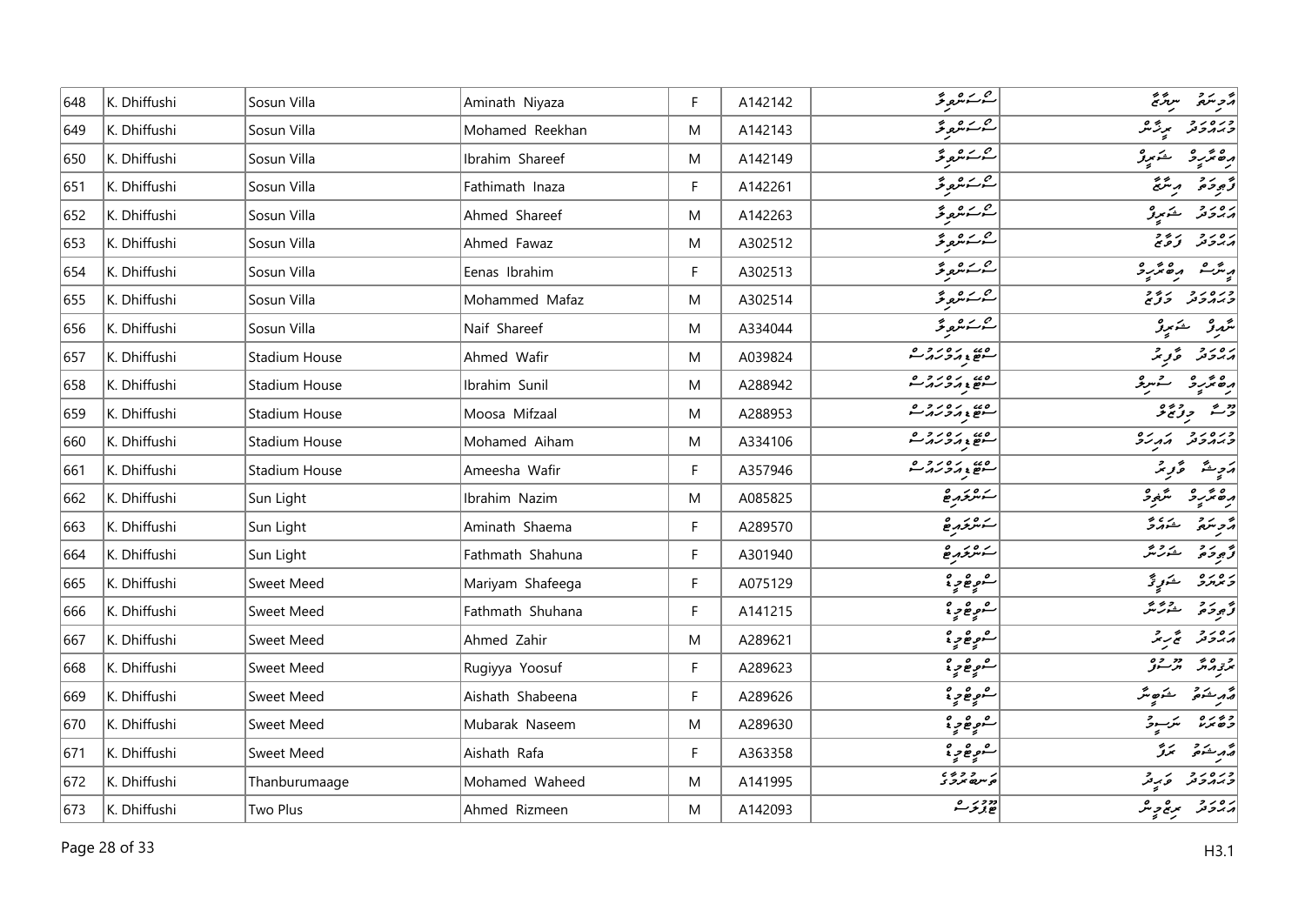| 674 | K. Dhiffushi | Unicorn     | Mohamed Rashid       | M  | A012501 | أوسره عر                   | ورەر و گرشونر                                              |
|-----|--------------|-------------|----------------------|----|---------|----------------------------|------------------------------------------------------------|
| 675 | K. Dhiffushi | Unicorn     | Ahmed Mahid          | M  | A289006 | وتسرعي                     | دەر د ئەرىر                                                |
| 676 | K. Dhiffushi | Unicorn     | Aishath Mausooma     | F  | A289683 | وتسرعي                     | أحدث والمحمد المستور                                       |
| 677 | K. Dhiffushi | Vaadhee     | Ahmed Rashid         | M  | A077475 | و<br>ح <sub>کمي</sub>      | رەرد پەئىدۇ                                                |
| 678 | K. Dhiffushi | Vaadhee     | Maryam Shahenaaz     | F  | A142131 | ر<br>حومرٍ                 | رىرى بەرە<br>شەركىتىرى<br>ر ه بر ه<br><del>د</del> بر بر د |
| 679 | K. Dhiffushi | Vaadhee     | Fathimath Shuhaila   | F  | A142132 | ر<br>ح <sup>5</sup> تو     | أزوده خندرقه                                               |
| 680 | K. Dhiffushi | Vaadhee     | Mohamed Saif         | Μ  | A302179 | ر<br>ح <sup>5</sup> تو     | ورەر دېرو                                                  |
| 681 | K. Dhiffushi | Vaadhee     | Aishath Shifura      | F  | A331868 | ء<br>ح                     | أوار مشكاة المستوفي                                        |
| 682 | K. Dhiffushi | Vaijeheyge  | Mohamed Jameel       | M  | A114024 | ر<br>تو در ج ر د           | ورەرد رو                                                   |
| 683 | K. Dhiffushi | Vaijeheyge  | Ahmed Shakeel        | M  | A142202 | ر<br>عهره ری               | أربروتر المشرعو                                            |
| 684 | K. Dhiffushi | Vaijeheyge  | Ibrahim Rifath       | M  | A142211 | ر<br>تو در ج ر د           | ەر ھەتمەر 2<br>ر<br>بر و در د<br>بر تو هر مو               |
| 685 | K. Dhiffushi | Vaijeheyge  | Mohamed Rifaam       | M  | A289236 | ر<br>تو در ج ر د           | ورەر دەر                                                   |
| 686 | K. Dhiffushi | Vaimatheege | Ahmed Shiham         | M  | A142210 | ر<br>قەر خ <sub>ەم</sub> ج | رەرد خەرمى                                                 |
| 687 | K. Dhiffushi | Vaimatheege | Mohamed Wiyam Shiham | Μ  | A289453 | ۇ مەخ م <sub>ۇ</sub> ئ     |                                                            |
| 688 | K. Dhiffushi | Valuge      | Ali Zakariyya        | Μ  | A054167 | ر و ،<br>د تر              | أوالمج المتحمد والمراجمة                                   |
| 689 | K. Dhiffushi | Valuge      | Aishath Zakariyya    | F  | A142022 | ر و ،<br>حرن               | ومرشك تمامه                                                |
| 690 | K. Dhiffushi | Valuge      | Mohamed Fazal        | M  | A150491 | ر و ،<br>د تر              | ورەرو كەشكى                                                |
| 691 | K. Dhiffushi | Valuge      | Aminath Jabeena      | F. | A155562 | ر و ،<br>حرمز              | أزويتهم فأجتر                                              |
| 692 | K. Dhiffushi | Valuge      | Mohamed Aslam        | M  | A334218 | ر و ،<br>و و د             | כנסני הפנס                                                 |
| 693 | K. Dhiffushi | Valumaa     | Abdul Kareem         | M  | A079697 | ءَ وُرٌ                    | ر ه د ه ر<br>م ه تر ژ ر پر ژ                               |
| 694 | K. Dhiffushi | Valumaa     | Aminath Saleema      | F. | A081784 | ء وء                       | أأدبتهم المنوفر                                            |
| 695 | K. Dhiffushi | Valumaa     | Aishath Thakuleema   | F  | A142133 | ءَ وُرٌ                    | وكرشكو المردوقة                                            |
| 696 | K. Dhiffushi | Valumaa     | Mariyam Thasleema    | F  | A142171 | ء وء                       | رەرە بەھرۇ                                                 |
| 697 | K. Dhiffushi | Valumaa     | Fathimath Thazleela  | F  | A158512 | ء وء                       | توجوجو بموجوج                                              |
| 698 | K. Dhiffushi | Valumaa     | Hawwa Zeema          | F. | A302005 | ء وء                       | $rac{1}{2}$<br>سمج پخ                                      |
| 699 | K. Dhiffushi | Vidhuvaruge | Mohamed Asif         | M  | A027610 | <br>  مومرہ بر دی          | ورەرو ھەبدۇ                                                |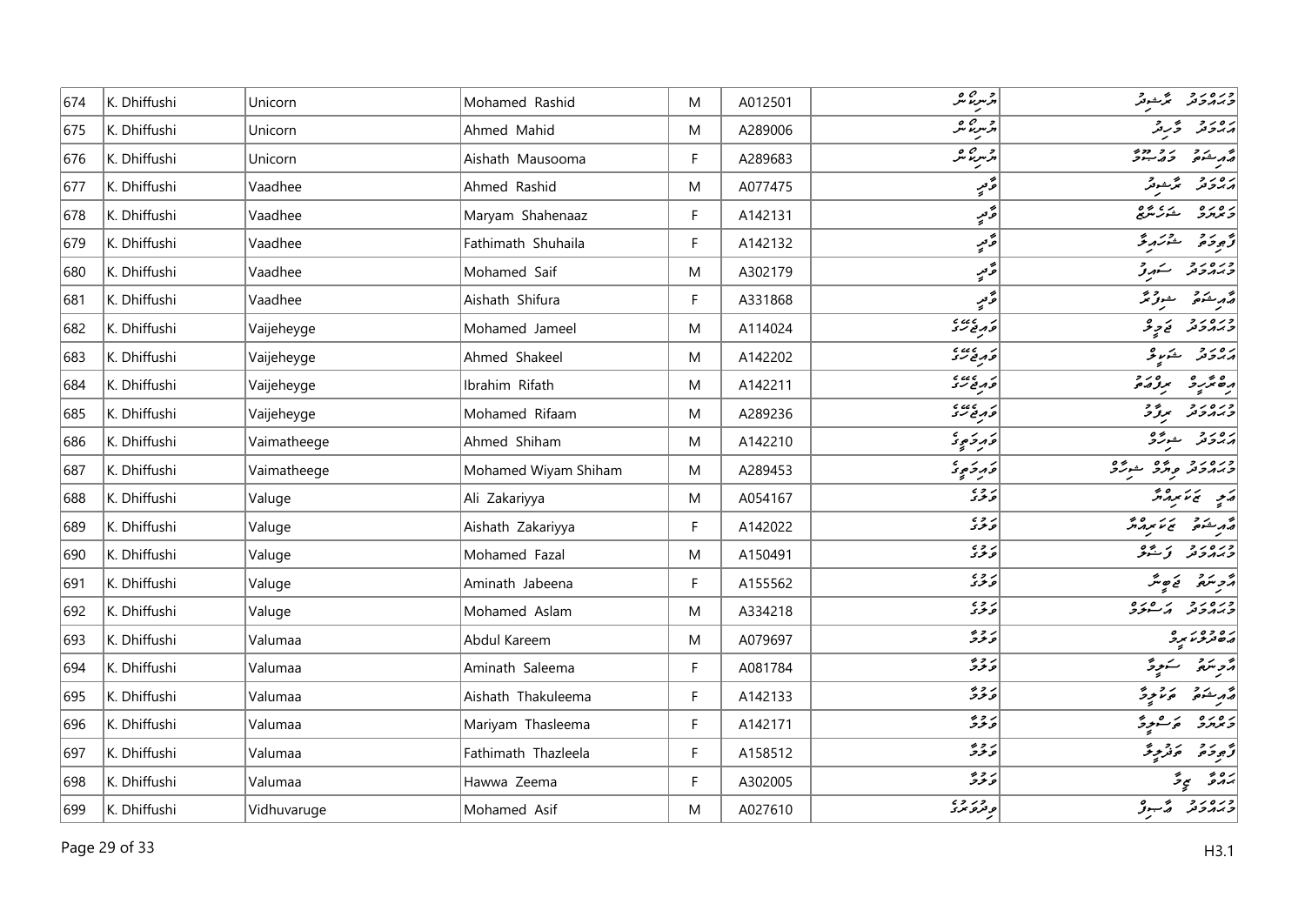| 700 | K. Dhiffushi | Vidhuvaruge  | Abdul Azeez Ali      | M           | A131883 | و د و ،<br>وترو برد                        |                                                                        |
|-----|--------------|--------------|----------------------|-------------|---------|--------------------------------------------|------------------------------------------------------------------------|
| 701 | K. Dhiffushi | Vidhuvaruge  | Hussain Naseeh       | M           | A142121 | و د و ء<br>و ترو بر د                      | يزخيرها الترجية                                                        |
| 702 | K. Dhiffushi | Vidhuvaruge  | Ibrahim Nasih        | M           | A142199 | و تر و ،<br>مرتد تر د                      | ە ھەترىرى<br>رەھىرىرى<br>ىئرىبىدىر                                     |
| 703 | K. Dhiffushi | Vidhuvaruge  | Mariyam Naiza        | F           | A142226 | <br>  مومرہ بر دی                          | ر ه ر ه<br>د بربرگ<br>سَّدِيحَ                                         |
| 704 | K. Dhiffushi | Vidhuvaruge  | Aminath Azeema       | $\mathsf F$ | A142227 | <br>  حوفرچ مر <sub>ک</sub>                | أروسكو<br>ړ نو پر                                                      |
| 705 | K. Dhiffushi | Vidhuvaruge  | Haamidha Yoosuf      | F           | A142228 | و ر و ء<br>ح <sub>ا</sub> فر <i>و بو</i> د | دد ده<br>در سور<br>  پڑ جو قر                                          |
| 706 | K. Dhiffushi | Vidhuvaruge  | Ali Asim             | M           | A302425 | و ر و ،<br>و تر <i>و بر</i> ی              | أوسمج ومحسبوقه                                                         |
| 707 | K. Dhiffushi | Vidhuvaruge  | Ahmed Saaif          | M           | A302428 | و د و ء<br>و ترو برد                       | برەرو ھەر                                                              |
| 708 | K. Dhiffushi | Viludholhi   | Abdul Razzag         | M           | A069447 | وقحقرىر                                    | ر ٥ ۶ ٥ ٥ ٥ ٥ ٠<br>مان محمد محمد من تح                                 |
| 709 | K. Dhiffushi | Viludholhi   | Abdulla Khaliq       | M           | A142151 | وتخترمر                                    | يَدْهِ قَدْ اللّهُ يَسْتَرْتَوْ                                        |
| 710 | K. Dhiffushi | Viludholhi   | <b>Abdul Gadir</b>   | M           | A142256 | وتحقرىر                                    | رە دەپر دېگە ئېرىتى<br>مەھىر ئوتۇ تېرىتى                               |
| 711 | K. Dhiffushi | Vinamaa      | Ibrahim Azeem        | M           | A131857 | عريترقحه                                   | وه پر د کمنځو                                                          |
| 712 | K. Dhiffushi | Vinamaa      | Mohamed Naseem       | M           | A149353 | عريتر                                      | ورەرو شەر                                                              |
| 713 | K. Dhiffushi | Vinamaa      | Fathimath Asma       | $\mathsf F$ | A150683 | عريتر                                      | توجدة المراءة                                                          |
| 714 | K. Dhiffushi | Violet Villa | Ahmed Shiar          | M           | A098081 | ءَ ٻر ڦوهو ڦُ                              | دەرو جەمج                                                              |
| 715 | K. Dhiffushi | Violet Villa | Fathimath Najeeba    | F           | A142031 | ر<br>عەر مۇھ <sub>ىم</sub> ۇ               | تزود مناقصة المتحفظة والمحمدة والمستنبة                                |
| 716 | K. Dhiffushi | Violet Villa | Fariyal Abdul Rahman | $\mathsf F$ | A142184 | لحدد وهوقه                                 | ره وه ره د ه<br>پره تر پر پر تر س<br>ر برېژو<br>د برېژنو               |
| 717 | K. Dhiffushi | Violet Villa | Aminath Neela        | F           | A142185 | ءَ مرځو هو ځه                              | أزوبترة<br>سرپڅر                                                       |
| 718 | K. Dhiffushi | Violet Villa | Abdulla Azoor        | M           | A142266 | ءَ ٻر ڏھ ۾ ڏُ                              | برە ترالله<br>ر دو و<br>در سی مر                                       |
| 719 | K. Dhiffushi | Violet Villa | Mohamed Naushaad     | M           | A142340 | لوَرِدِءُودَّ                              | ورەرو شەھقىر                                                           |
| 720 | K. Dhiffushi | Violet Villa | Shuaib Abdul Azeez   | M           | A142347 | ءَ مرځو هو ځه                              | CARCO COLORES                                                          |
| 721 | K. Dhiffushi | Violet Villa | Ahsan Ahmed Shiar    | M           | A362856 | ءَ ٻرءُ ڇوءَ                               | ره ره کرده در در در در در در در استان کرد.<br>ارز سوس ازبر دیگر شورگرس |
| 722 | K. Dhiffushi | Water Villa  | Hussain Shafiu       | M           | A119953 | ەر<br>جۇ ئىرمو ق                           | ير سەر شەر ئىشتىر ئە                                                   |
| 723 | K. Dhiffushi | Water Villa  | Ibrahim Jamsheed     | M           | A141990 | ء کيے سرعر محّر                            | رە ئرىر ئىمى ئىر                                                       |
| 724 | K. Dhiffushi | Water Villa  | Moonisa Moosa Fulhu  | $\mathsf F$ | A142004 | ء کيے سرعر محّر                            | وتبريثه<br>در مصر د د                                                  |
| 725 | K. Dhiffushi | Water Villa  | Sofiyya              | F           | A142117 | <br> عريج مر <sub>حر</sub> محر             | ىبۇ بەر                                                                |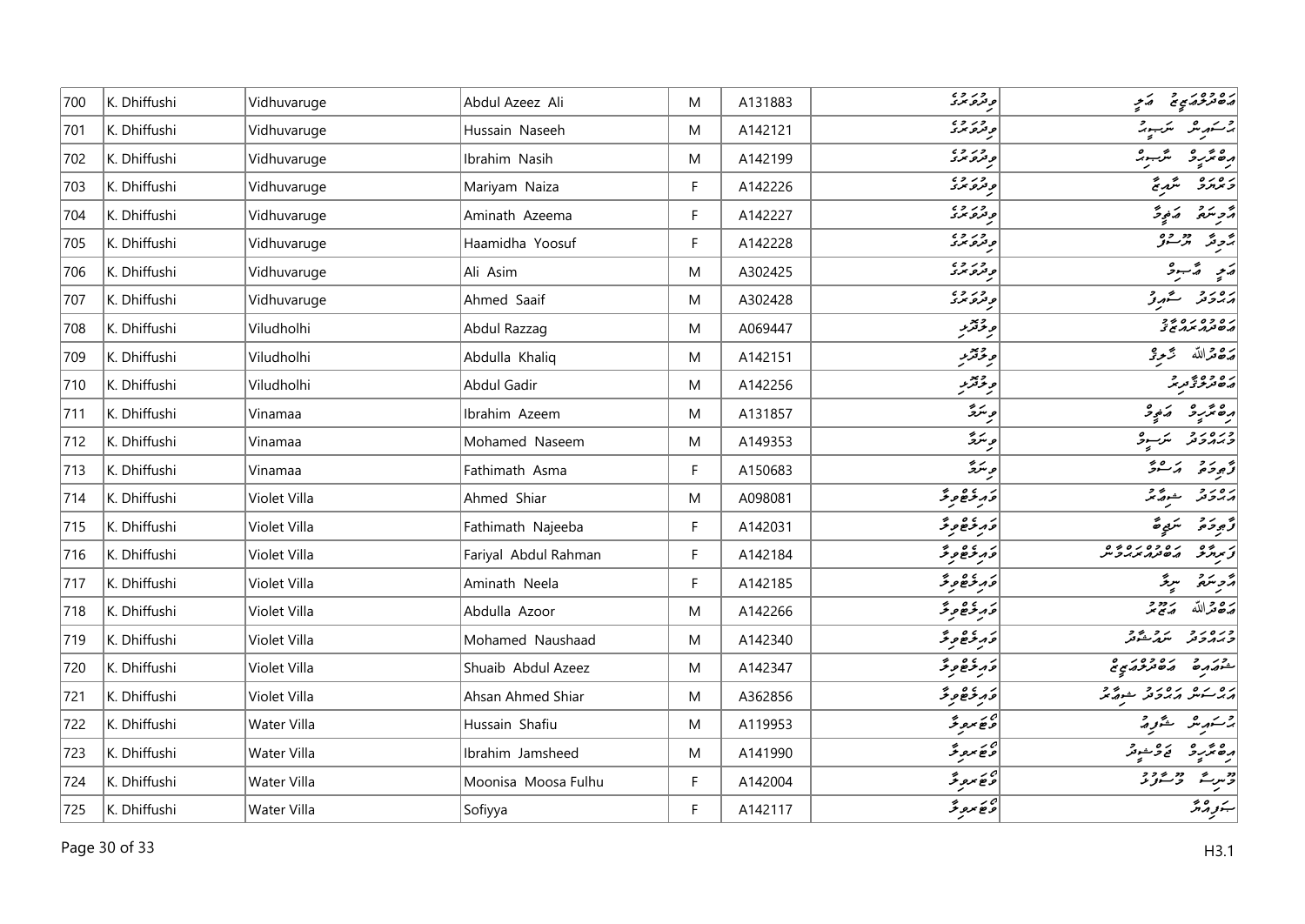| 726 | K. Dhiffushi | Water Villa        | Mariyam Nadiyya   | F           | A142243 | ء کھ سرعر محر                          | ويرجو شعره و                                                                                            |
|-----|--------------|--------------------|-------------------|-------------|---------|----------------------------------------|---------------------------------------------------------------------------------------------------------|
| 727 | K. Dhiffushi | Water Villa        | Aishath Munasha   | F           | A142270 | ج <sub>ت</sub> ح مر <sub>حر</sub> مَّر | تر مگريگ <b></b><br>و مر شو د<br>مر                                                                     |
| 728 | K. Dhiffushi | Water Villa        | Hawwa Ziuna       | F           | A302507 | ء کيے سرحريحه                          | برە ئەستىمى ئىستىكى ئىستىكى ئىستىكى ئىستىكى ئىستىكى ئىستىكى ئىستىكى ئىستىكى ئىستىكى ئىستىكى ئىستى ئىستى |
| 729 | K. Dhiffushi | Water Villa        | LEESHA JAMSHEED   | F           | A302510 | ەر<br>جۇ ئىر <i>ە</i> ئىر              | لمحيث وكالمحافظة والمحر                                                                                 |
| 730 | K. Dhiffushi | <b>Waving Saw</b>  | Mohamed Riza      | M           | A027665 | ا مۇھەمىيە مىسىمىر<br>مەسىمە           | وره رو برگ                                                                                              |
| 731 | K. Dhiffushi | <b>Waving Saw</b>  | Ismail Farhad     | M           | A124262 | موسیق مشهر<br>  موسیق مسلم             | وحويد وتردد                                                                                             |
| 732 | K. Dhiffushi | <b>Waving Saw</b>  | Ahmed Saleem      | M           | A142166 | ە ئەر بىرى سىمىر<br>م                  | رەرو سكوپى                                                                                              |
| 733 | K. Dhiffushi | <b>Waving Saw</b>  | Adam Shaheed      | M           | A302441 | قومرچ مش <sub>عر</sub>                 | پر ده<br>د ترو شور تر                                                                                   |
| 734 | K. Dhiffushi | <b>Waving Saw</b>  | Aishath Nazaha    | $\mathsf F$ | A302445 | قوم مرد حمير<br>  قوم مرد حكم          | پ <sup>و</sup> پر شوی <sub>ر</sub><br>سريح پژ                                                           |
| 735 | K. Dhiffushi | Welcome            | Ali Niyaz         | M           | A142159 | ه وره<br>ونژیو                         | أوسمج سروسمج                                                                                            |
| 736 | K. Dhiffushi | West Wind          | Abdul Rasheed     | M           | A142339 | ۇسقۇمۇمىي                              | ر 2 2 2 ر<br>در ه تردر بر شوتر                                                                          |
| 737 | K. Dhiffushi | West Wind          | Aminath Shafiyyaa | F           | A302132 | وسقومرهما                              | شەَ و پر تر<br>ړګو سره                                                                                  |
| 738 | K. Dhiffushi | West Wind          | Ahmed Ishaad      | M           | A302134 | وسقوم مو                               | برەر د پەر                                                                                              |
| 739 | K. Dhiffushi | West Wind          | Mariyam Asna      | $\mathsf F$ | A302352 | وكشقورهما                              | رەرە بەرش                                                                                               |
| 740 | K. Dhiffushi | <b>White Coral</b> | Mohamed Naeem     | M           | A102984 | $rac{1}{2}$                            | ورەر دېرە                                                                                               |
| 741 | K. Dhiffushi | <b>White Coral</b> | Aminath Nazira    | F           | A131215 | ر وہ رو<br>ورح مائر                    | ومحر يتكفح للتفريحه                                                                                     |
| 742 | K. Dhiffushi | <b>White House</b> | Aishath Nasiyya   | F           | A142139 | ەر ۋىر ئە                              | وكرمشكا سكر المحار                                                                                      |
| 743 | K. Dhiffushi | White House        | Ibrahim Faiz      | M           | A142163 | ورورده                                 | دە ئۆرۈ<br>تر مرجح                                                                                      |
| 744 | K. Dhiffushi | White House        | Ahmed Nayaz       | M           | A302252 | ى مەھ ئەم <sup>رى</sup>                | پروژو<br>ىر بەر د<br>سرەر بى                                                                            |
| 745 | K. Dhiffushi | Winter Green       | Mufeeda Yoosuf    | F           | A142289 | م <sub>و</sub> مثريغ برندگر            | د پورته پر چې                                                                                           |
| 746 | K. Dhiffushi | Zamanee villa      | Mohamed Nizam     | M           | A048328 | ئە ئەسرە ئ <sup>ۇ</sup>                | وره د د سرگاه<br>در در سرگاه                                                                            |
| 747 | K. Dhiffushi | Zamanee villa      | Mariyam Shamseeda | $\mathsf F$ | A127775 | ئەۋسرە <sub>ر</sub> ۇ                  | رەرە شەۋىسىدگە                                                                                          |
| 748 | K. Dhiffushi | Zamanee villa      | Ahmed Suzain      | M           | A142003 | ىر ئەسرە ب <sup>ى</sup> ر<br>ئ         | أرەرو دىر ھ                                                                                             |
| 749 | K. Dhiffushi | Zamanee villa      | Ali Shah          | M           | A302025 | ر ئۇ بىرە <sub>ر</sub> ئۇ<br>سىر       | پر په په شک                                                                                             |
| 750 | K. Dhiffushi | Zamanee villa      | Hassan Shaffaan   | M           | A354947 | ئەۋسرە <sub>ر</sub> ۇ                  | ىز ئەھرىر ھەر ئىش                                                                                       |
| 751 | K. Dhiffushi | Zenith             | Ahmed Zaheer      | M           | A142086 | ې سرچ<br>م                             | أرور و سي پر                                                                                            |